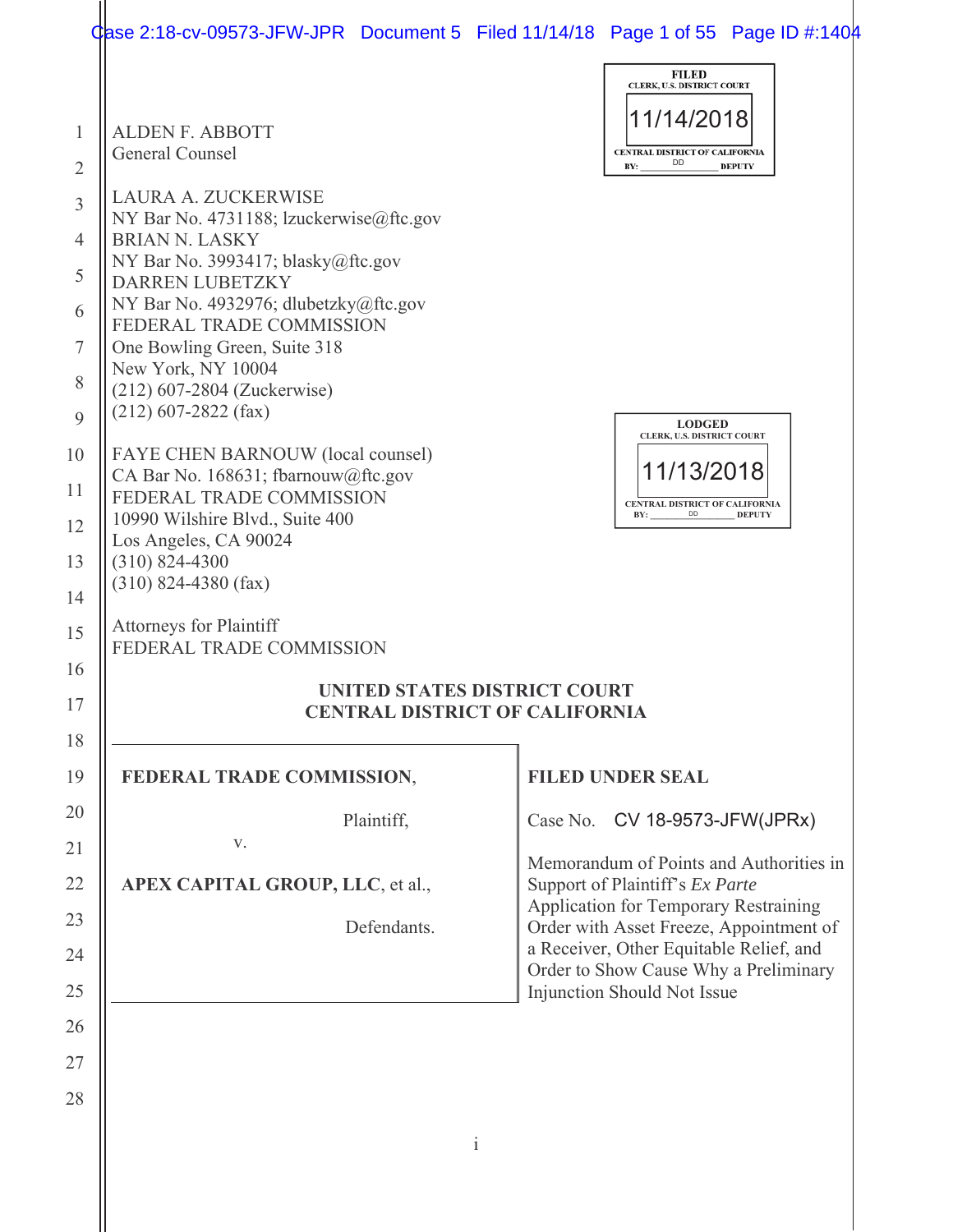## **TABLE OF CONTENTS**

| 1              |    | <b>TABLE OF CONTENTS</b>                                                      |  |
|----------------|----|-------------------------------------------------------------------------------|--|
| $\overline{2}$ | I. |                                                                               |  |
|                | П. |                                                                               |  |
| 3              |    |                                                                               |  |
| 4              |    |                                                                               |  |
| 5              |    |                                                                               |  |
| 6              |    |                                                                               |  |
| 7              |    |                                                                               |  |
| 8              |    |                                                                               |  |
| 9              |    |                                                                               |  |
| 10             |    |                                                                               |  |
| 11             |    | ii. Disclosures On Defendants' Websites Are Insufficient,                     |  |
| 12<br>13       |    | iii. Defendants Pack Unauthorized Charges For Upsells On                      |  |
| 14<br>15       |    | iv. Defendants Do Not Adequately Disclose Their Onerous Return,               |  |
| 16             |    | B. Defendants Perpetuated Their Scam Through Illegal Credit Card              |  |
| 17             |    |                                                                               |  |
| 18             |    |                                                                               |  |
| 19             |    |                                                                               |  |
| 20             |    |                                                                               |  |
| 21             |    | B. The FTC Meets The Standard For Issuance Of A Temporary                     |  |
| 22             |    |                                                                               |  |
| 23             |    |                                                                               |  |
|                |    |                                                                               |  |
| 24             |    |                                                                               |  |
| 25             |    |                                                                               |  |
| 26             |    |                                                                               |  |
| 27             |    |                                                                               |  |
| 28             |    | The Corporate Defendants Operate As A Common Enterprise  36<br>$\mathbf{i}$ . |  |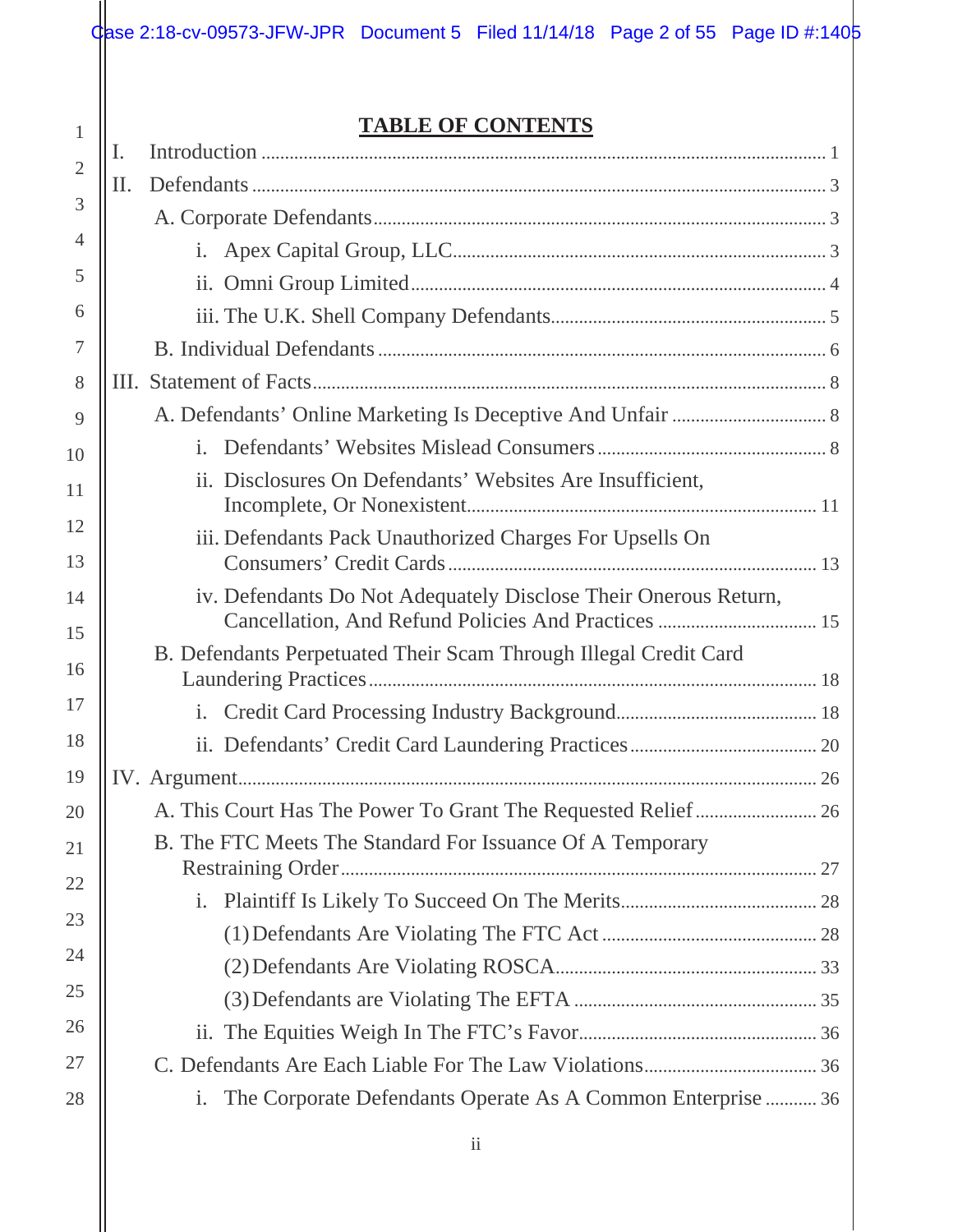|                     | Case 2:18-cv-09573-JFW-JPR Document 5 Filed 11/14/18 Page 3 of 55 Page ID #:1406                                            |  |
|---------------------|-----------------------------------------------------------------------------------------------------------------------------|--|
| $\mathbf{1}$        | ii. The Individual Defendants Are Liable For Injunctive And                                                                 |  |
| $\overline{2}$      | An <i>Ex Parte</i> TRO With Asset Freeze And Receiver Is Essential To<br>V.                                                 |  |
| 3<br>$\overline{4}$ | Prevent Further Harm To Consumers, Prohibit Defendants From<br>Dissipating Assets Or Destroying Documents, And Preserve The |  |
| 5                   |                                                                                                                             |  |
| 6                   | B. An Asset Freeze Is Critical To Preserve Effective Consumer Relief 42                                                     |  |
| 7                   |                                                                                                                             |  |
| 8                   | D. Expedited Discovery And Immediate Access To Defendants'                                                                  |  |
| 9                   |                                                                                                                             |  |
| 10                  |                                                                                                                             |  |
| 11                  |                                                                                                                             |  |
| 12                  |                                                                                                                             |  |
| 13                  |                                                                                                                             |  |
| 14                  |                                                                                                                             |  |
| 15                  |                                                                                                                             |  |
| 16                  |                                                                                                                             |  |
| 17                  |                                                                                                                             |  |
| 18                  |                                                                                                                             |  |
| 19                  |                                                                                                                             |  |
| 20                  |                                                                                                                             |  |
| 21                  |                                                                                                                             |  |
| 22                  |                                                                                                                             |  |
| 23                  |                                                                                                                             |  |
| 24                  |                                                                                                                             |  |
| 25                  |                                                                                                                             |  |
| 26                  |                                                                                                                             |  |
| 27                  |                                                                                                                             |  |
| 28                  |                                                                                                                             |  |
|                     | $\rm iii$                                                                                                                   |  |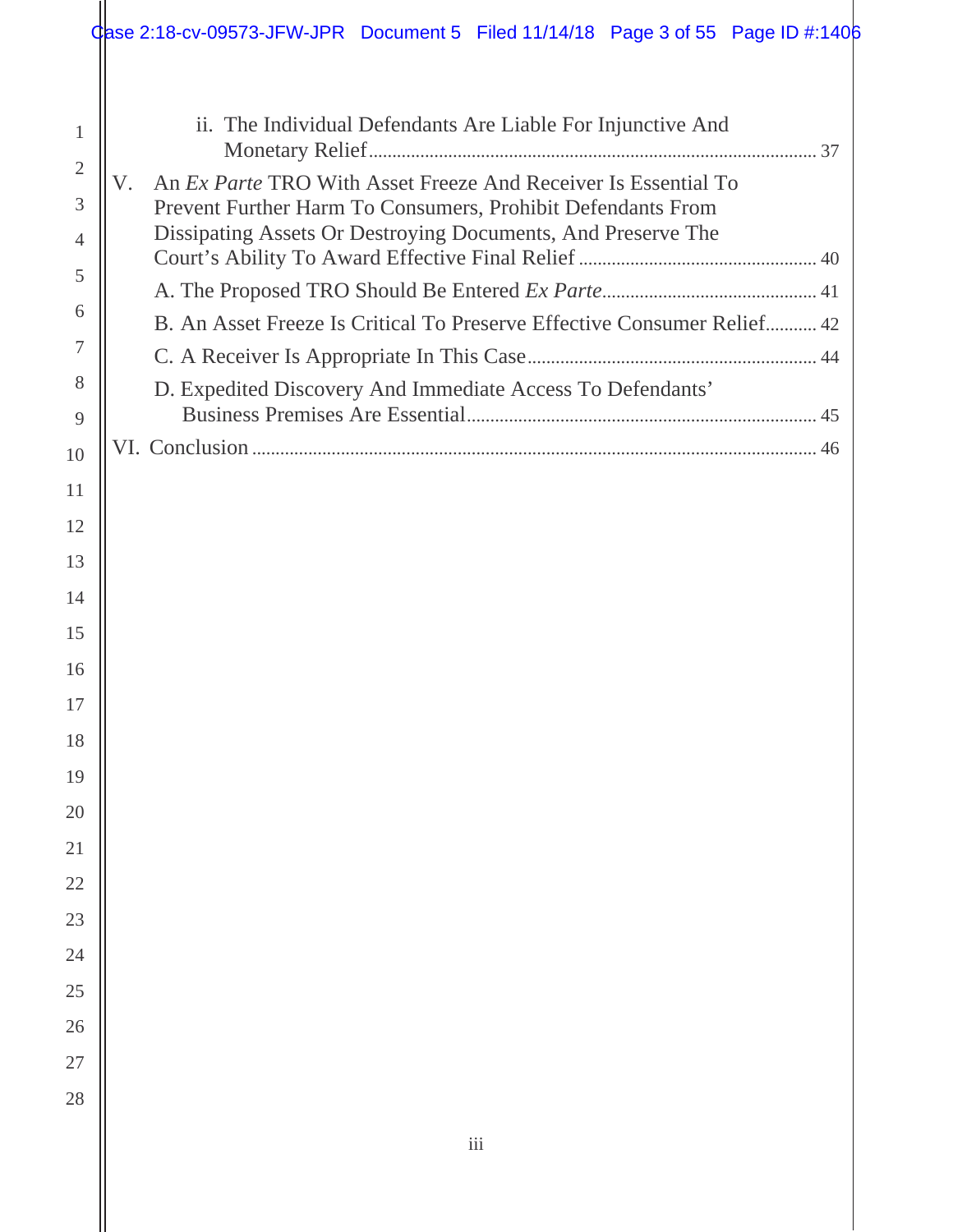## **TABLE OF AUTHORITIES**

## **Cases**

1

| 3                | AT&T Broadband v. Tech Comm'n, Inc.                                     |
|------------------|-------------------------------------------------------------------------|
| $\overline{4}$   |                                                                         |
| $\mathfrak{S}$   | FTC v. Affordable Media, LLC                                            |
| 6                |                                                                         |
| $\boldsymbol{7}$ | FTC v. Am. Fin. Benefits Ctr.                                           |
| 8                |                                                                         |
| 9                | FTC v. Am. Home Servicing Ctr., LLC                                     |
| 10               | No. SACV 18-00597-JLS-KESx, 2018 WL 3410146 (C.D. Cal. Apr. 27, 2018)45 |
| 11               | FTC v. Am. Nat'l Cellular, Inc.                                         |
| 12               |                                                                         |
| 13               | FTC v. Amy Travel Serv., Inc.                                           |
| 14               |                                                                         |
| 15               | FTC v. Bunzai Media Grp., Inc.                                          |
| 16               | No. CV15-C4527-GW (PLAx), 2015 WL 5305243 (C.D. Cal. Sept. 9, 2015) 27  |
| 17               | FTC v. Cardiff                                                          |
| 18               |                                                                         |
| 19<br>20         | FTC v. Commerce Planet, Inc.                                            |
| 21               | No. SACV 09-01324-CJC(RNBx), 2011 WL 13225087                           |
| 22               |                                                                         |
| 23               | FTC v. Commerce Planet, Inc.                                            |
| 24               |                                                                         |
| 25               | FTC v. Commerce Planet, Inc.                                            |
| 26               |                                                                         |
| 27               | FTC v. Commerce Planet, Inc.                                            |
| 28               |                                                                         |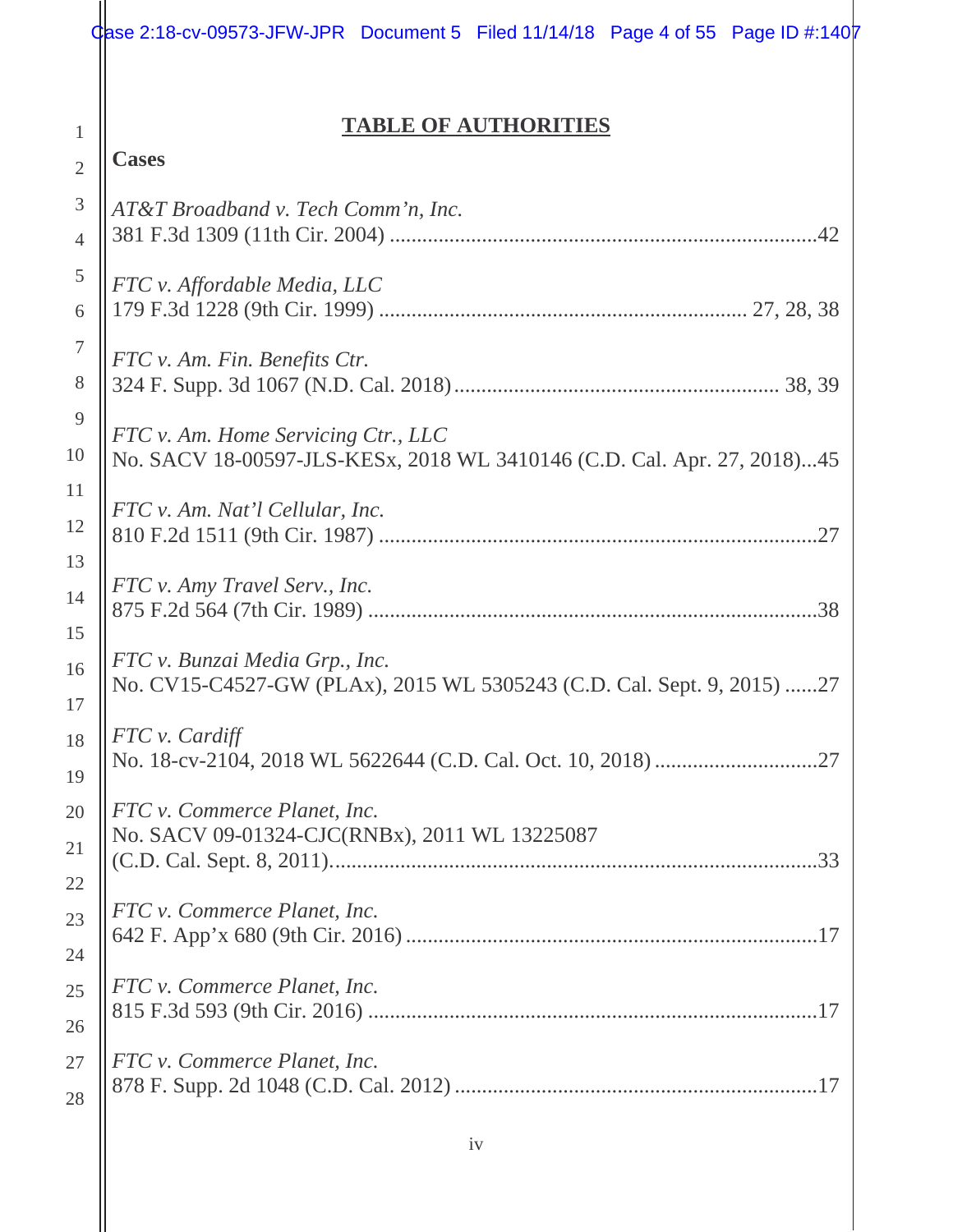|                      | Case 2:18-cv-09573-JFW-JPR Document 5 Filed $11/14/18$ Page 5 of 55 Page ID #:1408 |  |
|----------------------|------------------------------------------------------------------------------------|--|
| 1<br>$\overline{2}$  | FTC v. Credit Bureau Ctr., LLC                                                     |  |
| 3<br>$\overline{4}$  | FTC v. Cyberspace.com LLC                                                          |  |
| 5<br>6               | FTC v. Figgie Intern., Inc.                                                        |  |
| $\overline{7}$<br>8  | FTC v. Five-Star Auto Club, Inc.                                                   |  |
| $\overline{9}$<br>10 | FTC v. Freecom Commc'ns, Inc.                                                      |  |
| 11<br>12             | FTC v. Global Mktg Grp., Inc.                                                      |  |
| 13<br>14             | FTC v. H. N. Singer, Inc.                                                          |  |
| 15<br>16             | FTC v. Health Formulas, LLC                                                        |  |
| 17<br>18<br>19       | FTC v. Health Formulas, LLC                                                        |  |
| 20<br>21             | FTC v. Ideal Fin. Solutions, Inc.<br>No. 2:13-cv-00143-JAD-GWF, 2015 WL 4032103    |  |
| 22<br>23             | FTC v. Int'l Computer Concepts, Inc.                                               |  |
| 24<br>25             | FTC v. JK Publ'ns, Inc.                                                            |  |
| 26<br>27<br>28       | FTC v. John Beck Amazing Profits, LLC                                              |  |

v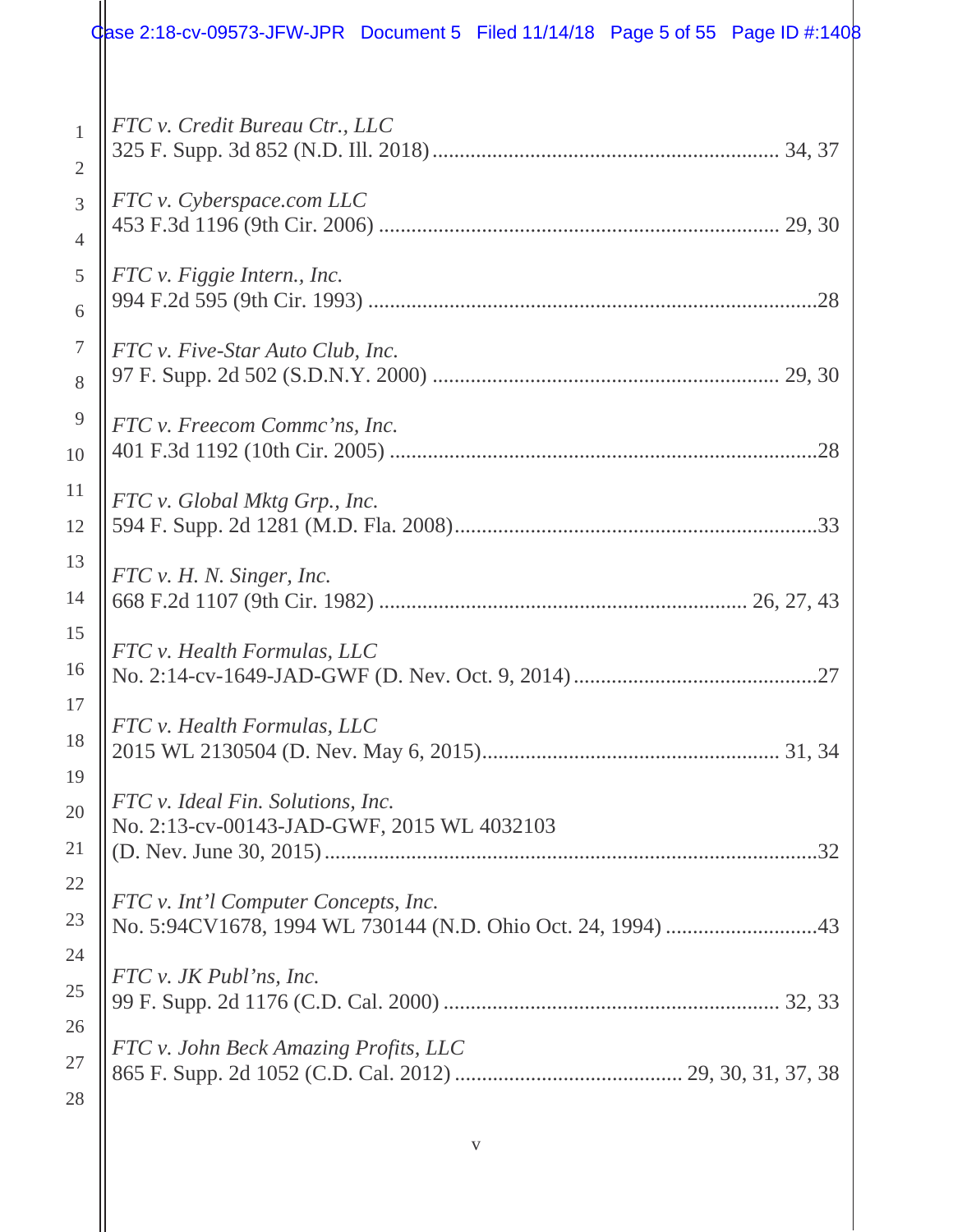## $\frac{1}{2}$  Qase 2:18-cv-09573-JFW-JPR Document 5 Filed 11/14/18 Page 6 of 55 Page ID #:1409

| $\mathbf{1}$<br>$\overline{2}$ | FTC v. Johnson                                                                                     |
|--------------------------------|----------------------------------------------------------------------------------------------------|
| $\overline{3}$                 | FTC v. Johnson                                                                                     |
| $\overline{4}$                 |                                                                                                    |
| 5                              | FTC v. Johnson                                                                                     |
| 6                              |                                                                                                    |
| $\tau$<br>8                    | FTC v. Lights of Am., Inc.<br>SACV10-01333 JVS(MLGx), 2013 WL 5230681 (C.D. Cal. Sept. 17, 2013)29 |
| 9                              | FTC v. Neovi, Inc.                                                                                 |
| 10                             |                                                                                                    |
| 11                             | FTC v. Pantron I Corp.                                                                             |
| 12                             |                                                                                                    |
| 13                             | FTC v. Publ'g Clearing House, Inc.                                                                 |
| 14                             |                                                                                                    |
| 15                             | FTC v. RevMountain, LLC                                                                            |
| 16                             |                                                                                                    |
| 17                             | FTC v. Triangle Media Corp.                                                                        |
| 18                             |                                                                                                    |
| 19                             | FTC v. Triangle Media Corp.                                                                        |
| 20                             | No. 18cv1388-MMA (NLS), 2018 WL 4051701 (S.D. Cal. Aug. 24, 2018)  19, 43                          |
| 21                             |                                                                                                    |
| 22                             | FTC v. U.S. Oil & Gas                                                                              |
| 23                             |                                                                                                    |
| 24                             | FTC v. Warner Commc'ns, Inc.                                                                       |
| 25                             |                                                                                                    |
| 26                             | FTC v. Wealth Educators, Inc.                                                                      |
| 27                             | No. 15-02357 SJO (JEMx), 2015 WL 11439063 (C.D. Cal. Apr. 6, 2015)28                               |
| 28                             |                                                                                                    |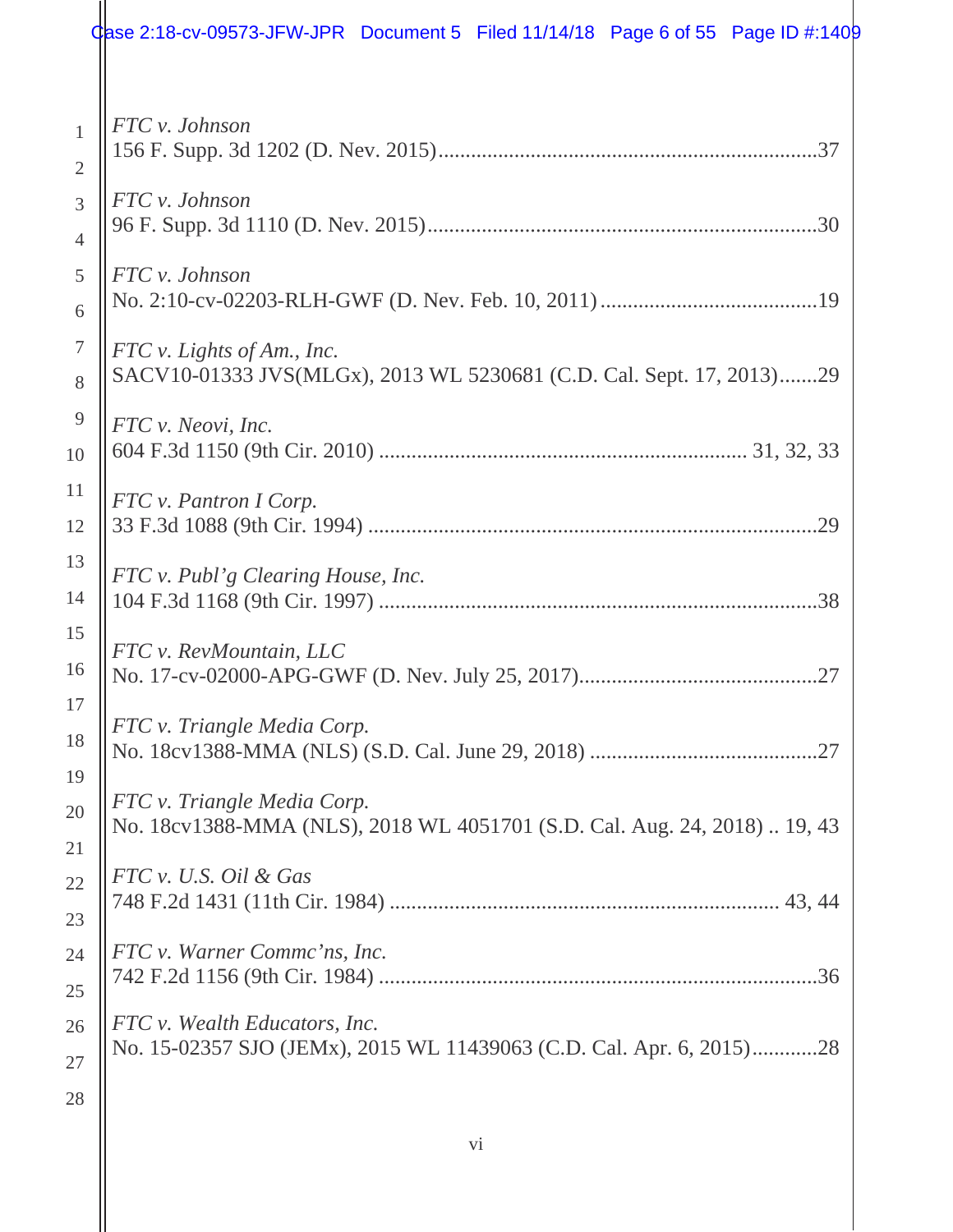|                                | Case 2:18-cv-09573-JFW-JPR Document 5 Filed 11/14/18 Page 7 of 55 Page ID #:1410 |  |
|--------------------------------|----------------------------------------------------------------------------------|--|
| $\mathbf{1}$<br>$\overline{2}$ | FTC v. World Travel Vacation Brokers, Inc.                                       |  |
| 3<br>$\overline{4}$            | FTC v. World Wide Factors                                                        |  |
| 5<br>6                         | Int'l Controls Corp. v. Vesco                                                    |  |
| $\boldsymbol{7}$<br>8          | Johnson v. Couturier                                                             |  |
| $\overline{9}$<br>10           | Lancore Servs. Ltd. v. Barclays Bank Plc                                         |  |
| 11<br>12                       | Paycom Billing Servs., Inc. v. Mastercard Int'l, Inc.                            |  |
| 13<br>14                       | S.E.C. v. Manor Nursing Ctrs., Inc.                                              |  |
| 15<br>16                       | US v. Johnson                                                                    |  |
| 17<br>18                       | Velo Holdings Inc. v. Paymentech, LLC                                            |  |
| 19<br>20                       | <b>Statutes, Rules, and Regulations</b>                                          |  |
| 21                             |                                                                                  |  |
| 22<br>23                       |                                                                                  |  |
| 24                             |                                                                                  |  |
| 25                             |                                                                                  |  |
| 26<br>27                       |                                                                                  |  |
| 28                             |                                                                                  |  |

vii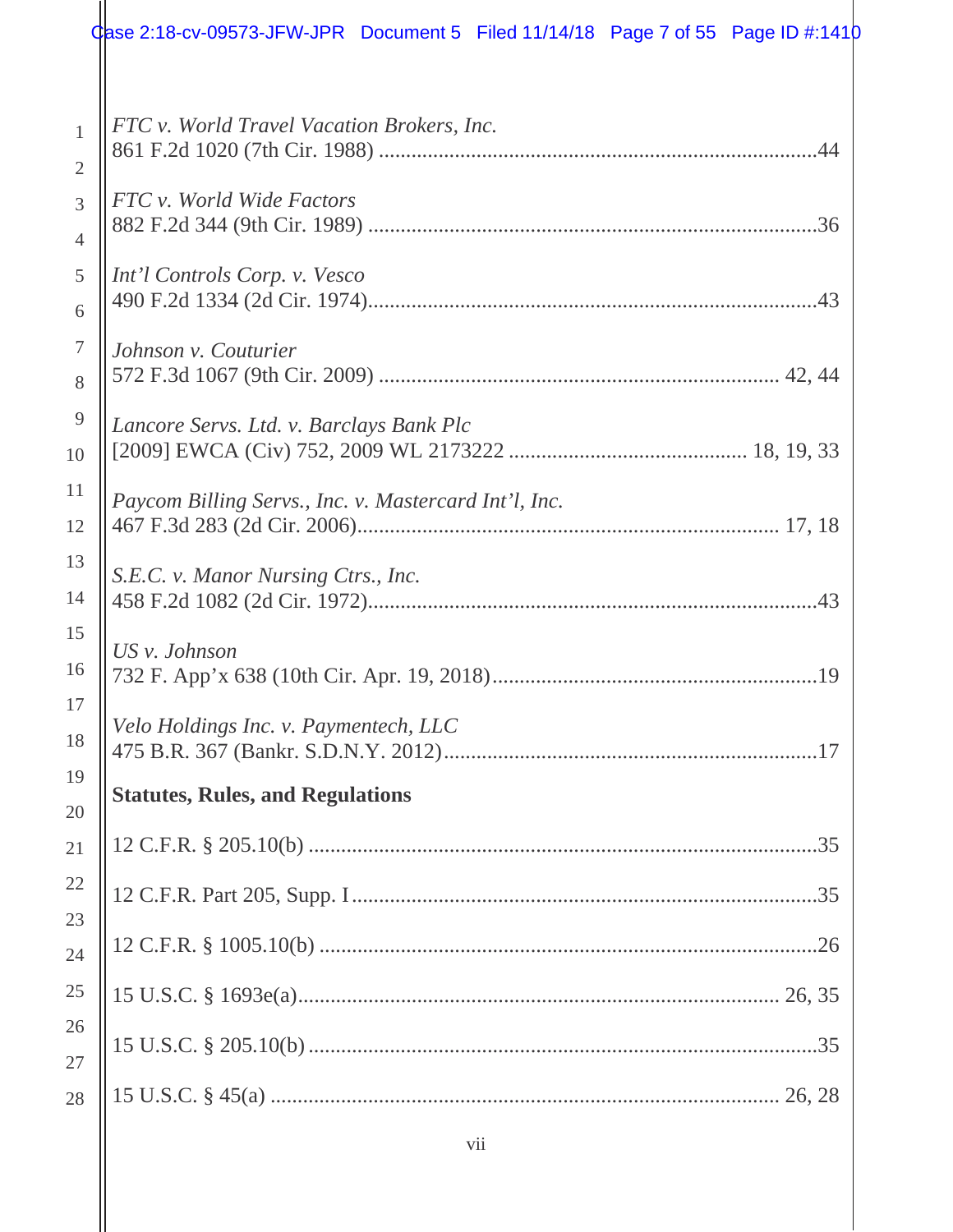## $\frac{1}{2}$  ase 2:18-cv-09573-JFW-JPR Document 5 Filed 11/14/18 Page 8 of 55 Page ID #:141  $\frac{1}{2}$

| $\mathbf{1}$        |  |
|---------------------|--|
| $\sqrt{2}$          |  |
| 3<br>$\overline{4}$ |  |
| 5                   |  |
| 6                   |  |
| $\overline{7}$      |  |
| 8                   |  |
| 9                   |  |
| 10                  |  |
| 11<br>12            |  |
| 13                  |  |
| 14                  |  |
| 15                  |  |
| 16                  |  |
| 17                  |  |
| 18                  |  |
| 19                  |  |
| 20                  |  |
| 21                  |  |
| $22\,$              |  |
| 23                  |  |
| 24                  |  |
| 25                  |  |
| $26\,$              |  |
| $27\,$              |  |
| 28                  |  |
|                     |  |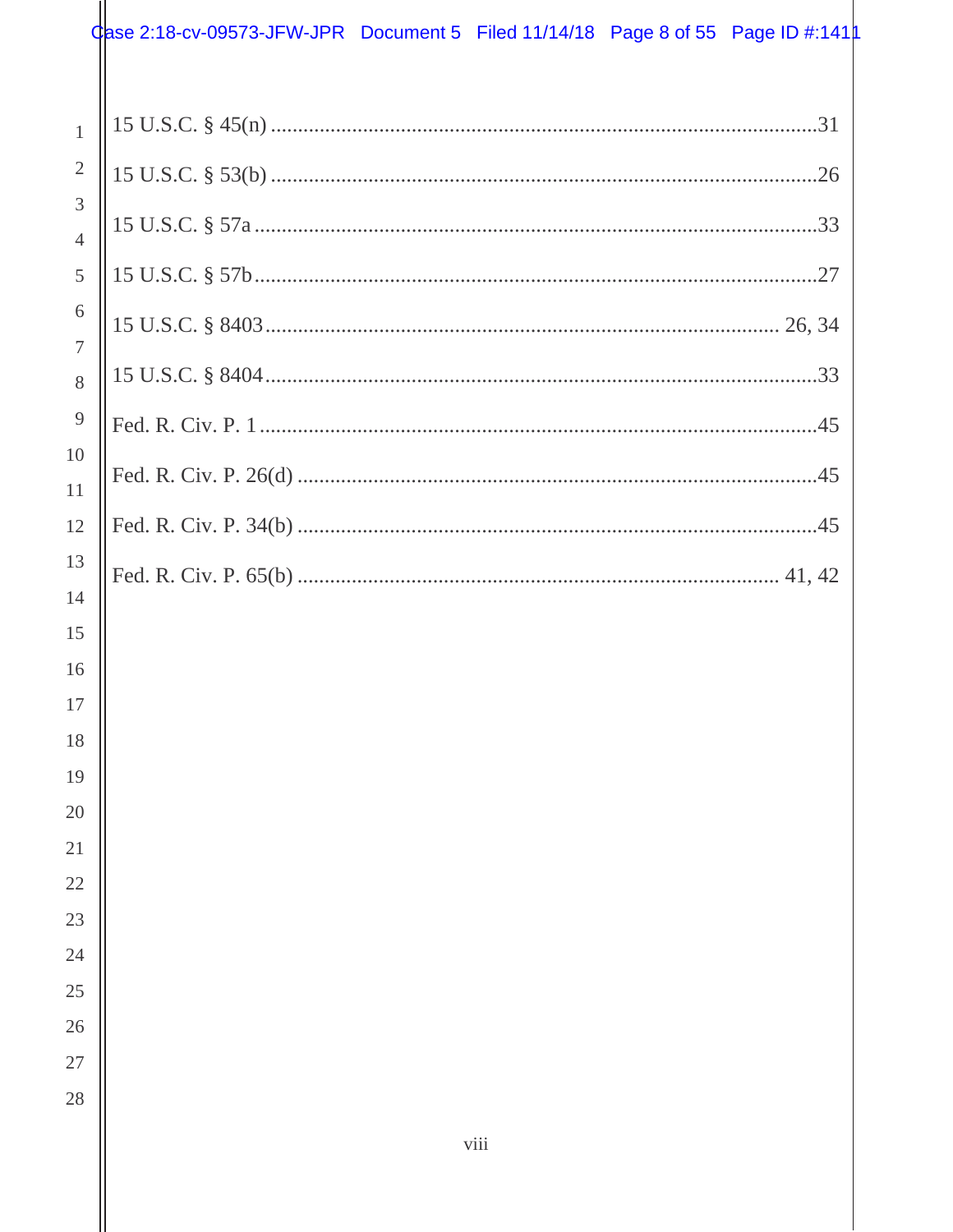#### **I. INTRODUCTION**

1

2

3

4

5

6

7

8

9

10

11

12

13

14

15

16

17

18

19

20

21

22

23

24

25

26

27

28

Defendants operate a massive Internet marketing scam that has bilked consumer victims out of more than twenty-two million dollars. Through an enterprise that has operated for more than four years, Defendants first obtain consumers' credit or debit card information through deceit; they then run up unauthorized charges on consumers' payment cards and launder those charges through unlawfully obtained merchant accounts.

Defendants use flashy websites to deceptively market a variety of consumer products, from skin creams to sexual performance supplements. They offer socalled "free trials" of these products designed to draw consumers into providing their payment information. The terms of the trials, to the extent they are present at all, are obscured behind hyperlinks, or hidden in tiny, difficult-to-read print in the midst of busy webpages. Many consumers report that they believed they would be charged only \$4.95 for the product to pay for the cost of shipping and handling. They did not know that they would in fact be charged \$80 to \$100 for the purportedly "free trial," and subjected to additional monthly shipments and charges until they were able to cancel. Nor did they know that by clicking through the online ordering process, they might be signed up to receive – and be charged for – additional products. When consumers inevitably attempted to cancel these unintended orders, they often learned for the first time of Defendants' onerous policies and practices that prevent consumers from cancelling the continuous shipments and getting refunds.

The ability to accept credit and debit card payments is essential to Internet marketing scams. If Defendants were unable to process such payments, their "free trial" scam could not have succeeded. To preserve that access, Defendants circumvented screening processes in the credit card payment processing industry designed to prevent crooked merchants from accepting consumer payments. By creating shell companies, recruiting nominal owners for those companies, and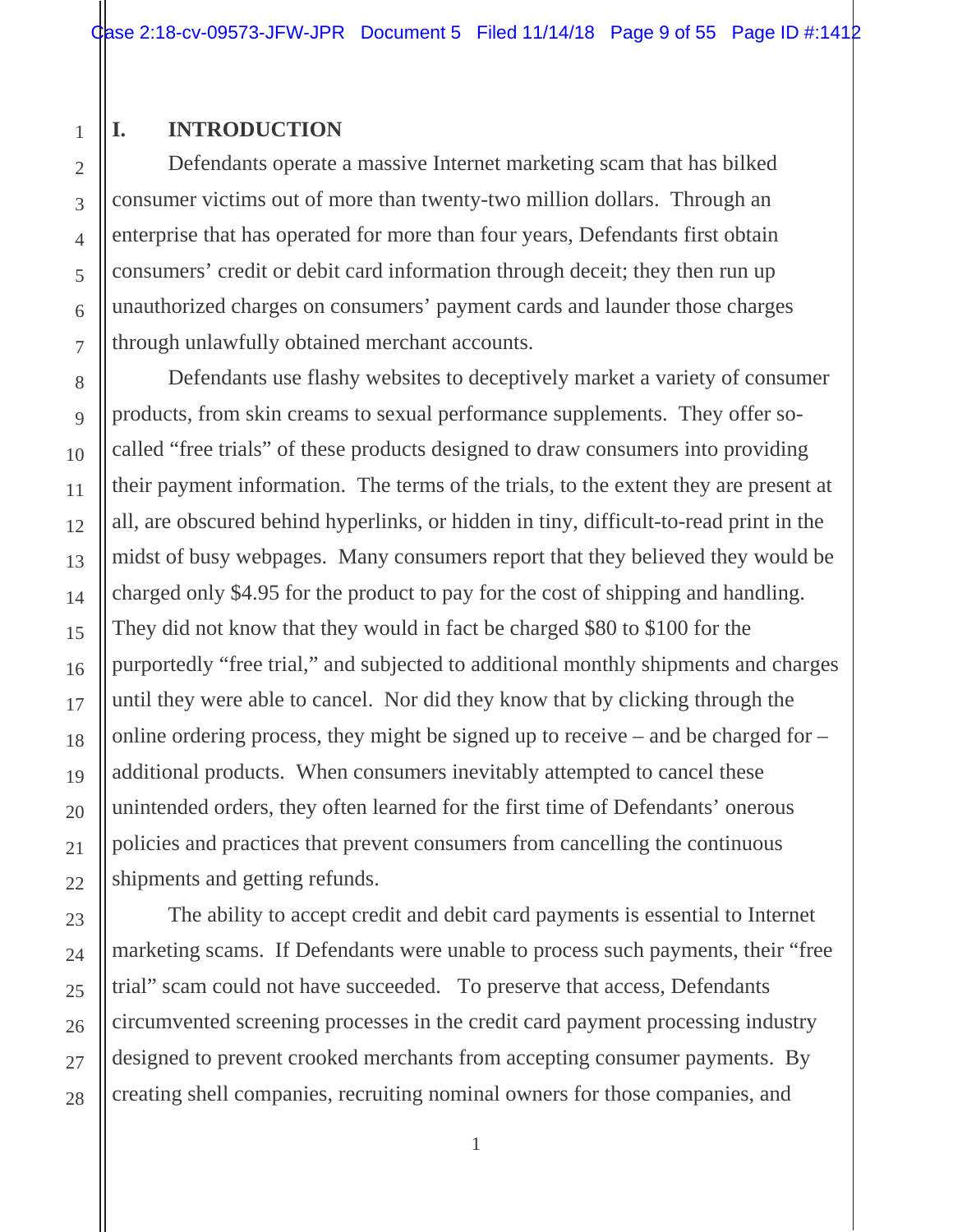making misrepresentations throughout their merchant account applications, Defendants systematically deceived banks into opening and maintaining merchant accounts that permitted Defendants to accept consumer payments. These illegal practices, known as "credit card laundering," allowed Defendants to maintain access to the credit card payment processing system, extending the scheme's duration and the scope of consumer injury.

Defendants' deceptive and unfair practices violate Section 5 of the Federal Trade Commission Act ("FTC Act"), as well as the Restore Online Shoppers' Confidence Act ("ROSCA"), and the Electronic Funds Transfer Act ("EFTA"), and have caused substantial consumer injury. To prevent Defendants from continuing to injure unsuspecting consumers, Plaintiff seeks a non-noticed *ex parte*  temporary restraining order ("TRO") to stop Defendants' unlawful activities immediately. The proposed TRO would enjoin Defendants' unlawful practices, freeze their assets, appoint a temporary receiver over the Corporate Defendants, permit immediate access to Defendants' business premises to preserve and collect records, and provide for certain expedited discovery. This relief is essential to prevent further harm to consumers, prohibit Defendants from dissipating assets or destroying documents, and preserve this Court's ability to provide effective final relief for Defendants' law violations. This memorandum sets forth the substantial evidence that demonstrates that the FTC is likely to succeed on the merits and that the equities weigh in the FTC's favor.<sup>1</sup>

<sup>&</sup>lt;sup>1</sup> Plaintiff has submitted 19 exhibits with attachments in support of this Application, which are Bates stamped FTC-000001 – FTC-001271, in Plaintiff's Appendix of Declarations in Support of Plaintiff's *Ex Parte* Motion for Temporary Restraining Order with Asset Freeze, Appointment of a Receiver, Other Equitable Relief, and Order to Show Cause Why a Preliminary Injunction Should Not Issue ("App."). Each exhibit is a declaration. Exhibits 1-13 are sworn declarations from consumers who provided their credit card information to pay shipping and handling charges for a "free trial" of one or more of Defendants' products. Some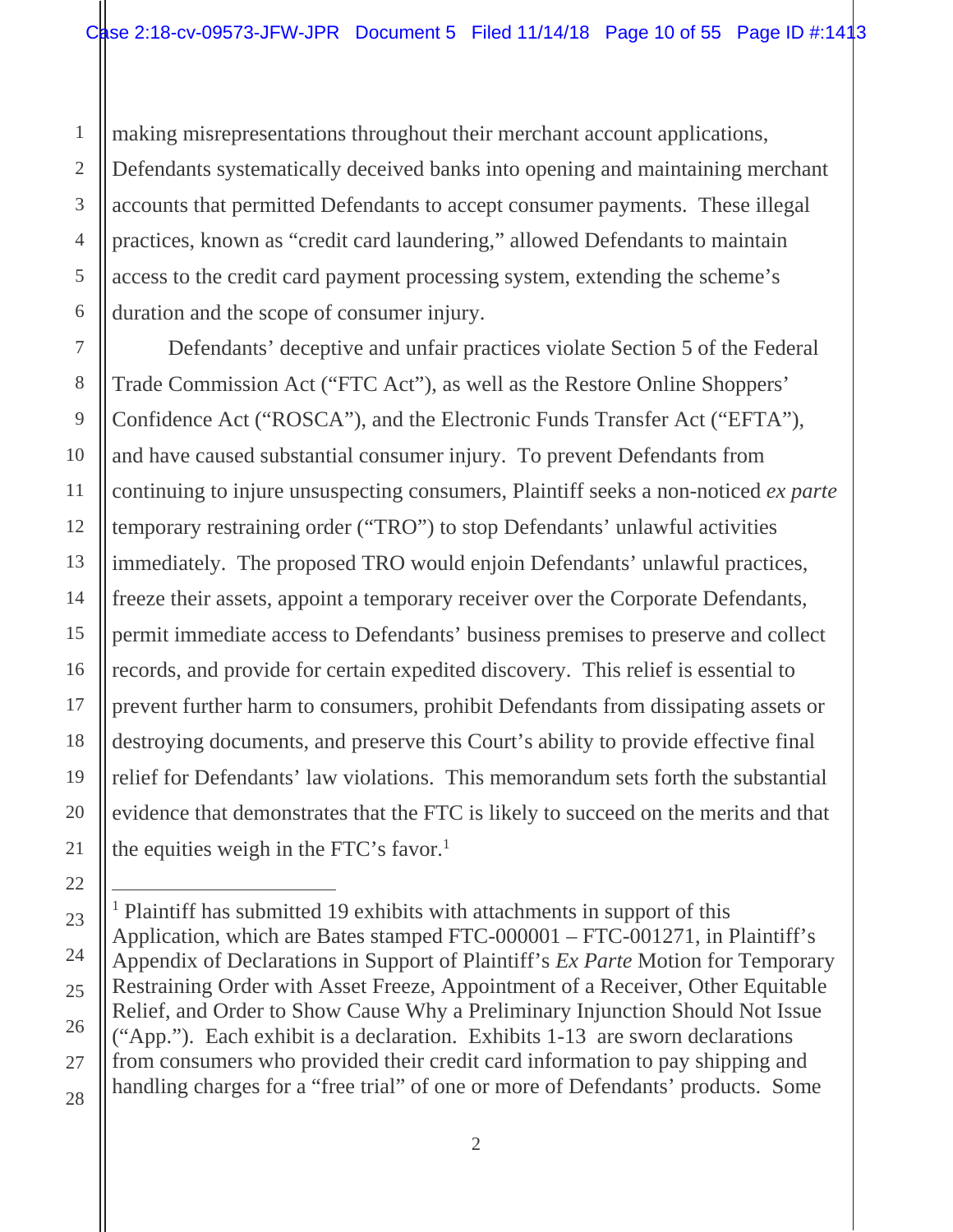Case 2:18-cv-09573-JFW-JPR Document 5 Filed  $11/14/18$  Page 11 of 55 Page ID #:1414

#### **II. DEFENDANTS**

## **A. Corporate Defendants**

i. *Apex Capital Group, LLC* 

expenses, manufacturing and fulfillment expenses, and payments to its employees.<sup>5</sup> Apex Capital Group, LLC ("Apex Capital Group") is a Wyoming corporation incorporated in August  $2013<sup>2</sup>$  Its principal place of business is in Woodland Hills, California.<sup>3</sup> Apex Capital Group is at the center of Defendants' operation (the "Apex Enterprise"). It marketed consumer products through shell companies, identified in Exhibits A and B to the Complaint, which took money from consumers and transferred the money to Apex Capital Group's bank account at Citibank, N.A. (the "Apex Citi Account").4 According to the domestic shell companies' bank account statements, virtually all of the Apex Enterprise's operating expenses were paid from the Apex Citi Account, including advertising

From its inception, Apex Capital Group was owned jointly by Defendant Phillip Peikos and Defendant David Barnett (together, the "Individual

of these declarations have been redacted to protect consumers' privacy. Exhibits 14 and 15 are declarations of representatives of the Better Business Bureau, summarizing additional consumer complaints. Exhibit 16 is a declaration of a Postal Inspector for the United States Postal Inspection Service. Exhibit 17 is a declaration of an FTC Technologist. Exhibit 18 is a declaration of an FTC Investigator. Exhibit 19 is a declaration of an FTC Forensic Accountant. An index that provides the exhibit number and Bates range for each declaration is attached to this Memorandum.

 $2$  App. 207.

 $3$  App. 148.

<sup>4</sup> App. 1210 (Decl. of Thomas P. Van Wazer ("Van Wazer Decl."), FTC Forensic Accountant, showing flow of funds).

<sup>5</sup> App. 599 (check from Apex Citi Account to Raul Camacho identifying him as an employee); App. 1190, 1196-1197 (Van Wazer Decl.).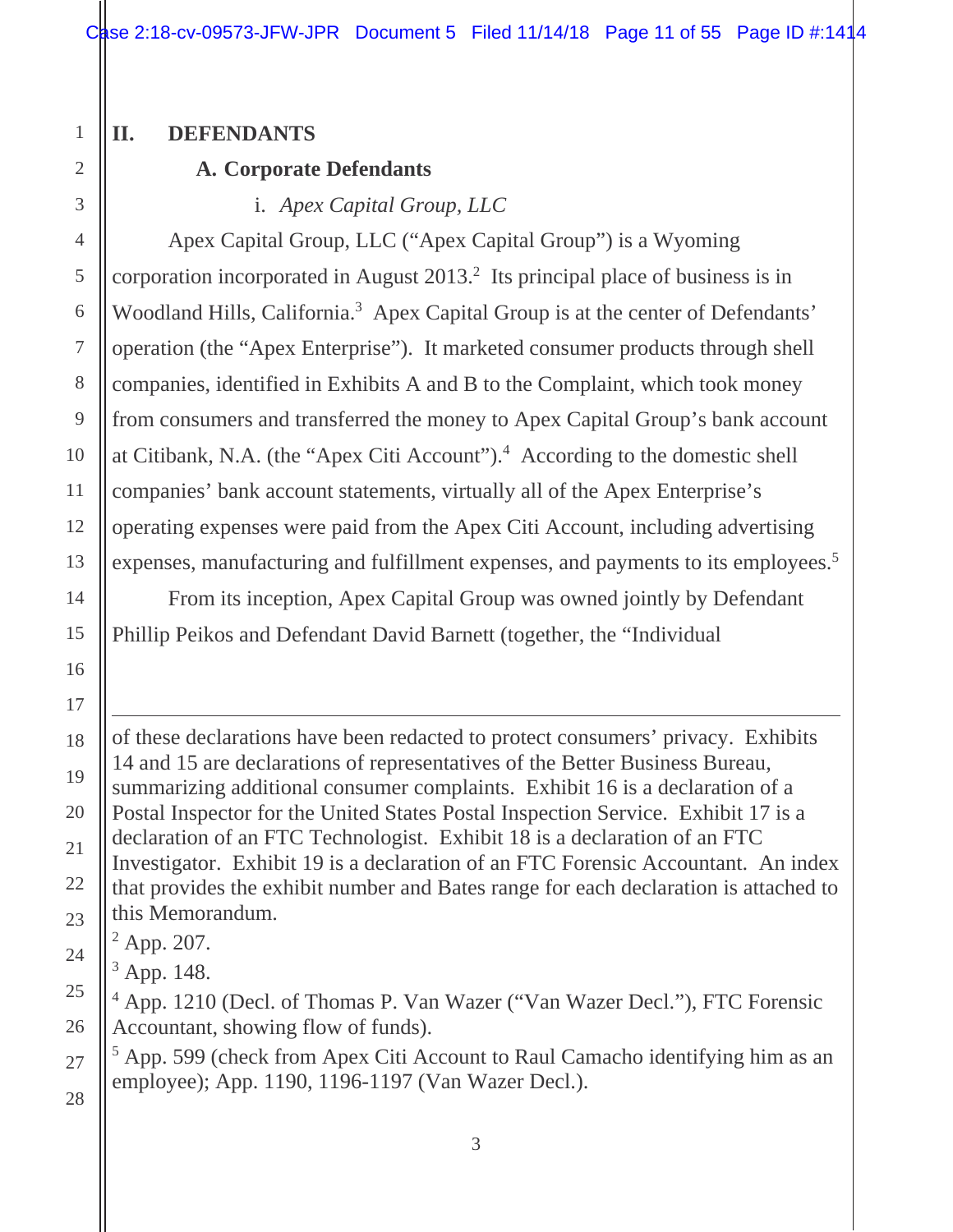Account between September 2014 and August 2017.<sup>7</sup> Defendants"), both authorized signers for the Apex Citi Account.<sup>6</sup> The Individual Defendants paid themselves approximately \$7.5 million from the Apex Citi

engaged in marketing activities.<sup>9</sup> Apex Capital Group continues to operate. Apex Capital Group received \$571,591.80 in August 2018 from a Latvian payment processor called Transact Pro SIA and from Cascade Canyon LLC, one of the shell companies used by the Apex Enterprise to collect consumer money.8 The Apex Citi Account paid out \$633,825.48 that same month, including payments to Peikos and to entities

ii. *Omni Group Limited* 

Omni Group Limited ("Omni Group") is a U.K. limited company that serves as a holding company for many of the U.K. shell companies that are part of the Apex Enterprise. Omni Group is or has been the sole or controlling shareholder of all of the U.K. shell companies named as Defendants.10 These companies sold products to U.S. consumers and transferred the sales proceeds to the Apex Citi

 $\overline{a}$ <sup>6</sup> App. 575 (signature card for Apex Citi Account); App. 576-577 (account opening document for the Apex Citi Account identifying Peikos and Barnett each as 50% owners).

<sup>7</sup> App. 1190, 1196-97 (Van Wazer Decl.).

<sup>&</sup>lt;sup>8</sup> App. 612-13 (August 2018 bank account statement for Apex Citi Account).

<sup>&</sup>lt;sup>9</sup> Id. Also in 2018, the Apex Citi Account transferred money to bank accounts in the name of Apex Capital Group or Omni Group Limited located in Luxembourg, the U.K., and Puerto Rico. App. 618, 619; *see also* App. 1220 (Van Wazer Decl., identifying payments from Apex Citi Account to "Apex Capital Group Intl SARL" account in Luxembourg).

<sup>&</sup>lt;sup>10</sup> App. 160-169 (Declaration of Florence M. Hogan ("Hogan Decl."), FTC Investigator), 223-224, 229-233; 238-242, 247-251, 263-264, 276-277, 289-290, 615-316, 321-325, 330-334.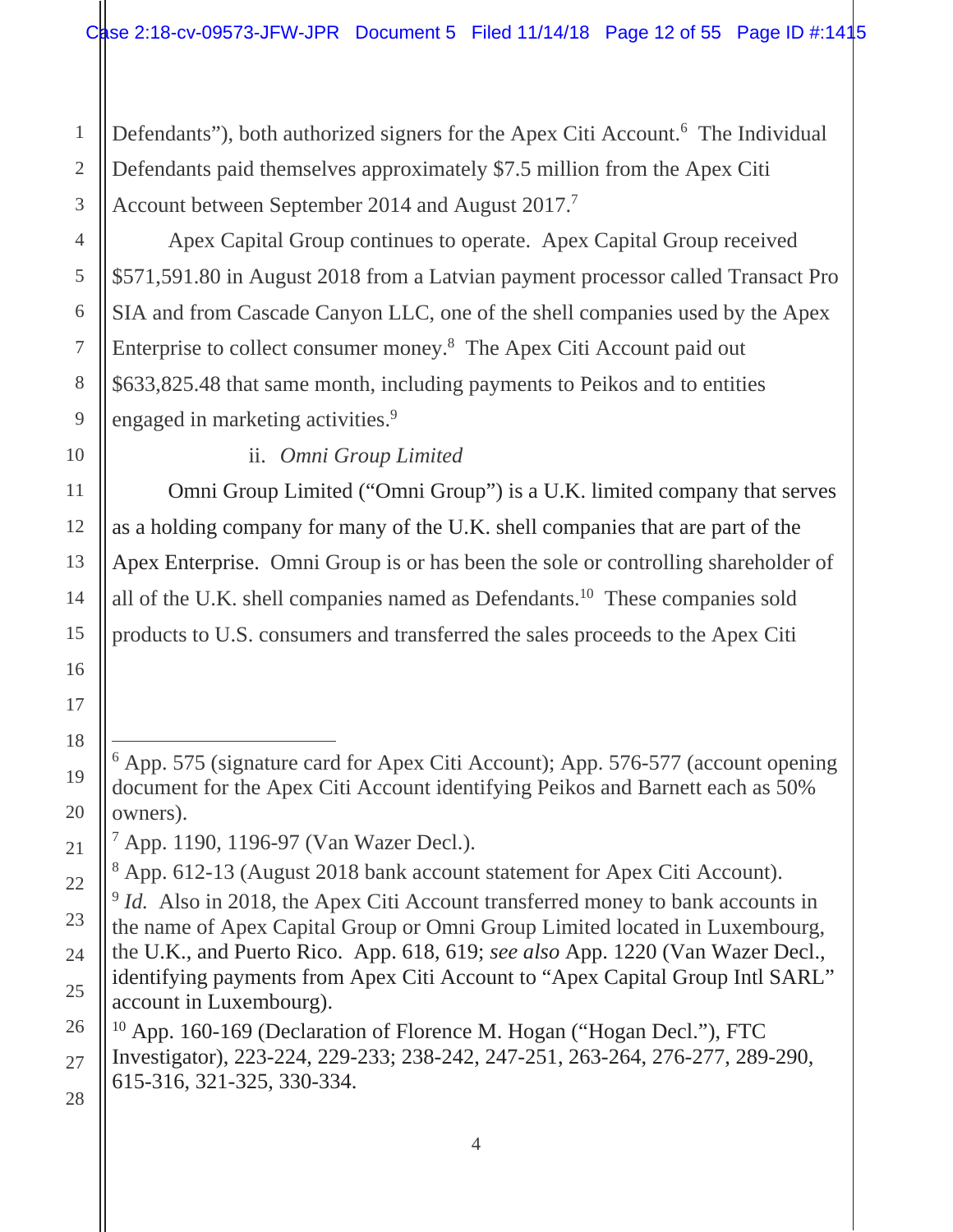use the same residential address and mail drop in their corporate filings.<sup>14</sup> When Omni Group.<sup>16</sup> Account.<sup>11</sup> Omni Group also transferred millions of dollars from its own bank account to the Apex Citi Account.<sup>12</sup> Omni Group does not have an office; instead, it uses the address of a residential home and a mail drop as its business address in corporate filings.13 Dozens of other limited companies within the Apex Enterprise Omni Group was incorporated in July 2015, its sole directors and shareholders were Phillip Peikos and David Barnett.<sup>15</sup> David Barnett transferred his shares to Phillip Peikos in late 2017, and since then, Peikos has been the sole shareholder of

## iii. *The U.K. Shell Company Defendants*

Capstone Capital Solutions Limited, Clik Trix Limited, Empire Partners Limited, Interzoom Capital Limited, Lead Blast Limited, Mountain Venture Solutions Limited, Nutra Global Limited, Rendezvous IT Limited, Sky Blue Media Limited, and Tactic Solutions Limited (together, the "U.K. Shell Company Defendants," and, along with Omni Group and Apex Capital Group, the "Corporate Defendants") are U.K. limited companies.17 The U.K. Shell Company

 $11$  App. 185-187 (certain merchant accounts were used to sell products using Latvian-based payment processor to cardholders with U.S. banks), 189-190 (those merchant accounts are associated with the U.K. shell companies named as defendants in this matter through the centralsitemanager.com website, which is described at *infra* 20), 895-990 (same), 1195-96 (Van Wazer Decl.) (FTC Forensic Accountant analysis showing that all of the U.K. companies named as defendants, along with other U.K. companies, transferred money into the Apex Citi Account). 12 App. 1195 (Van Wazer Decl., showing Omni Group transferred almost \$3

million into Apex Citi account between July 2016 and May 2017).

 $17$  App. 214-336.

<sup>13</sup> App. 166, 171-172 (Hogan Decl.).

<sup>14</sup> App. 160-168, 170-172 (Hogan Decl.).

<sup>15</sup> App. 295-297, 299.

 $16$  App. 302-303.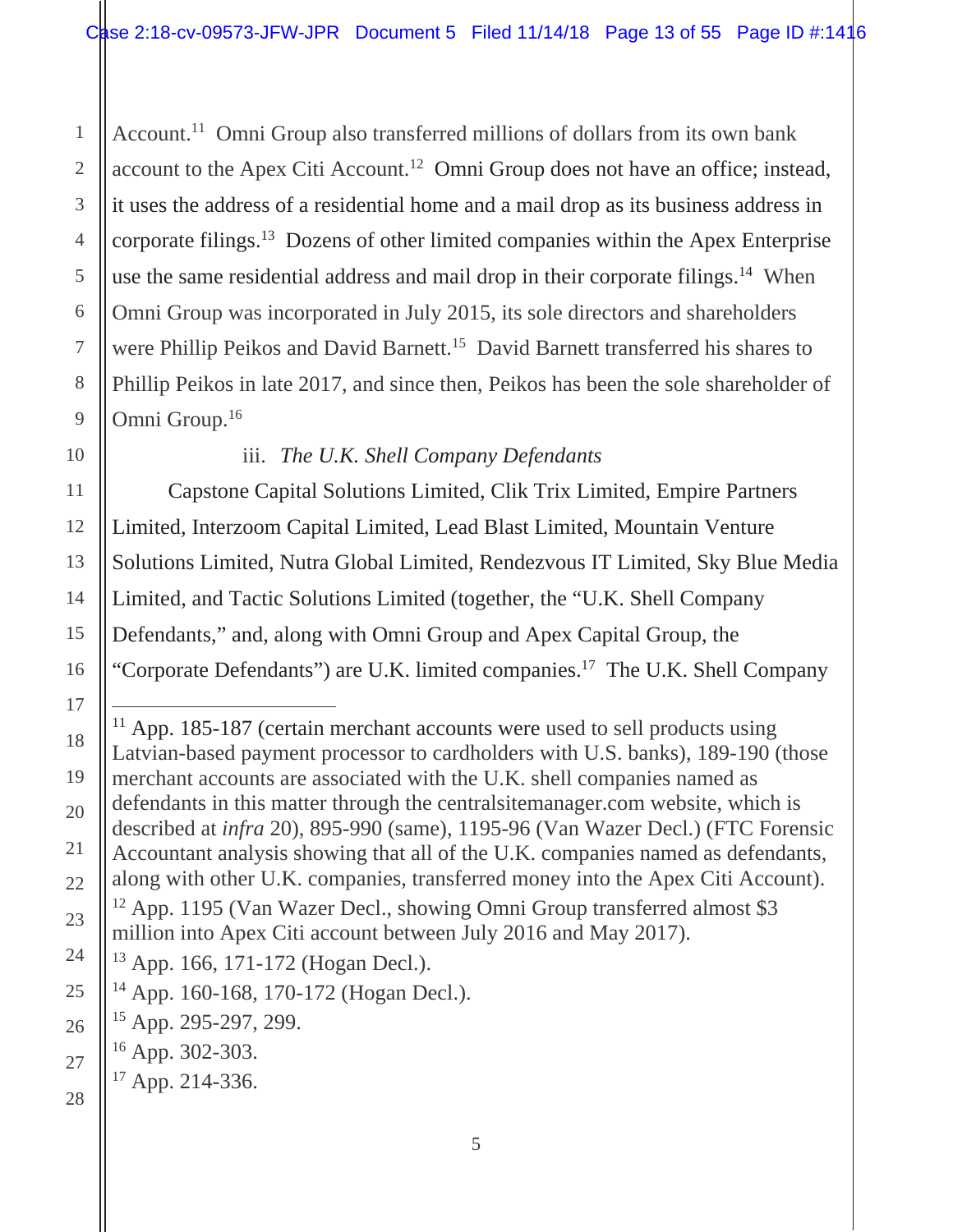filings all provide the same residential address and/or mail drop as Omni Group.<sup>19</sup> Defendants all list on their corporate filings certain individuals as their purported principals who are merely nominal owners;<sup>18</sup> the U.K. Shell Company Defendants are in fact owned by Omni Group. *See Supra* Section II(A)(ii). Their corporate They all have merchant accounts<sup>20</sup> with the same bank in Latvia, through which they all sell products to consumers in the United States.<sup>21</sup> Altogether, these companies have transferred at least \$9 million into the Apex Citi Account.22

## **B. Individual Defendants**

Peikos, in turn, also controls each of the U.K. Shell Company Defendants.<sup>25</sup> Defendant Phillip Peikos is an owner and Chief Executive Officer of Apex Capital Group<sup>23</sup> and Omni Group.<sup>24</sup> Through his ownership of Omni Group, Peikos is an authorized signer for the Apex Citi Account, has signed checks from the Apex Citi Account, and has used a credit card in his own name to make payments on behalf of Apex Capital Group.26 Peikos was a signatory for at least twenty-two bank accounts in the name of shell companies related to the Apex

22 App. 1195-1196 (Van Wazer Decl.).

23 App. 576-577, 1122-1123.

 $\overline{a}$ <sup>18</sup>*See infra* 20-21; App. 214-336, 193-194. These same individuals also serve as nominees to secure merchant accounts for the domestic shell companies. *E.g.*, App. 176-179.

<sup>19</sup> App. 160-169, 215-336.

<sup>&</sup>lt;sup>20</sup> For an explanation of merchant accounts, see *infra* at Section III(B)(i).

<sup>21</sup>*Supra* n. 11.

<sup>24</sup> App. 302-303 (Peikos was the sole shareholder of Omni Group as of December 4, 2017).

<sup>25</sup>*See supra* Section II(A)(ii).

<sup>26</sup> App. 575 (authorized signer for Apex Citi Account); App. 585, 587-599 (signed checks); App. 1175 (used credit card in his own name to make payments on behalf of Apex Capital Group).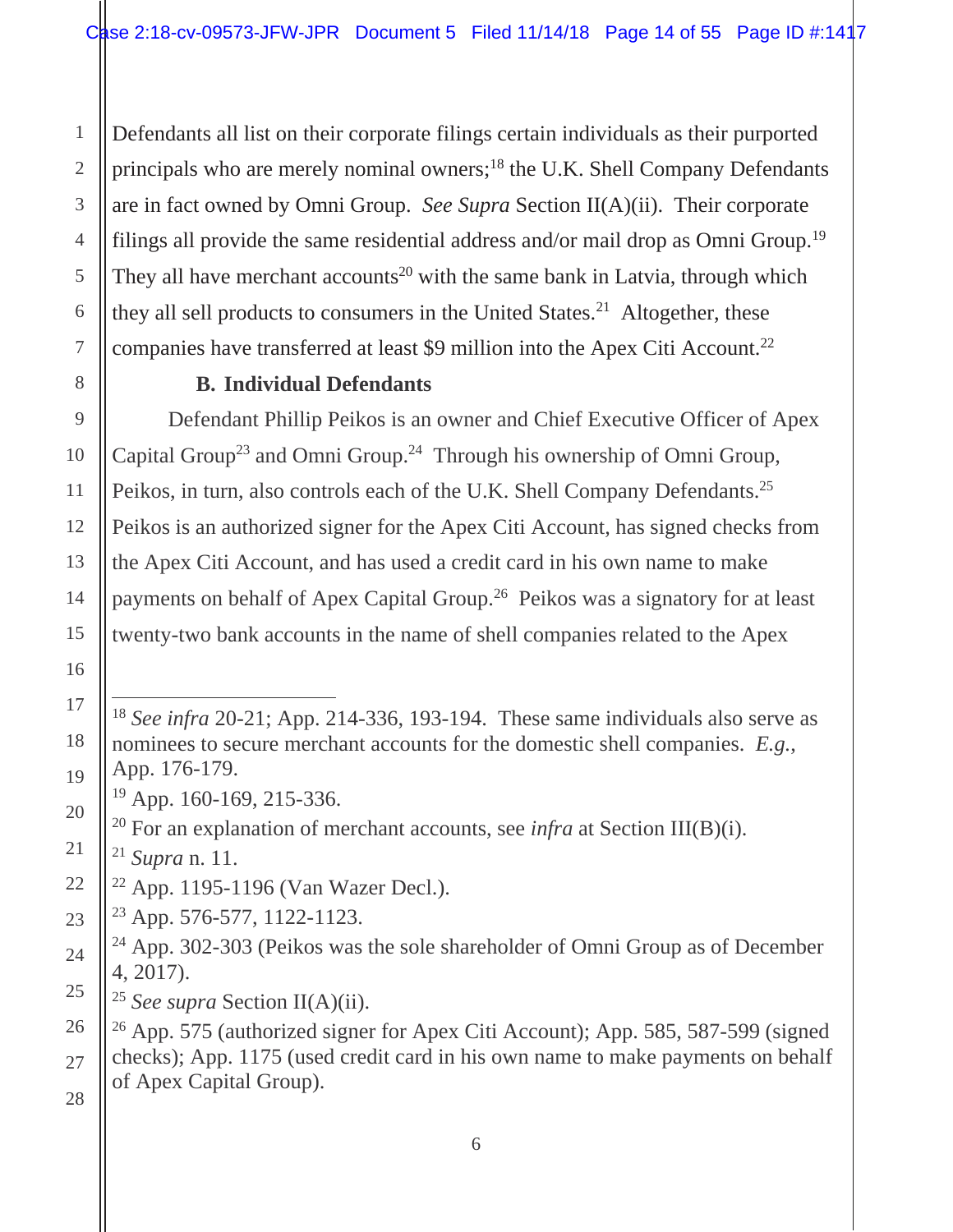Enterprise.27 He received approximately \$4.5 million in distributions and payments from the Apex Citi Account.28

Group, he controlled, with Peikos, each of the U.K. Shell Company Defendants.<sup>31</sup> distributions and payments from the Apex Citi Account.<sup>35</sup> Defendant David Barnett was an owner and Chief Operating Officer of Apex Capital Group from its inception in August  $2013^{29}$  until at least late  $2017^{30}$  He was also an owner of Omni Group until November 2017, and through Omni Barnett was a signatory for nineteen bank accounts of the shell companies,<sup>32</sup> as well as the Apex Citi Account.<sup>33</sup> Like Peikos, Barnett used a credit card in his own name to make purchases on behalf of Apex Capital Group and was directly involved in the business's operations.<sup>34</sup> He received at least \$3 million in

27 App. 174-175 (Hogan Decl.).

<sup>&</sup>lt;sup>28</sup> Those payments were transferred directly to Peikos and to NextG Payments, Peikos's wholly owned company. App. 624-625 (Peikos is 100% owner of NextG Payments), 1197 (Van Wazer Decl., showing Peikos received \$4.496 million through August 2017).

<sup>29</sup> App. 576-579, 1122-1123.

<sup>&</sup>lt;sup>30</sup> The last payment Barnett received from the Apex Citi Account was in March 2018. *Compare* App. 603 (March 2018 statement for Apex Citi Account showing \$25,000 payment to Barnett), *with* App. 606-610 (Apr. 2018 statement for Apex Citi Account showing no payment to Barnett).

<sup>31</sup> App. 295-299, 303; *supra* Section II(A)(ii).

<sup>32</sup> App. 174-175 (Hogan Decl.).

<sup>33</sup> App. 173, 575.

<sup>34</sup> App. 1176, 1178, 1184-85 (Barnett signed contract on behalf of Apex Capital Group).

<sup>35</sup> App. 1197 (Van Wazer Decl., showing Barnett received \$3 million through June 2017).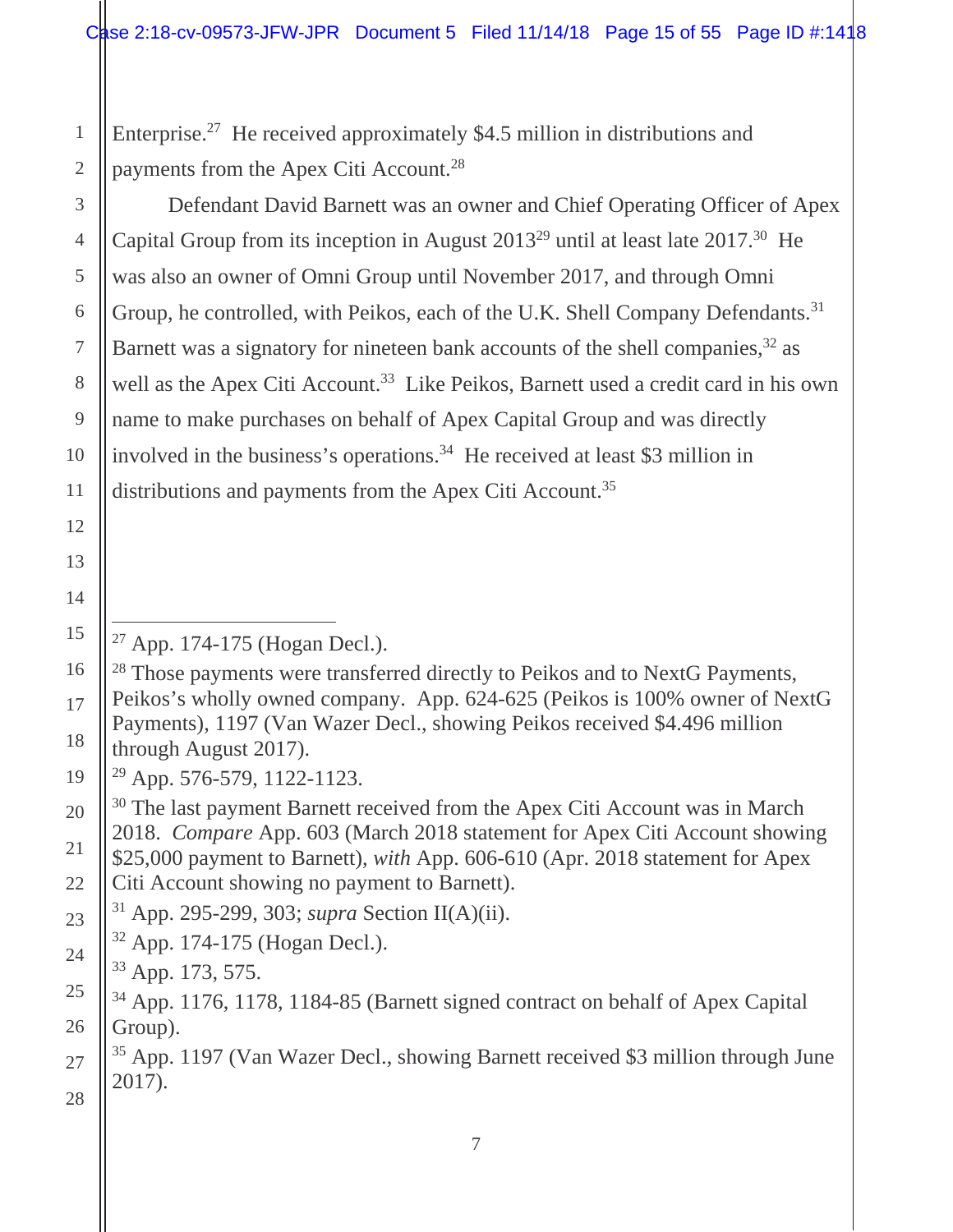Case 2:18-cv-09573-JFW-JPR Document 5 Filed 11/14/18 Page 16 of 55 Page ID #:1419

## **III. STATEMENT OF FACTS**

## **A. Defendants' Online Marketing Is Deceptive And Unfair**

i. *Defendants' Websites Mislead Consumers* 

which at the end, offer a purportedly free gift of one of Defendants' products.<sup>41</sup> Defendants have marketed a large number of products<sup>36</sup> including, among others, anti-wrinkle creams<sup>37</sup> and supplements that allegedly promote hair growth, $38$  sexual performance, $39$  and cognitive abilities. $40$  Consumers encounter online advertisements for these products in a variety of ways. Some consumers encounter pop-up advertisements inviting them to participate in online surveys, Some receive unsolicited email advertisements,<sup>42</sup> and others encounter paid

 $\overline{a}$ 36 App. 992-1006 (listing products including Rejuvius, Juveliere, Follicure, Evermax, NeuroXR, Biogenic XR, VirilityX3, Follicure, DermaC, Flawless Eyes, Apres Workout, Sleep Simple, Muscle AVM, CD Muscles, WY Workout, and Elite Pro, among others).

<sup>37</sup> App. 40 (Decl. of Diahann Jensen, consumer who ordered trials of Dermanique face serum and Lumera eye cream); App. 100 (Decl. of Sharon Stiansen, consumer who ordered trials of eye cream to eliminate wrinkles); App. 60 (Decl. of Ann Kleiman, consumer who ordered trials of Rejuvius and Juveliere eye and skin creams); App. 135 (Decl. of Nakedia Washington, Director of Operations at Better Business Bureau Northwest-Pacific ("Washington BBB Decl.").

38 App. 767-791.

39 App. 1049-1062, 1138-1146.

40 App. 2 (Decl. of Samuel Berg, consumer who ordered NeuroXR); App. 22 (Decl. of Dennis Brown ("Brown Decl."), consumer who ordered NeuroXR but received two products called Limitless Mind Formula and Focus ZX1); App. 1008- 1018 (screenshots of websites).

41 App. 135, 137-138 (Washington BBB Decl.).

42 App. 22 (Brown Decl.) ("In November 2017, I received an email that looked like it was from my daughter, with information about a brain supplement. The email contained pictures of Bill O'Reilly and Stephen Hawking, who seemed to be endorsing the supplement.").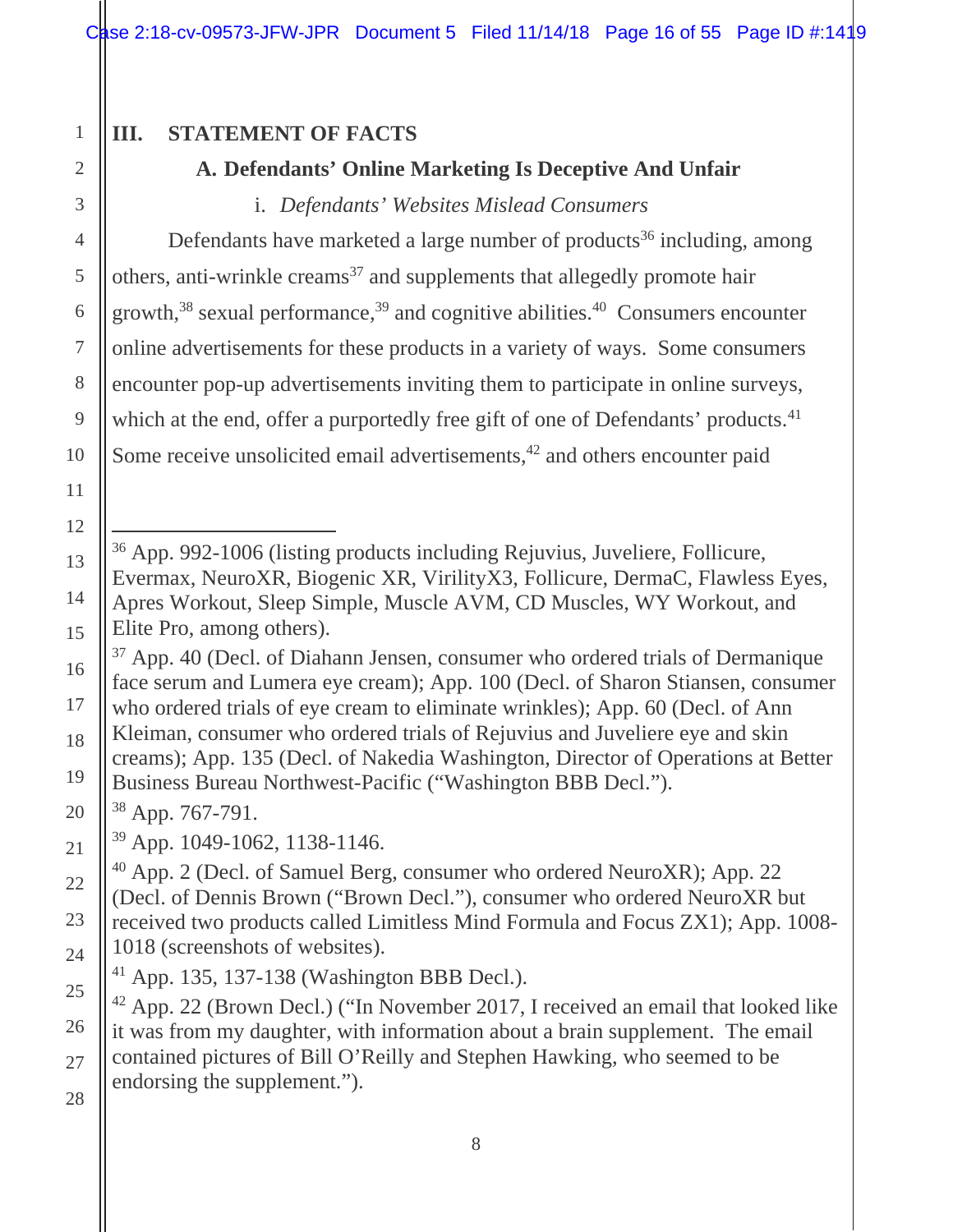advertisements that are displayed as search results on search engines like Google.<sup>43</sup> low cost of shipping and handling or for free.<sup>45</sup> Many consumers come upon the ads on social media.<sup>44</sup> Many of the advertisements offer a "trial" of Defendants' products purportedly for either the

Defendants' websites, $46$  where they are lured into ordering the so-called trials. $47$ These advertisements contain links to websites where consumers can obtain the products. After consumers click on the links, they are typically redirected to The order process is typically a two-step process, divided into two separate webpages. The first webpage (the "landing page") consists of a long, splashy advertisement for the product, with windows to allow consumers to enter their contact information.48 For example, the top of a landing page for Biogenic XR is included here as Figure 1 (the full landing page, at App. 1148-1157, contains many pages of busy content). In Figure 1, in large black, italicized, capital letters, is text stating, "*CLAIM YOUR FREE TRIAL*."

43 App. 1008.

44 App. 138 (consumer reported seeing advertisement on Facebook); App. 140-141 (Facebook); App. 2 (Twitter); App. 54 (Facebook); App. 97 (Facebook).

<sup>45</sup> App. 40 (consumer saw Internet advertisement on accuweather.com that offered free 30-day supply of wrinkle-removing product); App. 79 (Internet advertisement, including purported testimonials from Bill Gates endorsing memory product, offered free 30-day supply for cost of shipping and handling); App. 66 (online contest offered purportedly free sample of testosterone supplement); App. 33 (Internet advertisement offered 30-day trial of weight loss and sexual enhancement product for \$4.95 cost of shipping and handling); App. 1009-1011 (advertisement for "brain enhancer" offered "free one month supply").

46 App. 22, 1009-1012 (advertisements linked to tryneuroxr.com); App. 204-205 (advertisement linked to biogenicxr.com); App. 1165 (domain registrar records showing biogenicxr.com domain associated with "apexcapital" username); App. 1172 (same re: tryneuroxr.com).

 $^{47}$  App. 1012-1044, 1049-1081, 1125-1146, 1148-1157.

<sup>48</sup>*See, e.g.*, App. 1012-1018, 1049-1062, 1138-1146, 1148-1157.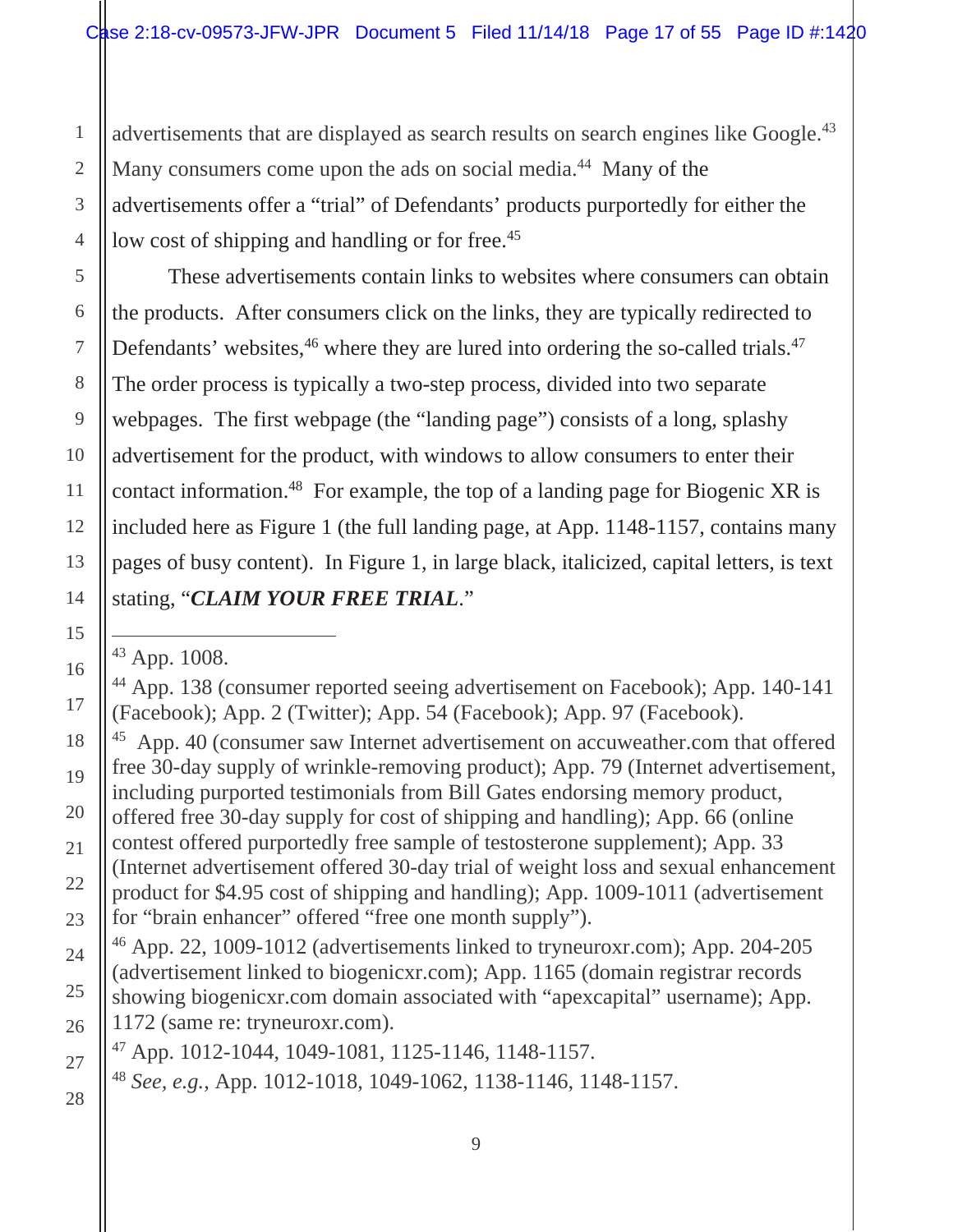## **FIGURE 1**<sup>49</sup>



by an obscured hyperlink.<sup>52</sup> As is typical of Defendants' landing pages,<sup>50</sup> this landing page contains no visible disclosure informing consumers that the trial is, in fact, not free, or explaining the complicated terms and conditions of purchase.51 Instead, the terms and conditions are buried in a separate, multi-page terms and conditions webpage accessible only

After consumers enter their contact information on the landing page and click a "RUSH MY BOTTLE" or "RUSH MY ORDER" button,<sup>53</sup> they are redirected to a second page (the "order page"). The order pages typically state in large font that the 30-day supply of the product is a "FREE TRIAL," with "No

<sup>49</sup> App. 1148.

*See supra* n. 48.

<sup>51</sup> App. 1148-1157.

<sup>52</sup> App. 1148-1157; *see also* 1012-1023, 1049-1062, 1138-1146.

<sup>53</sup> App. 1012, 1051, 1139 ("RUSH MY ORDER"); App. 1148 ("RUSH MY BOTTLE").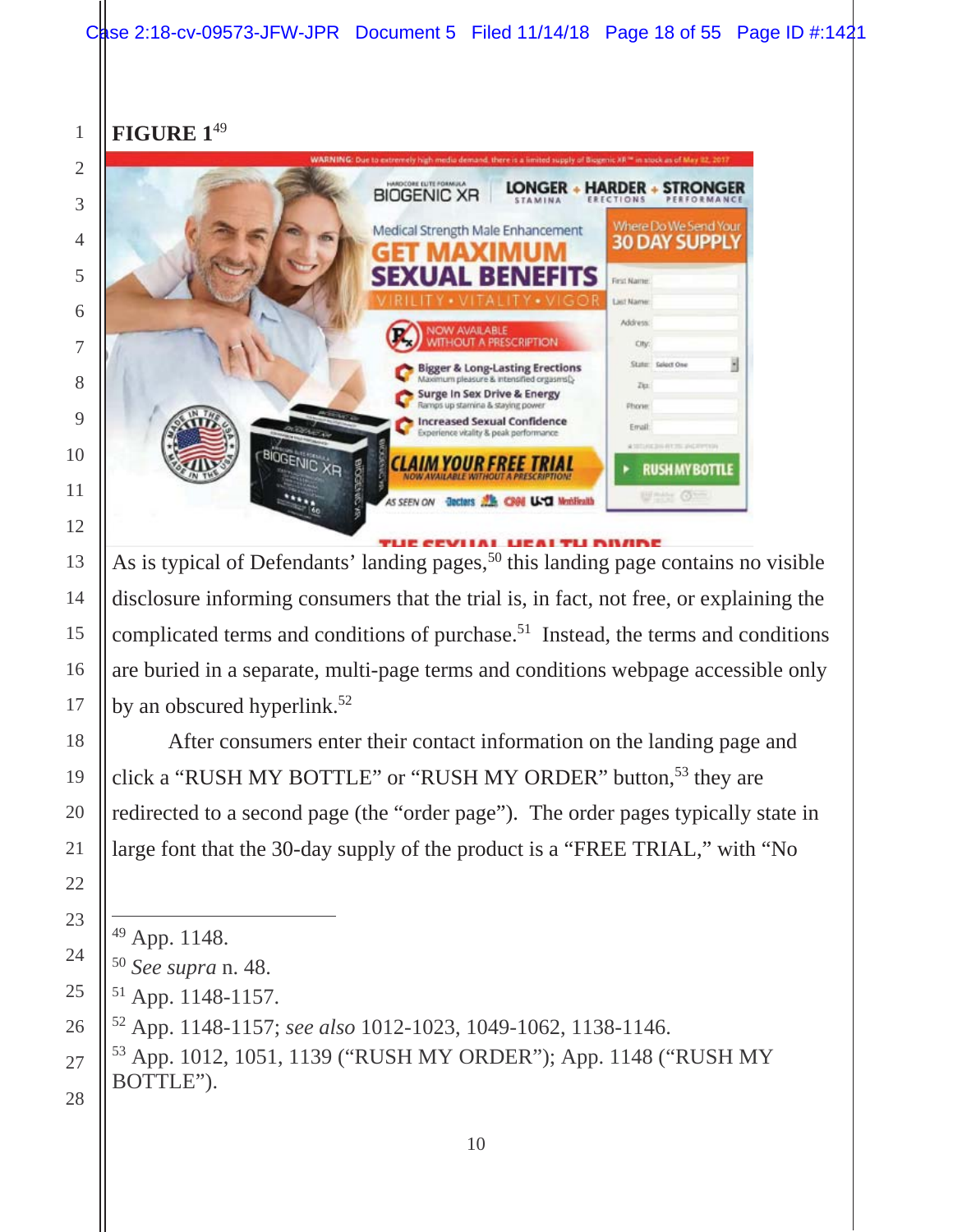Commitments,"54 or alternatively that a "1 Month Supply" is "\$0.00,"55 and that shipping and handling costs \$4.95. Some of Defendants' order pages state in large type: "YOUR TOTAL: \$4.95."56 The order pages invite consumers to enter their payment card information.

## ii. *Disclosures On Defendants' Websites Are Insufficient, Incomplete, Or Nonexistent*

Many consumers who went through this two-step process to order trials of Defendants' products came away with the impression that they would be charged no more than the \$4.95 shipping and handling fee for the product.<sup>57</sup> The websites

 $\overline{a}$ 54 App. 1063, 1125.

55 App. 1024.

<sup>56</sup>*E.g.*, App. 1063.

57 App. 22 (Brown Decl.) ("After I was charged the \$4.95 for the sample of Neuro XR, I thought that was it. I did not expect that they would charge me more later. I did not see anything on the website about charging me for the full amount of the product after a trial period. I also did not notice anything about future orders or future charges."); App. 33 (Decl. of Michael Darlington) ("I decided to try Celexas because of the 30-day trial offer. I believed that the trial offer would allow me to test whether Celexas could really help me lose weight at an affordable price of under five dollars. . . . I have significant experience with computers and the internet and I am aware that some trial offers disclose additional terms hidden in fine print or through hyperlinks to another page. I looked for any possible additional terms prior to placing my order. I do not remember seeing, selecting, or agreeing to any additional terms indicating that I would be entering into a monthly subscription with recurrent payments for Celexas."). *See also* App. 40, 43, 54, 60, 66 ("I have ordered trial items before, and I remember that when placing my orders on those prior occasions, the websites would specify that by ordering the trial terms, I was enrolling in an automatic subscription and would be billed monthly. When I ordered the Celexas and the testosterone supplement sample products, I looked for this information; however, it was not provided."), 79, 82, 97, 100, 126 (Declaration of Erin McCool, Operations Supervisor of the Better Business Bureau of Los Angeles & Silicon Valley); 135 (Washington BBB Decl.) ("Consumers typically reported that they paid a small fee online to order what they believed to be free trial samples of personal care products.").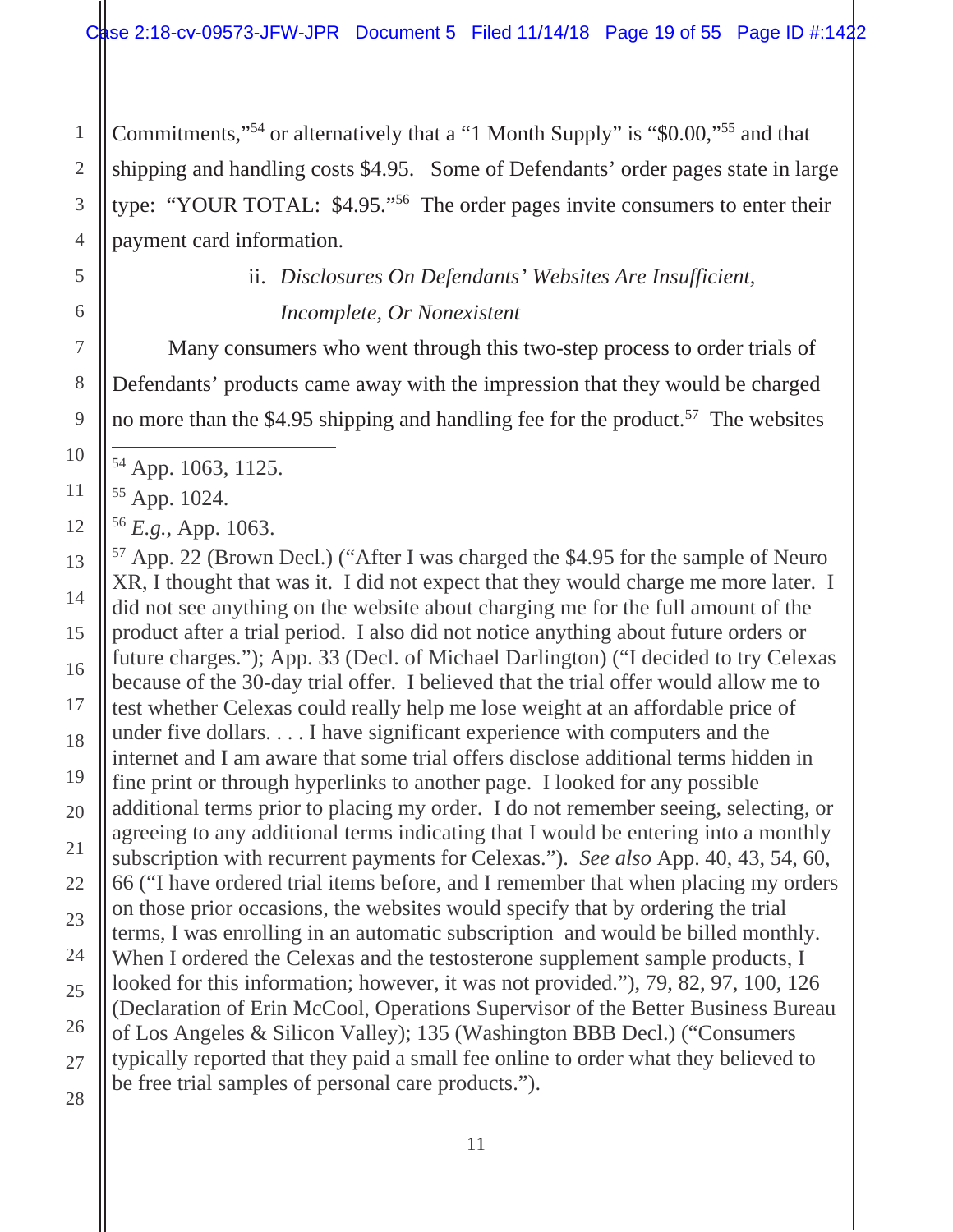to identify the name of the product and its cost, leaving those portions blank. $62$ create and reinforce this impression by calling the offers "FREE TRIALS" and/or showing the cost as "\$0.00."58 The websites also create a sense of urgency through representations that the offer is available for only a limited time and in limited amounts,59 which pushes consumers to click through the ordering process quickly. The websites also distract consumers from noticing any hyperlinks to hidden disclosures about the terms of the trial offers with pages full of bright, large text and graphics extolling the purported benefits of the product.<sup>60</sup> Any mention of terms and conditions is either hidden in tiny, light-colored font that is overshadowed by adjacent large, brightly-colored, capital-letter text,<sup>61</sup> or buried in a separate webpage accessed only by clicking a small "Terms" hyperlink at the bottom of the website. In some instances, the separate terms webpage fails entirely

The representations that consumers will only have to pay \$4.95 to obtain these products is false. Instead, consumers are first charged \$4.95 at the time of the order, and then they are charged a much greater amount – typically around \$80 to  $$100$  – usually fourteen days later.<sup>63</sup> After that, consumers are automatically

## 11 12 13 14 15 16 17 18 19 20 21 22 23 24 25 26 27 28

1

2

3

4

5

6

7

8

9

10

<sup>58</sup> App. 1024, 1063, 1125.

<sup>59</sup> App. 1012 ("Due to very high demand from recent media coverage we can no longer guarantee supply."), 1138 ("HURRY! LIMITED SUPPLIES AVAILABLE"), 1148 ("WARNING: Due to extremely high media demand, there is a limited supply of Biogenic XR in stock as of May 2, 2017"). <sup>60</sup>*Supra* n. 48.

<sup>61</sup>*E.g.*, App. 1076-77.

<sup>62</sup>*E.g.*, App. 1067.

<sup>63</sup>*E.g.*, App. 1083 (\$4.95 charge on Feb. 21, 2018; \$89.78 charge on Mar. 7, 2018); App. 70, 75 (\$4.95 charge on Nov. 3, 2016; \$89.99 and \$89.78 charges on Nov. 17, 2016). *See also* App. 1240-1241 (Van Wazer Decl. listing the dollar amounts for almost 600 chargebacks, and finding most in the amount of \$87.67 and \$97.88, as well as in the amount of \$4.95).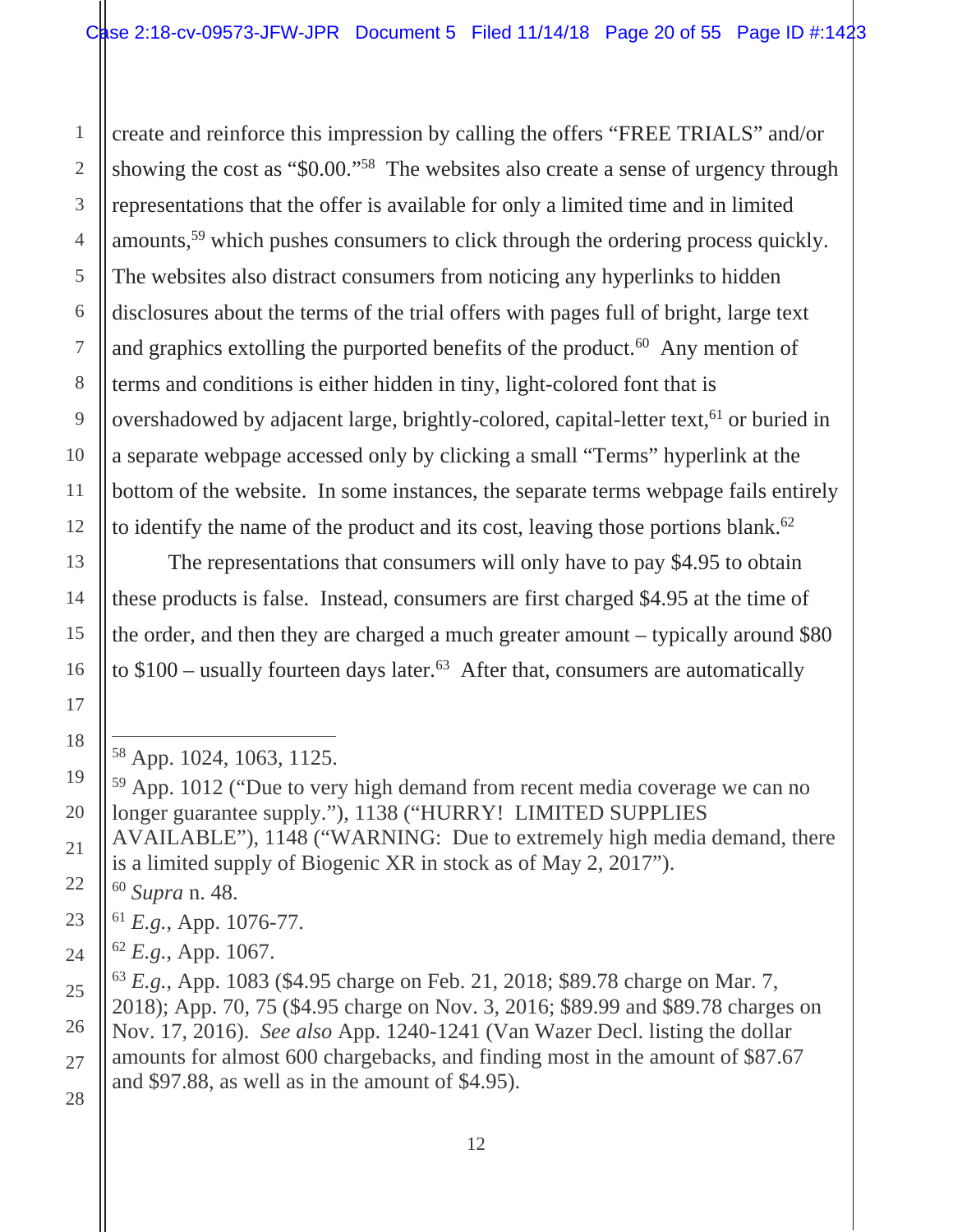charged the same \$80 to \$100 amount each month, until they are able to cancel.<sup>64</sup> shipped a 30-day supply of the product on an ongoing basis each month, and

## iii. *Defendants Pack Unauthorized Charges For Upsells On Consumers' Credit Cards*

conducted an undercover online order of one of Defendants' products, NeuroXR.<sup>67</sup> After consumers enter their payment information on the order page of one of Defendants' websites and click a "RUSH MY ORDER"65 or "COMPLETE CHECKOUT"66 button, they may be redirected to a third page (the "upsell page") where they are tricked into ordering a second product. Numerous upsell pages for Defendants' products were designed to look like they are merely the final step in ordering the original product, when in fact, clicking through an upsell page has the effect of ordering a second product. For example, the FTC's investigator When the investigator finished entering payment information to order a trial of NeuroXR, for shipping and handling charges of \$4.95, she was redirected to a webpage that appeared to contain a coupon for a second product, NeuroXR Sleep. The webpage also featured another prominent "COMPLETE CHECKOUT" box. A portion of this webpage is included below as Figure 2.

66 App. 1033.

 $67$  App. 194-199 (Hogan Decl.) (describing undercover purchase process); App. 1008-1047 (screenshots and other documents from undercover purchase).

1

2

3

<sup>64</sup>*E.g.*, App. 3, 22-23, 33-34, 60, 82-83, 135 (Washington BBB Decl.) ("Consumers reported that a few days after receiving the trial sample, they were charged . . . usually more than \$80; they were later subjected to recurring charges and received recurring shipments of the products."), 1083-1085 (when FTC investigator ordered a product, FTC credit card was charged \$89.78 on March 7, 2018, and \$89.77 on April 11, 2018).

<sup>65</sup> App. 1076-77.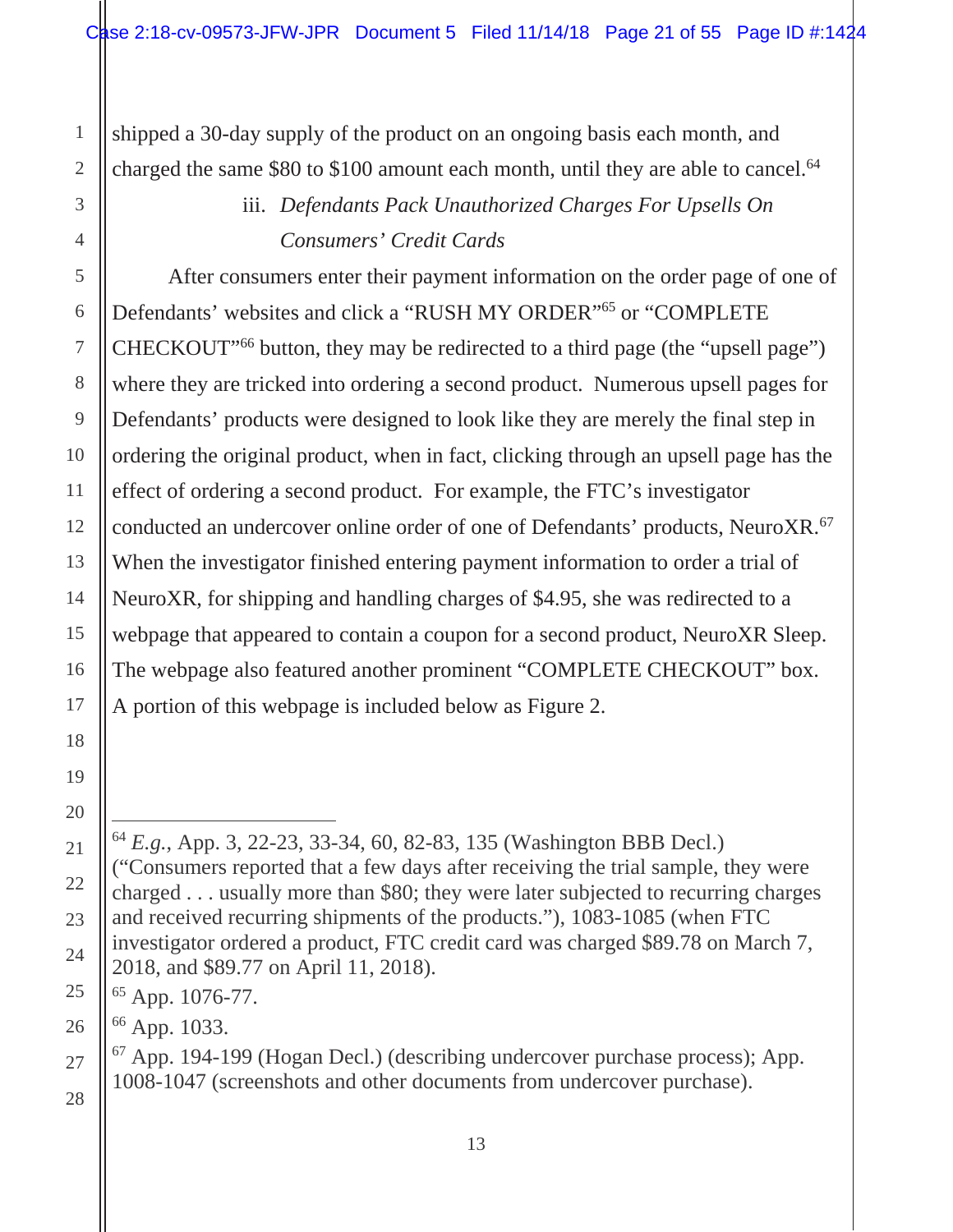

ONLY \$4.97"; no other terms related to NeuroXR Sleep are disclosed anywhere

on the website.69 Not only are consumers tricked into ordering a second product,

 $\overline{a}$ 68 App. 1034.

 App. 197-199, 1034-1035. While there is a "terms" hyperlink at the bottom of the page, it contains terms for NeuroXR, not NeuroXR Sleep. App. 1035-1041.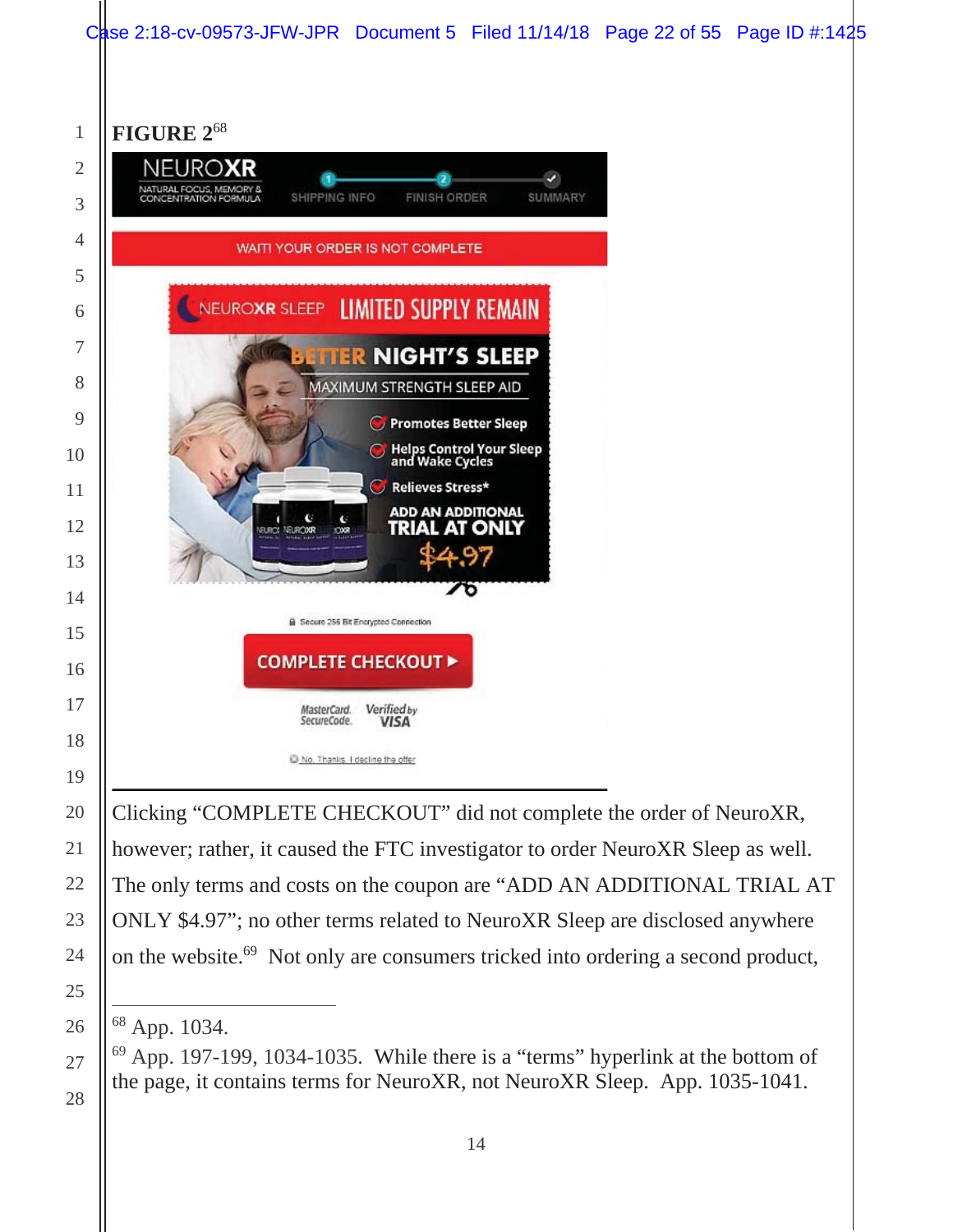but Defendants' representations are also false because consumers' orders are already complete before they click the "COMPLETE CHECKOUT" button on the upsell page.

## iv. *Defendants Do Not Adequately Disclose Their Onerous Return, Cancellation, and Refund Policies and Practices*

Defendants' websites include numerous express representations that consumers' satisfaction is guaranteed<sup>70</sup> and that ordering the trial carries no commitments.71 These representations are false. Defendants significantly restrict consumers' abilities to obtain refunds and even to cancel the ongoing shipments. The undisclosed or poorly-disclosed restrictions on returns, cancellations, and refunds include:

- requiring consumers to return the unopened product at their own expense before the expiration of the trial period to avoid being charged, thus rendering the purported trial opportunity illusory; $^{72}$
- making the trial period shorter than consumers would reasonably expect by starting the period from the date of the order rather than the date consumers receive the product;<sup>73</sup> and

 $\overline{a}$ 70 App. 1153 ("OUR PRODUCT BACKED WITH A 100% SATISACTION GUARANTEE!"); App. 1049, 1062, 1138, 1146 ("100% MONEY BACK"); App. 1065, 1126 ("30 DAY GUARANTEE").

71 App. 1063, 1125.

72 App. 135 (Washington BBB Decl.) ("representatives often told [consumers] Apex Capital would not reimburse them until they returned the products, unopened"), 141 ("I called to request a refund, and was told that I could not return

- the product if it was opened").
- $73$  App. 40 ("I spoke to a representative who told me I had not cancelled my shipment within fourteen days of ordering the products so I was billed for monthly supplies of Dermanique and Lumera"), 43, 197.

## 18 19 20 21 22 23 24 25 26 27 28

1

2

3

4

5

6

7

8

9

10

11

12

13

14

15

16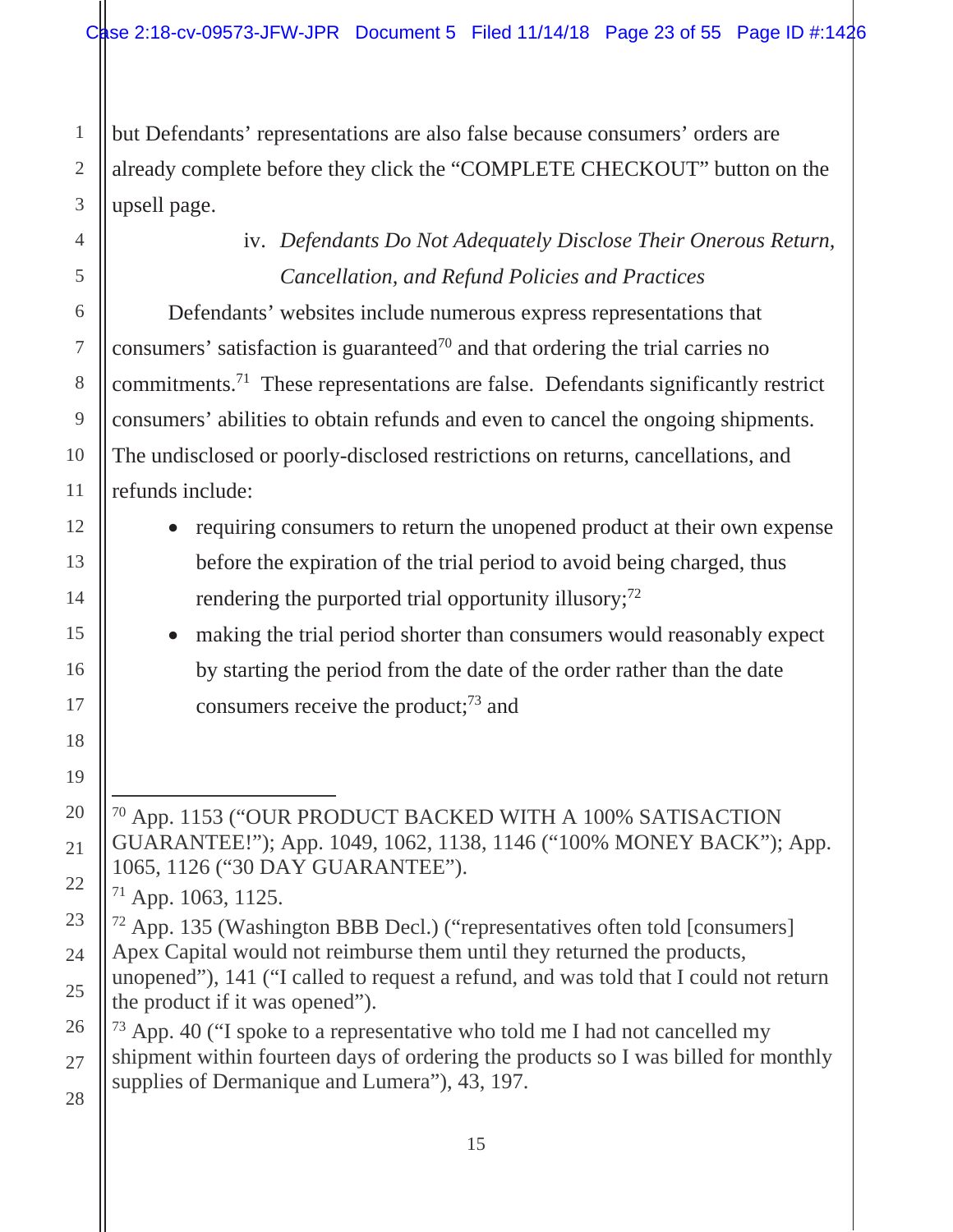through to customer service representatives.<sup>74</sup> • demanding that consumers call a customer service number to cancel and/or obtain a refund, while making it difficult for consumers to get

Many consumers who satisfy these convoluted rules and return their products, unopened, to Defendants still are not given refunds.75 Some are told that they cannot have refunds because of technical difficulties.76 Other consumers are promised refunds that are never provided.77 Some consumers are charged restocking fees.78 Those consumers who are offered refunds are typically only offered partial refunds, instead of full refunds.79

Numerous consumers complained that they believed they had signed up for a free trial product and did not know they would be charged \$80 or more for that product, let alone for additional products and upsells.<sup>80</sup> The Better Business Bureau ("BBB") for the Northwest - Pacific Region has received hundreds of

 $75$  Defendants seem to have provided some consumers with the return address of the post office itself, rather than the correct post office box. App. 147 (Declaration of Postal Inspector stating that "senders attempting to send mail to Apex Capital Group addressed mail to the USPS's physical post office address in Pacoima, California, rather than to PO Box 4578").

<sup>80</sup>*See supra* n. 57.

<sup>74</sup> App. 60-61, 83, 113, 128 (customer service representative hung up on consumer complainant), 137, 139, 140-141.

<sup>76</sup> App. 135-136, 141-142, 143-144.

<sup>77</sup> App. 141, 203.

<sup>78</sup> App. 135-136.

<sup>79</sup>*E.g.*, App. 40, 100-101, 127, 142. Indeed, when the FTC investigator called to cancel one of the products after placing her order, she asked for a full refund of two charges. The investigator had to ask for full refunds six times before the customer service agent finally agreed to provide a full refund for one of the two charges. The customer service representative told the investigator that she would be contacted within 48 hours about the second refund, but no one contacted her and she never received that refund. App. 1090-1107.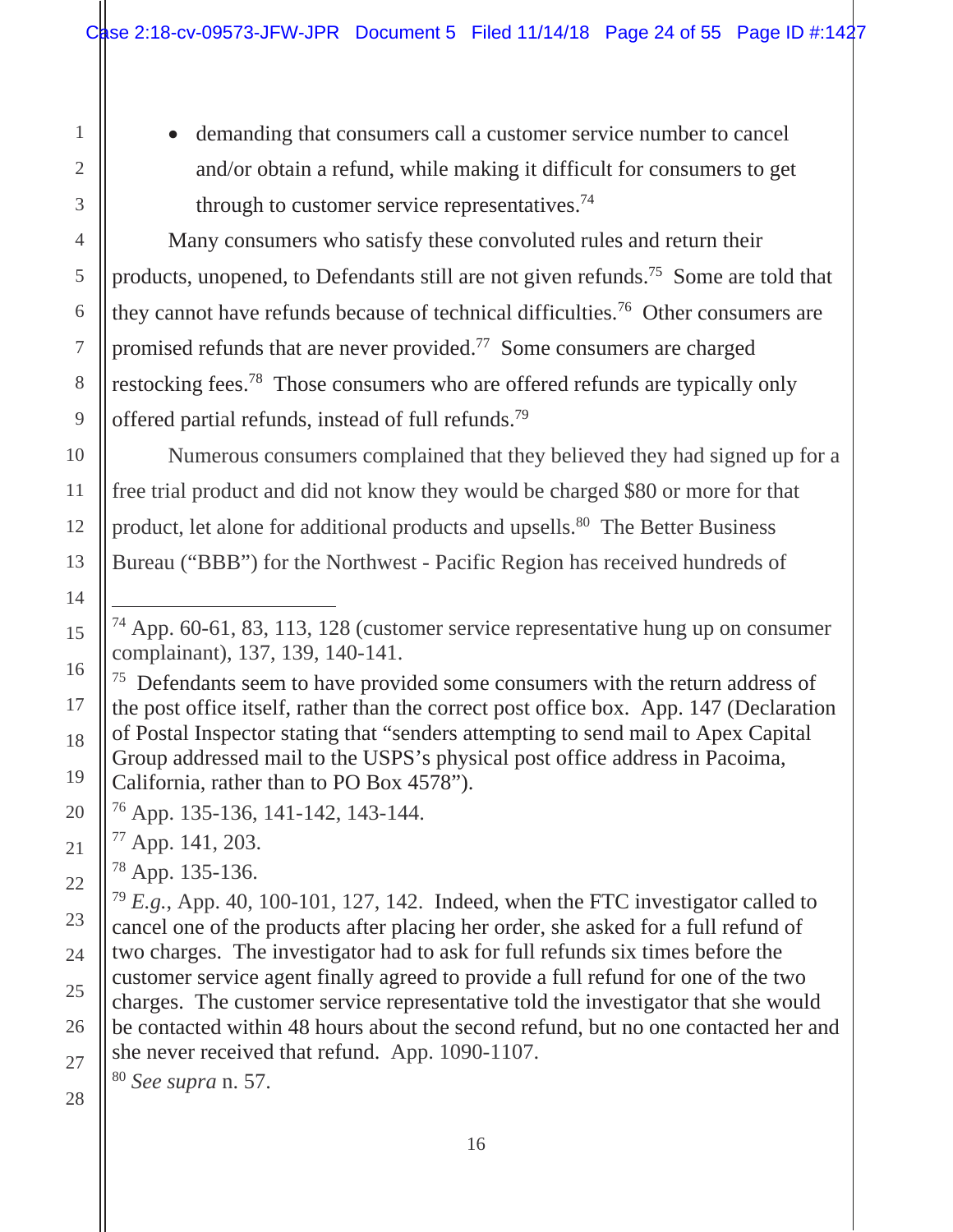the initial shipping and handling fee. $82$ complaints that they linked to Apex Capital Group. They have given Apex Capital Group an "F" rating.<sup>81</sup> In these complaints, many consumers said that when they ordered the products they did not see any disclosures about additional costs beyond

 processors.84 Defendants' high credit card chargeback rates provide more evidence that consumers were unaware they were going to be charged for the products.83 "The average chargeback rate in the United States is 0.2% of the transaction rate" and a chargeback rate greater than 1% is considered excessive. *FTC v. Commerce Planet, Inc.*, 878 F. Supp. 2d 1048, 1075 (C.D. Cal. 2012), *aff'd in relevant part by*  642 F. App'x 680 (9th Cir. 2016), *vacated and remanded on other grounds by* 815 F.3d 593 (9th Cir. 2016)). By contrast, Defendants' chargeback rate ranged from 9.51% to 18.68% across fourteen merchant accounts for one of its payment

<sup>83</sup> A chargeback is essentially a reverse charge initiated by a consumer who disputes the charge. *Paycom Billing Servs., Inc. v. Mastercard Int'l, Inc.*, 467 F.3d 283, 286-87 (2d Cir. 2006). Credit card companies consider chargeback rates or ratios in monitoring merchant risk. A chargeback ratio is generally calculated by dividing the total dollar volume of the merchant's chargebacks in a given time period by the merchant's total sales dollar volume during the period. *See In re Velo Holdings Inc. v. Paymentech, LLC*, 475 B.R. 367, 375 (Bankr. S.D.N.Y. 2012).

84 App. 854-861, 863-868; *see also* App. 183-184 (Hogan Decl.) (calculating a chargeback ratio of 13.13% across \$1,971,351 in sales, based on data from 15 merchant accounts produced by one payment processor).

<span id="page-24-0"></span>1

2

 $\overline{a}$  $81$  App. 134, 144 (Washington BBB Decl.).

<sup>82</sup> App. 135 (Washington BBB Decl.) ("Consumers typically complained that when they ordered the products they did not see any disclosures in the websites concerning costs other than the initial small shipping and handling fee.

Furthermore, a few consumers commented that the relevant disclosures, when they were present, were barely visible.").

<sup>4</sup>  5 6 7 8 9 10 11 12 13 14 15 16 17 18 19 20 21 22 23 24 25 26 27 28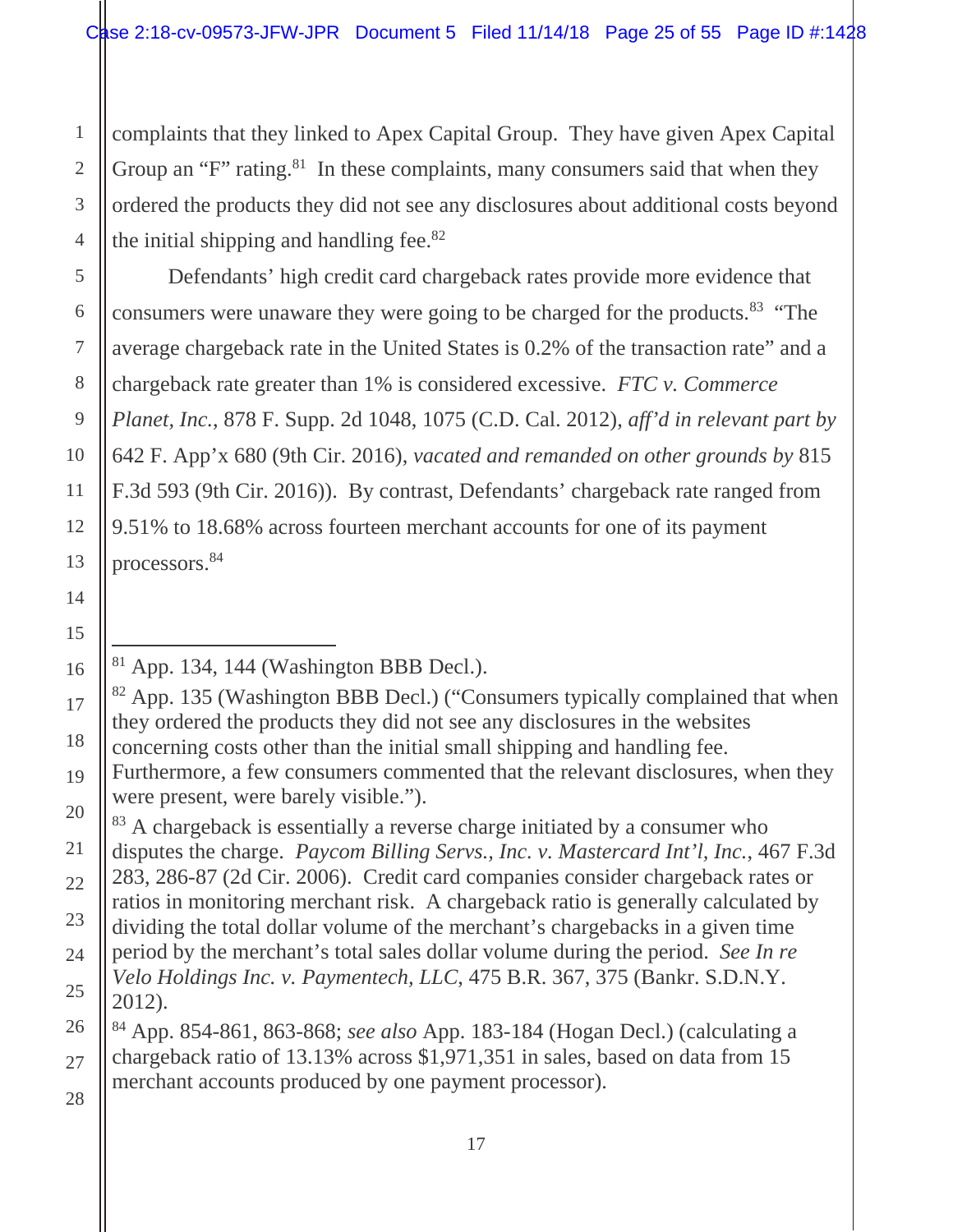## **B. Defendants Perpetuated Their Scam Through Illegal Credit Card Laundering Practices**

<span id="page-25-0"></span>Defendants could not have maintained their flow of online sales without access to consumers' credit and debit cards. To ensure continuing access, Defendants laundered credit card charges and debit card withdrawals through accounts opened in the names of numerous shell entities, fronted by third parties (nominees or signers) recruited by Defendants to act as the principals on paper.

i. *Credit Card Processing Industry Background* 

A company that sells products (a "merchant") supplies goods or services to a consumer (a "cardholder"). To accept credit and debit card payments from the cardholder, merchants enter into a contract (a "merchant services agreement" or "MSA") and open a merchant account with a bank (an "acquirer") that is a member of a credit card network such as Visa or MasterCard.<sup>85</sup> Credit card networks provide a system for exchanging payments by establishing rules for credit card transactions. Acquirers agree to follow the rules.

The credit card networks prohibit "credit card laundering," also called "transaction laundering," "factoring," and "aggregation," which:

not enter into an MSA with such a supplier.<sup>86</sup> occurs when a merchant who has entered into an MSA processes card transactions for the supply of goods or services by a third party who has not entered into an MSA. . . . In such a case, goods and services are being supplied by an entity which has not been scrutinized by the merchant acquirer: and often this will be precisely because the supplier does not want to be subject to scrutiny. [Laundering] can be a cloak for transactions which are illegal and with which the merchant acquirer would not wish to be associated if it knew of them: it would

<sup>85</sup>*Paycom Billing Servs.*, 467 F.3d at 285-86 (providing background on credit card payment processing industry); *Lancore Servs. Ltd. v. Barclays Bank Plc*, [2009] EWCA (Civ) 752, 2009 WL 2173222.

<sup>86</sup>*Lancore Servs. Ltd.*, 2009 WL 2173222.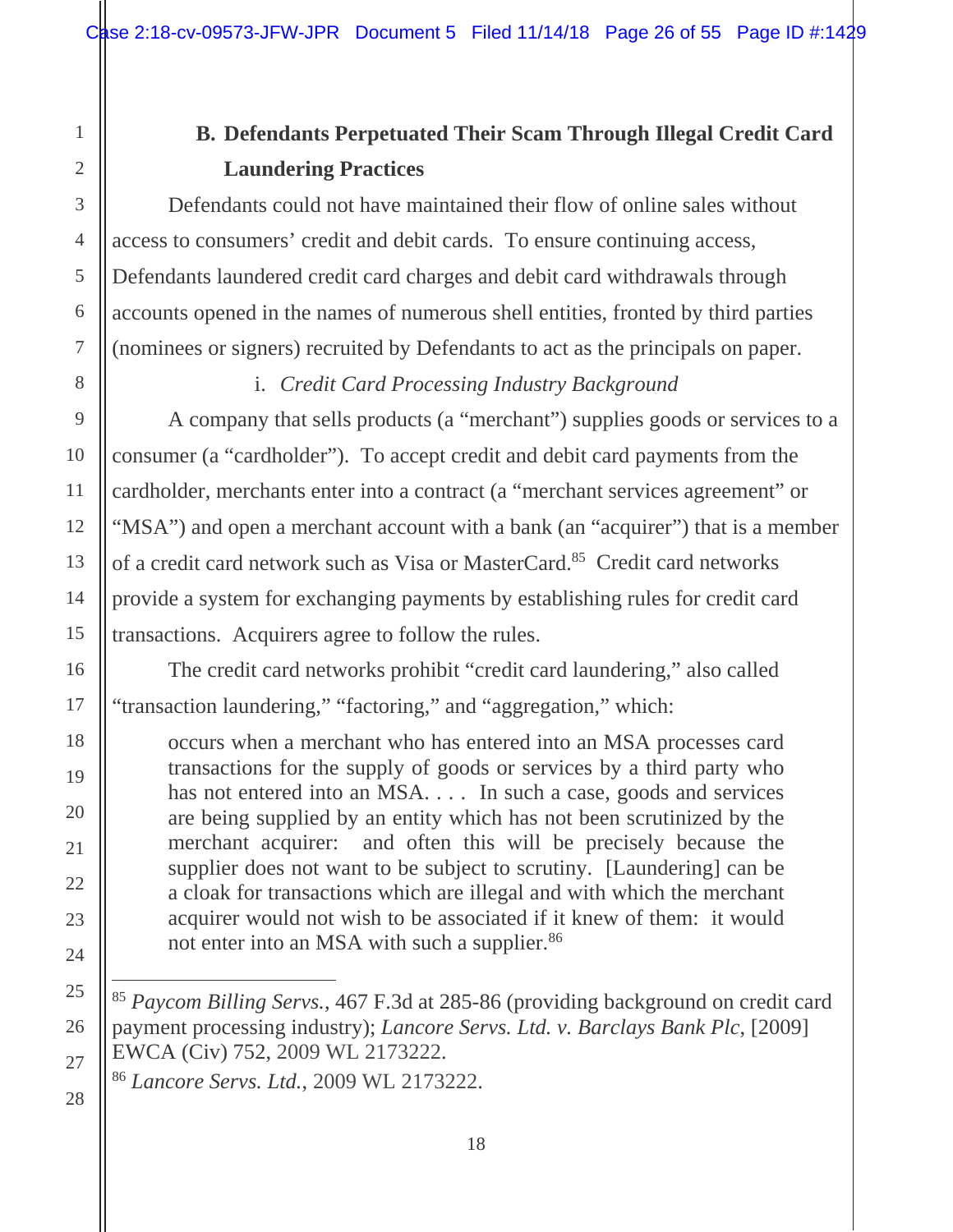name."88 Laundering "is regarded as a risk to the integrity of the system as a whole."<sup>87</sup> To manage that risk, it is critical that "the transactions processed by th[e] merchant should be settled by the merchant acquirer into a bank account in that merchant's

Unscrupulous Internet merchants frequently engage in credit card laundering by using shell companies and/or nominees to obtain merchant accounts, and numerous federal courts have entered judgments – civil and criminal – against them.89 By laundering charges through shell companies, merchants and their real principals are able to process more sales than otherwise allowed under sales volume caps imposed by banks on individual merchant accounts. Such merchants are also able to ensure that if one merchant account is shut down due to excessive chargebacks, others will continue to process consumers' payments.<sup>90</sup> In addition,

<sup>89</sup>*See, e.g. US v. Johnson*, 732 F. App'x 638, 642-43 (10th Cir. Apr. 19, 2018) (affirming conviction for making false statements, but reversing and remanding for resentencing) (describing "strategy . . . to set up multiple merchant accounts in names other than" the true principal's, to ensure continued access to merchant accounts even when true merchant was unable to secure merchant accounts due to history of excessive chargebacks); Prelim. Inj. Order, *FTC v. Johnson*, No. 2:10 cv-02203-RLH-GWF (D. Nev. Feb. 10, 2011), ECF No. 130 (ordering prelim. inj. against defendants who used shell companies to secure merchant accounts as part of deceptive rebilling scheme); *see also FTC v. Triangle Media Corp.*, No. 18cv1388-MMA (NLS), 2018 WL 4051701, at \*12 n.3 (S.D. Cal. Aug. 24, 2018) (granting prelim. inj. for rebilling issues and quoting receiver's finding that "Defendants have built a network of merchant accounts by forming shell companies and convincing ordinary people, for a minimum of \$500 per month, to act as the 'front' (aka 'signer' or 'nominee') for the shell company and a merchant account in its name.").

<sup>90</sup>*See US v. Johnson*, 732 F. App'x at 642-43 (describing credit card laundering as "strategy" that enabled defendants to continue to access credit card networks after true merchant was unable to acquire new merchant accounts).

<span id="page-26-0"></span>1

<sup>87</sup>*Id.* (internal citations omitted).

<sup>88</sup>*Id.* (internal citations omitted).

<sup>2</sup>  3 4 5 6 7 8 9 10 11 12 13 14 15 16 17 18 19 20 21 22 23 24 25 26 27 28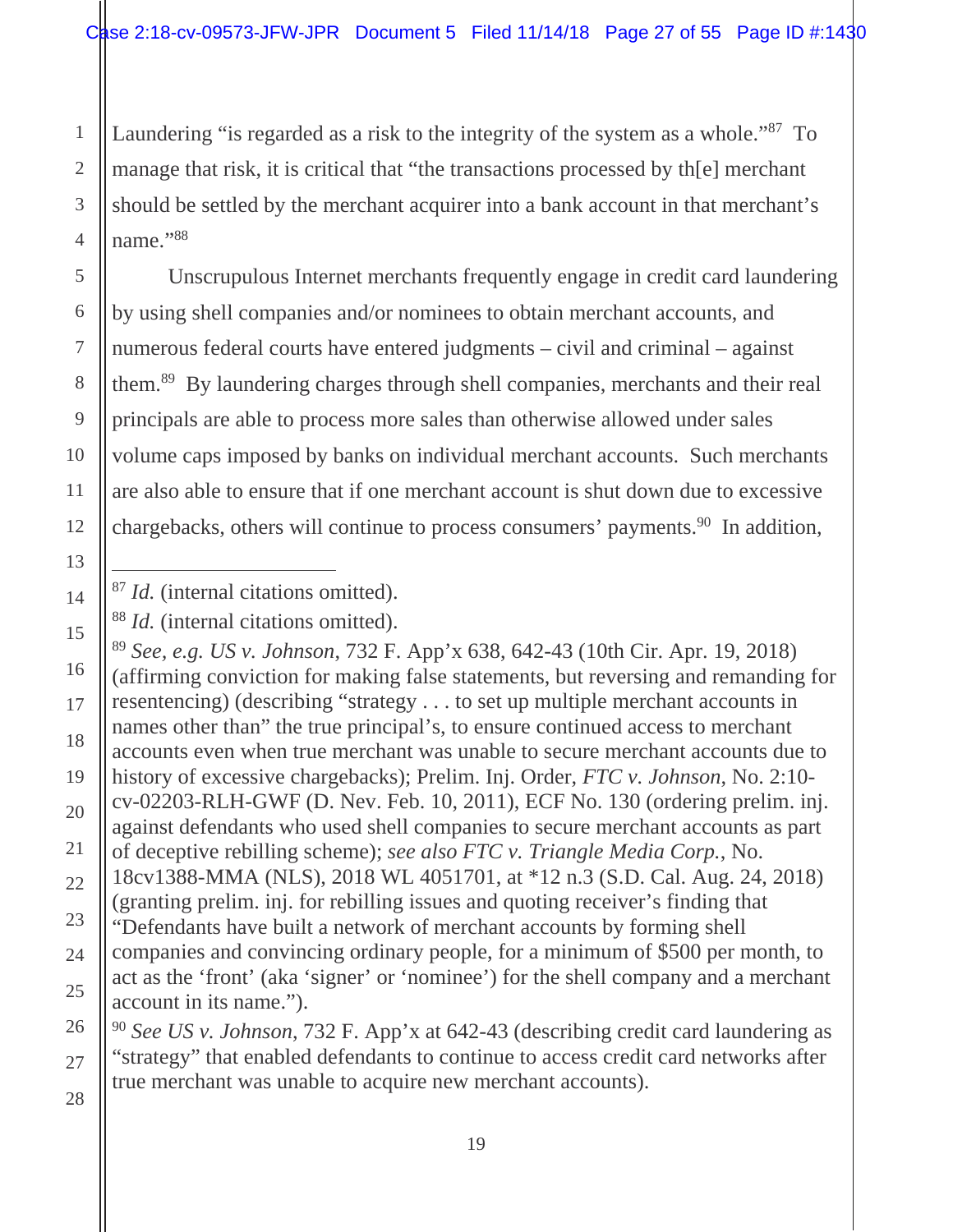individuals who may have been previously flagged by a bank or credit card association for engaging in unscrupulous practices may nonetheless be able to access the payment networks by using the nominees to conceal their identities.

"signers."93 *ii. Defendants' Credit Card Laundering Practices*  The structure of the Apex Enterprise is revealed in a website registered to Apex Capital Group, with the Uniform Resource Locator ("URL") "centralsitemanager.com."91 This domain contains hundreds of internal websites, which all have the Apex Capital Group logo at the top of the page, followed by a company name, a product, the name of a bank or payment processor, an initial and recurring price, a billing descriptor, and the first and last name of someone identified as a "signer."92 Each of these websites appears to show the details of a unique merchant account in the name of a shell company and signer within the Apex Enterprise. The website identifies dozens of company names, which are either limited liability companies or limited companies, and more than forty

The list of company names includes many of the entities listed in Exhibits A and B to the Complaint. The corporate entities referenced in these exhibits were shell companies.<sup>94</sup> They shared officers and corporate addresses,<sup>95</sup> which were either just mail drops or residential homes.<sup>96</sup> Moreover, all of the shell companies'

 $\overline{a}$ 

94 App. 1189-1190 (Van Wazer Decl.) (concluding that "the primary function of the [domestic shell company accounts] appears to be transferring funds in the Apex Citi Account" and noting that these accounts had no "payments for operating expenses"), App. 1210 (diagram showing flow of consumer payments).

95 App. 170-172.

 $96$  App. 171-172.

<sup>91</sup> App. 156-157, 188-190, 1173.

<sup>92</sup>*See, e.g.*, App. 188-194, 895-990; 992-1006.

<sup>93</sup> App. 188-194.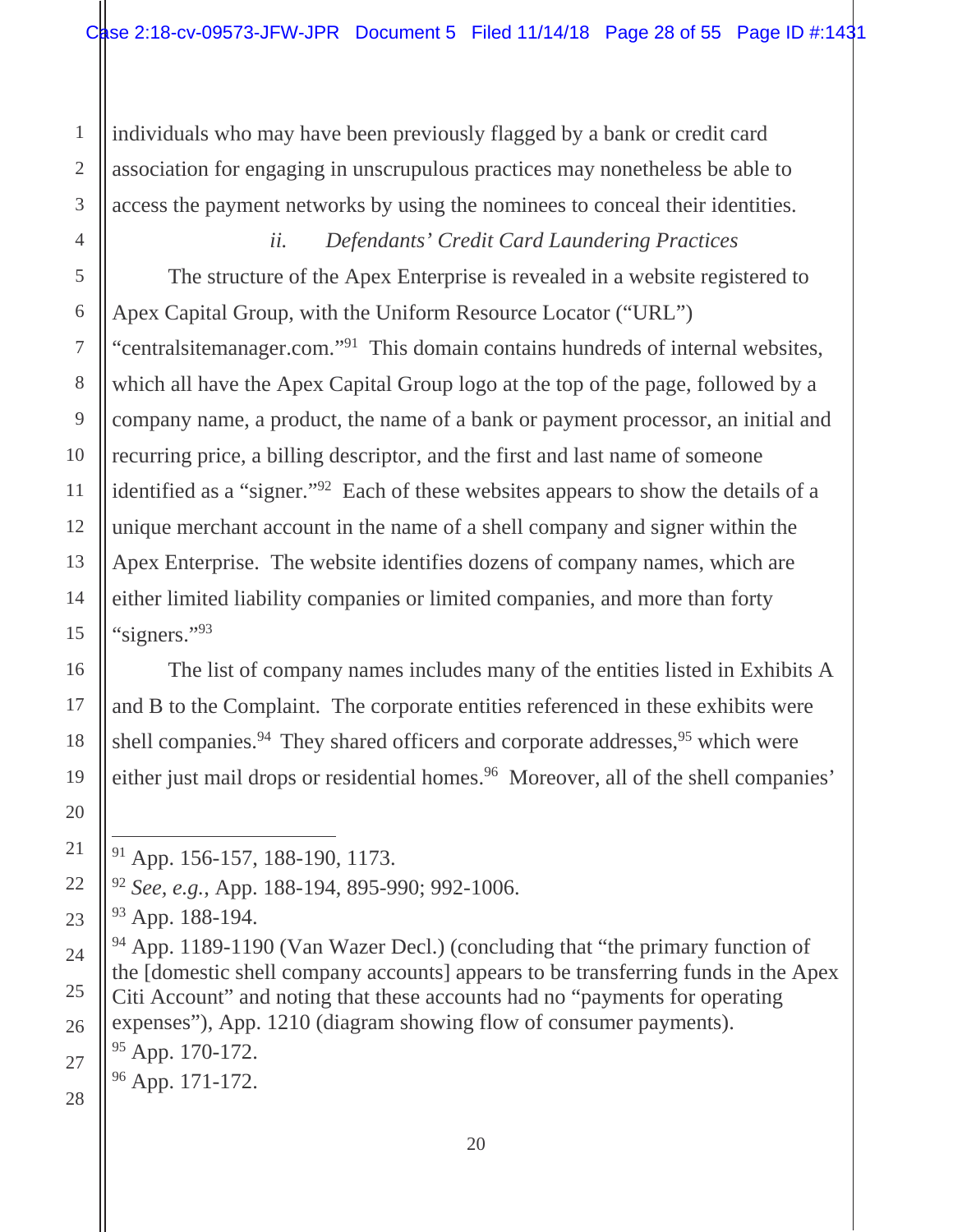Apex Citi Account, which paid the operating expenses of the Apex Enterprise.<sup>97</sup> Apex Capital Group employee, Raul Camacho.<sup>98</sup> bank accounts reviewed by Plaintiff's Forensic Accountant diverted funds to the The only authorized signers for their bank accounts were Peikos, Barnett, or an

Account.<sup>100</sup> The signers listed in the centralsitemanager.com website purport to be principals and/or owners of the shell companies,<sup>99</sup> but they are merely nominees. They are not authorized signers on the shell companies' bank accounts, and they do not receive any of the profits from the companies. Instead, Defendants pay them a commission of approximately \$1,000 per month from the Apex Citi

The shell companies obtained merchant accounts that allowed the Apex Enterprise to accept credit and debit card payments from consumers. Numerous merchant account applications were submitted to multiple acquirers in the names of the shell companies. The applications included false representations that the shell companies were the merchants and that the nominees were the merchants' principals. These representations were false because the true seller of each of these products was Apex Capital Group, with Peikos and Barnett as its principals. Apex Capital Group paid all of the expenses related to the sales of the products and

100 App. 1197, 1226-1228.

<sup>97</sup> App. 1187-1190, 1196-97 (Van Wazer Decl.).

<sup>98</sup> App. 174-175 (Hogan Decl.).

<sup>&</sup>lt;sup>99</sup> For the U.S. shell companies, the signers purport to be principals and owners of the shell companies in merchant account applications. *E.g.*, App. 176-179, 660, 673, 687, 713, 727, 741. For the U.K. companies, the signers are typically listed in corporate filings as principals and, in some instances, as initial owners of the shell companies. *E.g.*, App. 216-219, 238-242, 256-259. Where the signers are listed as the initial owners, subsequent corporate filings make clear that they subsequently transferred their ownership to Omni Group. *E.g.*, App. 223-224, 263-264, 276- 277, 289-290, 315-316.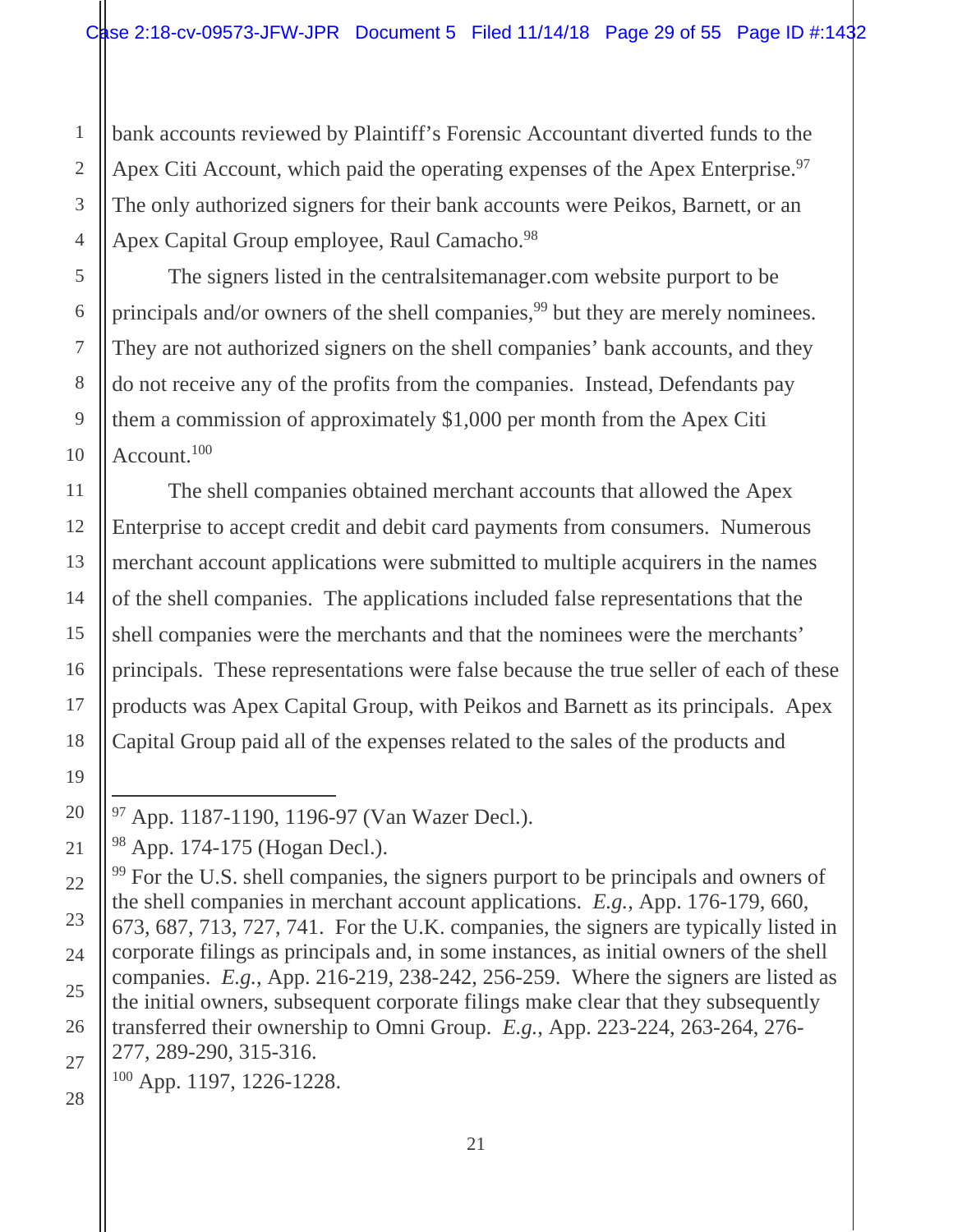ultimately realized the resulting profits.101 Apex Capital Group's principals exercised control over the shell companies through, among other things, their authority over the shell companies' bank accounts.102 The identification of the shell companies on the merchant accounts merely served to obscure the fact that Apex Capital Group, and its principals, were the beneficial sellers of the products.

The applications for merchant accounts submitted on behalf of the Defendants are replete with numerous other misrepresentations that allowed the Defendants to obtain and maintain access to the payment networks. For example, a merchant account application submitted on behalf of Singletrack Solutions LLC ("Singletrack Solutions") for a pet vitamin product called Optimal Pet Direct lists Graciela Vasquez as the president and 100% owner of Singletrack Solutions. Her email is provided as gracielavasquezapex@yahoo.com.<sup>103</sup> Ms. Vasquez signed and dated the application July 15, 2015. A different merchant account application submitted on behalf of Singletrack Solutions for a muscle-building product called Ultra lists a different signer, Juliane Pineda, as the president and 100% owner of Singletrack Solutions. Ms. Pineda's email is provided as julianepinedaapex@yahoo.com. This application asks if the "merchant or any of the Principals ever had a merchant relationship terminated" and the answer

provided is "No." Ms. Pineda signed and dated the application May 2, 2016.

These statements were false. By May 2, 2016, two merchant accounts opened at another acquirer in the name of Singletrack Solutions had already been

<sup>101</sup> App. 1190-1199 (Van Wazer Decl.).

<sup>102</sup> App. 174-175 (Hogan Decl.)

<sup>&</sup>lt;sup>103</sup> App. 741. Indeed, the merchant applications included the signers' email addresses, and many of the email addresses conformed to the same model: [signer name]apex@yahoo.com. *E.g.* App. 176-179, 673, 687, 727.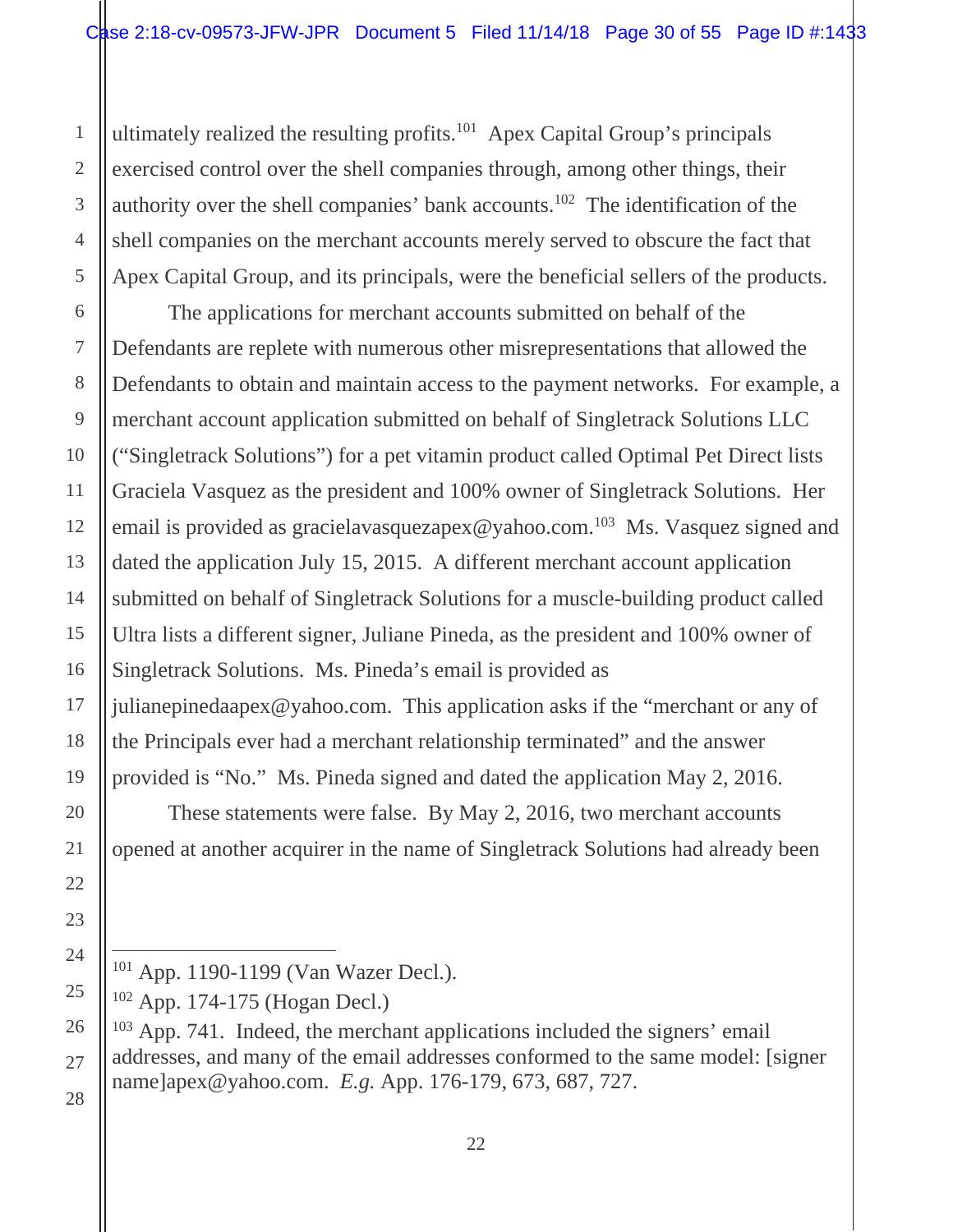these, and other, merchant accounts.<sup>107</sup> closed due to excessive chargebacks.104 Furthermore, neither Ms. Vasquez nor Ms. Pineda were the principals of Singletrack Solutions. Singletrack Solutions' corporate filings list Raul Camacho, an employee of Apex Capital Group,  $105$  as the entity's CEO.106 Peikos and Camacho are the authorized signers on the bank account provided in both merchant account applications. Peikos and Barnett were the individuals who ultimately profited from consumer sales made possible by

Defendants made other false representations to the acquirers as well.<sup>108</sup> Defendants included in some of the merchant account applications images of falsified checks.109 For example, the merchant account application described above for Singletrack Solutions in the name of Ms. Vasquez includes an image of a check, included here as Figure 3(a).

 $105$  App. 599.

 $106$  App. 352.

107 App. 651-656 (Singletrack Solutions' bank account received deposits with the descriptions "Ultra" and "Optimal Pet Direct"). Moreover, the Van Wazer Declaration shows (1) Singletrack Solutions' bank account was part of the "Group 2 Wells Fargo Accounts," App. 1208; (2) the Group 2 Wells Fargo Accounts received millions of dollars from merchant account services, App. 1203-1204; (3) the Group 2 Wells Fargo Accounts transferred millions of dollars into the Apex Citi Account, App. 1204; and (4) Barnett and Peikos withdrew \$7.5 million from the Apex Citi Account, App. 1196. *See also* App. 1210 (diagram showing funds flowing to Peikos and Barnett).

108 App. 179-183.

<sup>109</sup>*E.g.*, App. 676, 690, 716, 730, 744, 774.

<sup>&</sup>lt;sup>104</sup> App. 870 (of fifteen merchant accounts that were closed, eleven were closed due to excessive chargebacks).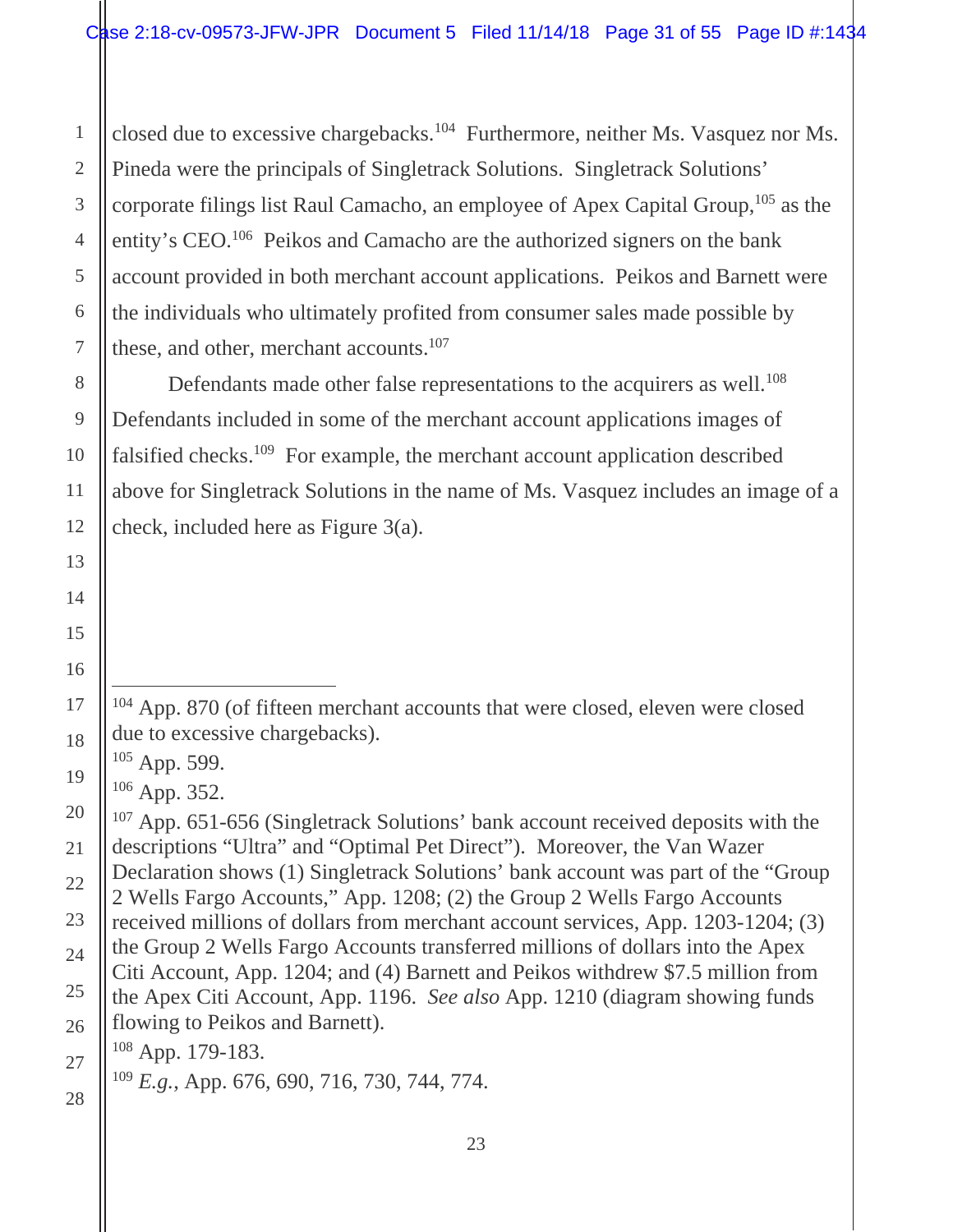

 App. 744. 111 App. 730.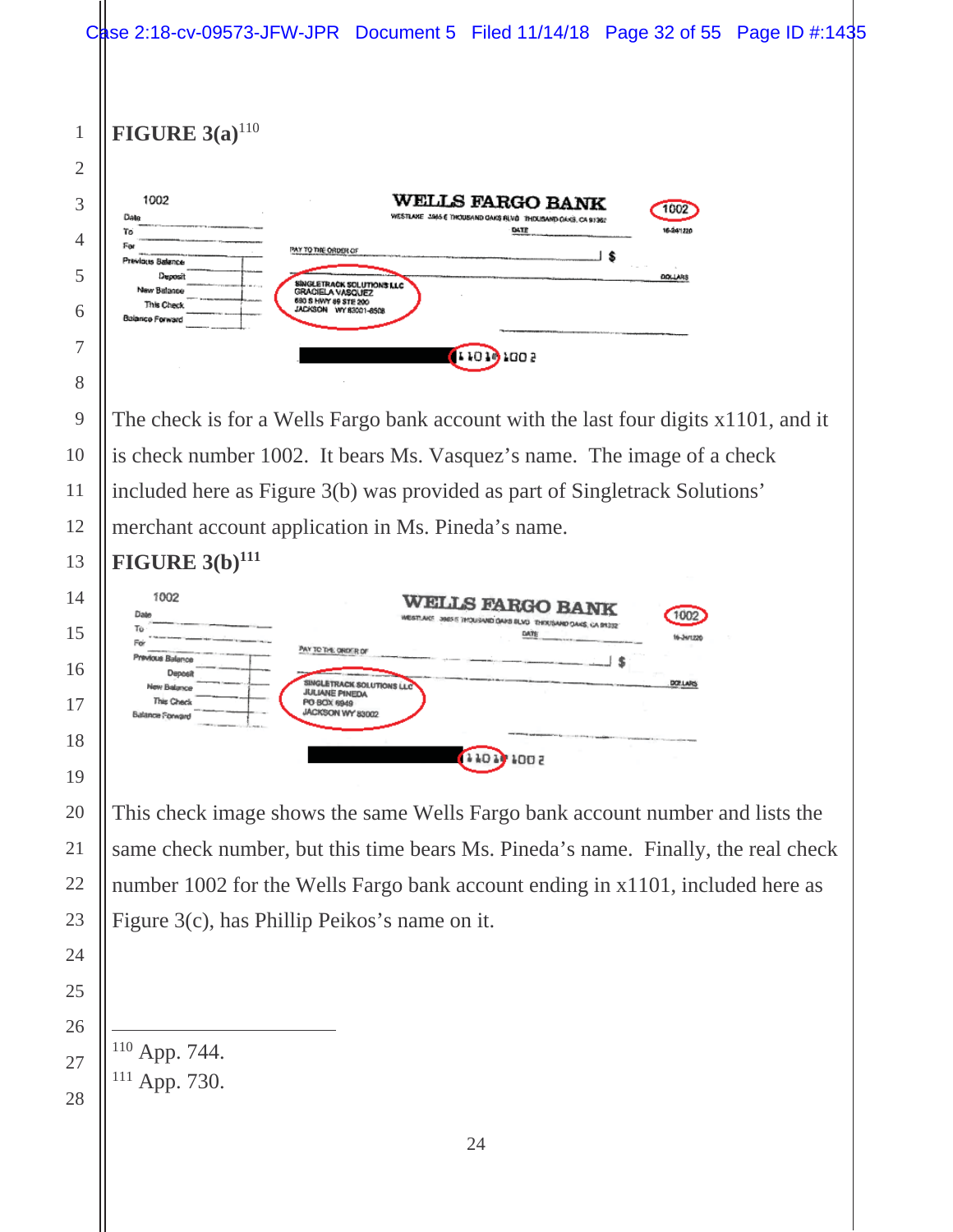**FIGURE 3(c)<sup>112</sup>** 



account.<sup>113</sup> In fact, Peikos and Camacho were the only authorized signatories for that

Defendants not only deceived acquirers in their applications for merchant accounts; they also made false statements in letters responding to consumer chargebacks. Defendants falsely represented (1) that customers had ordered products other than the ones customers actually ordered; (2) that customers ordered products through websites other than the ones consumers actually used; (3) that on those websites were clear and conspicuous disclosures of the terms and conditions; and (4) that consumers checked boxes to attest that they expressly agreed to the terms and conditions.<sup>114</sup>

Many of Defendants' merchant accounts were shut down, often due to their

114 App. 794-809, 811-831, 833-850 (chargeback files containing misrepresentations).

 $\overline{a}$ 112 App. 650.

<sup>113</sup> App. 175 (Hogan Decl.). Defendants' misrepresentations also included regularly opening merchant accounts to sell purported muscle-building or workout products, and then instead selling different products through those accounts, typically sexual performance products. App. 179-183.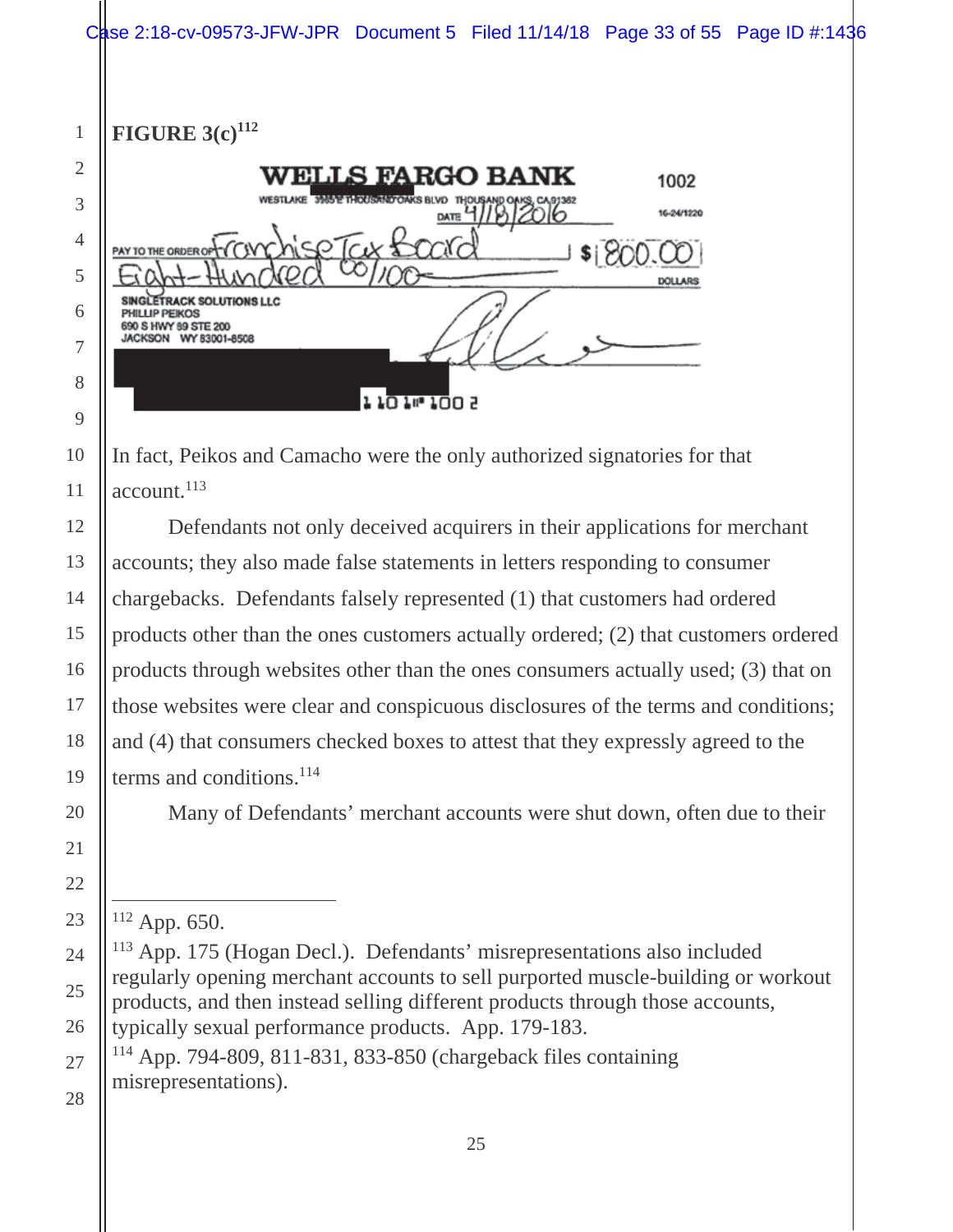<span id="page-33-0"></span>high chargeback rates,<sup>115</sup> but by churning shell companies, nominees, and merchant accounts, Defendants were able to avoid detection by the payment processing system and maintain access to consumer payment cards. Defendants' unlawful, continuing access to card payments has prolonged the scam and expanded the scope of consumer injury. Defendants took more than \$22 million from consumers in a three year period alone.<sup>116</sup>

## **IV. ARGUMENT**

Defendants' deceptive scheme violates Section 5 of the FTC Act, 15 U.S.C. § 45(a), Section 4 of ROSCA, 15 U.S.C. § 8403, Section 907(a) of EFTA, 15 U.S.C. § 1693e(a), and Section 1005.10(b) of Regulation E, 12 C.F.R. § 1005.10(b). To prevent any further injury to consumers, the FTC asks that the Court issue the proposed TRO *ex parte*. The proposed TRO would enjoin Defendants' ongoing law violations and would provide other equitable relief designed to preserve the Court's ability to deliver monetary relief to victims at the conclusion of the case.

## A. **This Court Has The Power To Grant The Requested Relief**

Section 13(b) of the FTC Act, 15 U.S.C. § 53(b), gives district courts authority to grant both a permanent injunction against violations of any provisions of law enforced by the FTC, and "any ancillary relief necessary to accomplish complete justice." *FTC v. H. N. Singer, Inc.*, 668 F.2d 1107, 1113 (9th Cir. 1982). Ancillary relief may include a non-noticed TRO, a preliminary injunction, an asset

<sup>115</sup>*Supra* n. 104.

<sup>&</sup>lt;sup>116</sup> The FTC's Forensic Accountant analyzed that in the 2014-2017 period, domestic shell companies took in \$9.6 million from consumers, net of chargebacks and returns, and U.K. limited companies took in \$12.8 million from consumers. App. 1190 (Van Wazer Decl.).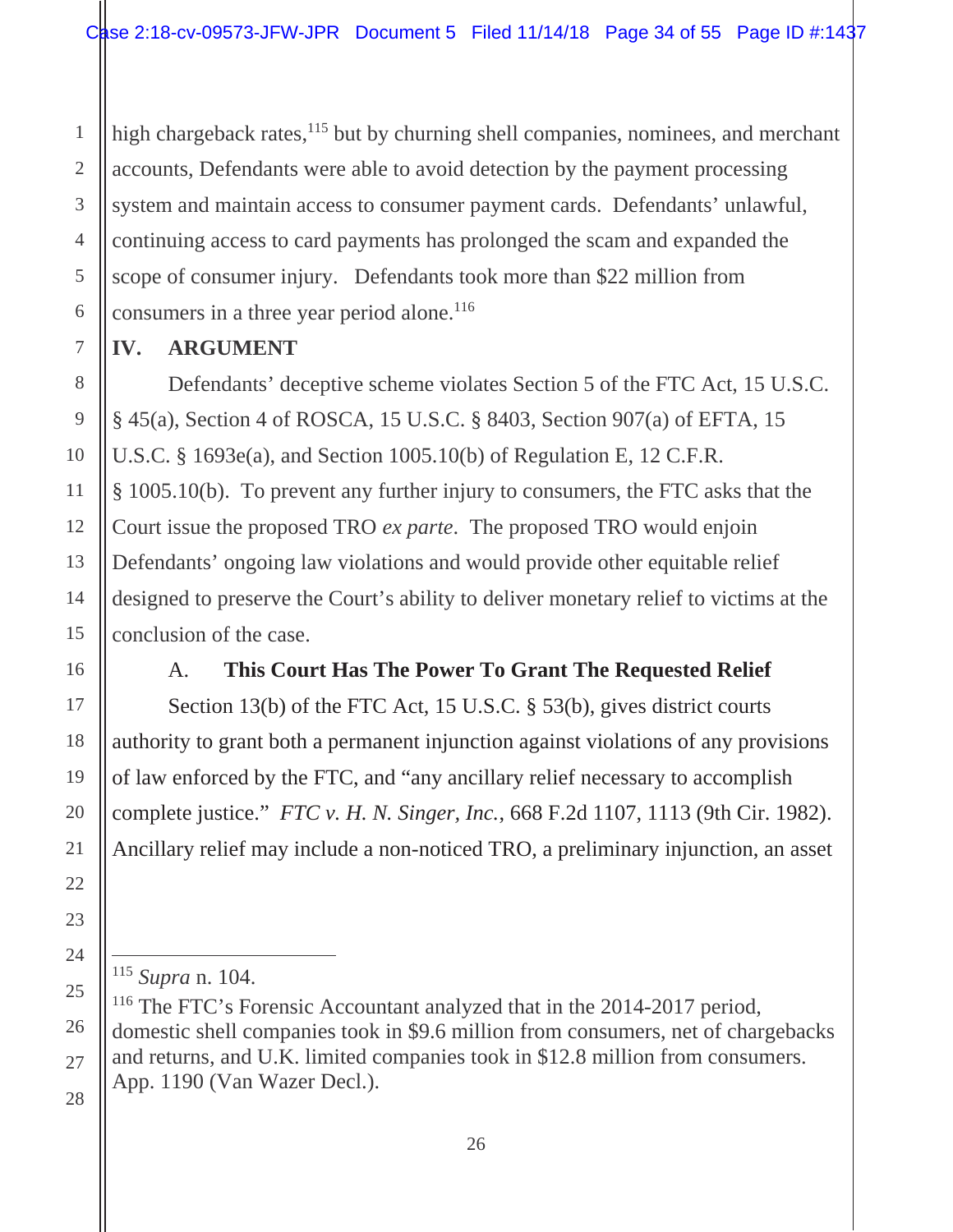freeze, and the appointment of a receiver.<sup>117</sup> Section 19 of the FTC Act, 15 U.S.C.

§ 57b, also gives district courts jurisdiction to issue preliminary relief. *H.N.* 

*Singer*, 668 F.2d at 1110 ("It is clear that under this section [19] a district court has

4 jurisdiction to issue a preliminary injunction."). Moreover, Section 19 provides "a

basis for the order freezing assets." *Id.* at 1112. Courts in the Ninth Circuit,

including in this district, have often granted *ex parte* TROs with asset freezes in

FTC cases brought against online rebilling schemes, like Defendants' operation.

*See, e.g.*, *FTC v. Cardiff*, No. 18-cv-2104, 2018 WL 5622644 (C.D. Cal. Oct. 10,

2018); *FTC v. Bunzai Media Grp., Inc.*, No. CV15-C4527-GW (PLAx), 2015 WL

10 12 5305243, at \*1 (C.D. Cal. Sept. 9, 2015) (granting preliminary injunction and referencing *ex parte* temporary restraining order with asset freeze and receiver entered on June 17, 2015).<sup>118</sup>

## B. **The FTC Meets The Standard For Issuance Of A Temporary Restraining Order**

A district court may grant the FTC temporary or preliminary injunctive relief, where necessary to preserve the possibility of final relief, under a

<sup>118</sup>*See also FTC v. RevMountain, LLC*, No. 17-cv-02000-APG-GWF (D. Nev. July 25, 2017) (granting *ex parte* TRO, including asset freeze, in online rebilling scheme); Order Granting *Ex Parte* Mot. For TRO and Appointing Receiver, *FTC v. Health Formulas, LLC*, No. 2:14-cv-1649-JAD-GWF (D. Nev. Oct. 9, 2014), ECF No. 12; c*f.* Order Granting in Part & Den. in Part Pl.'s *Ex Parte* Mot. for TRO with Asset Freeze, Appointment of a Receiver, other Equitable Relief, & Order To Show Cause why a Prelim. Inj. Should Not Issue, *FTC v. Triangle Media Corp.*, 18-cv-01388-MMA-NLS (S.D. Cal. June 29, 2018) (granting in part *ex parte* TRO in online rebilling scheme, including asset freeze, but denying expedited discovery).

 $\overline{a}$ 

<span id="page-34-0"></span>1

2

3

5

6

7

8

9

11

13

14

15

16

17

18

19

20

21

22

23

24

25

26

27

<sup>117</sup>*H. N. Singer*, 668 F.2d at 1113 ("§ 13(b) provides a basis for an order freezing assets"); *FTC v. Affordable Media, LLC*, 179 F.3d 1228, 1233-34 (9th Cir. 1999) (affirming preliminary injunction including asset freeze); *FTC v. Am. Nat'l Cellular, Inc.*, 810 F.2d 1511 (9th Cir. 1987) (upholding appointment of receiver and asset freeze).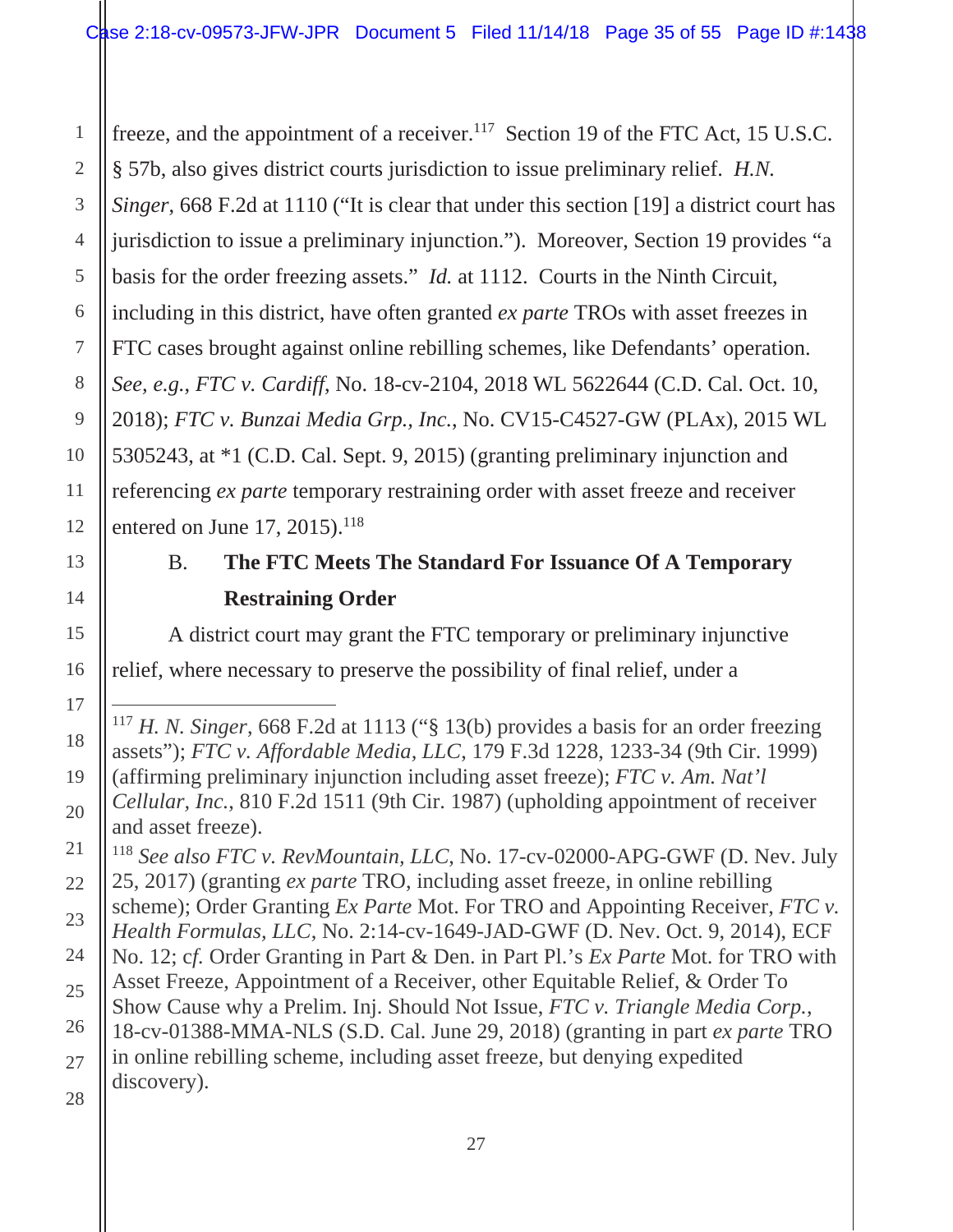<span id="page-35-0"></span>weigh in the FTC's favor. $120$ "significantly more lenient standard" than that faced by private litigants. *FTC v. Wealth Educators, Inc.*, No. 15-02357 SJO (JEMx), 2015 WL 11439063, at \*\*4-5  $(C.D. Cal. Apr. 6, 2015).$ <sup>119</sup> Preliminary injunctive relief is appropriate where the FTC demonstrates (1) a likelihood of success on the merits and (2) that the equities

## i. *Plaintiff Is Likely To Succeed On The Merits*

Substantial evidence indicates that (1) Defendants engage in unfair and deceptive practices that violate Section 5(a) of the FTC Act; (2) Defendants make unauthorized charges on consumers' credit and debit cards in violation of ROSCA; and (3) Defendants make unauthorized deductions from consumers' bank accounts in violation of the EFTA and Regulation E. The evidence also shows that the Individual Defendants are liable for these practices.

## *(1) Defendants Are Violating The FTC Act*

By deceptively obtaining consumers' payment information, charging them without authorization, and laundering those charges through merchant accounts opened in the name of entities other than Apex Capital Group, Defendants have violated Section 5(a) of the FTC Act, which prohibits "unfair or deceptive acts or practices in or affecting commerce." 15 U.S.C. § 45(a). Defendants' practices are both deceptive and unfair.

 $\overline{a}$  <sup>119</sup>*See also Affordable Media*, 179 F.3d at 1233 (quoting *FTC v. Warner Commc'ns, Inc.*, 742 F.2d 1156, 1160 (9th Cir. 1984)).

<sup>120</sup> The FTC need not prove irreparable harm or intent to deceive. *Wealth Educators*, 2015 WL 11439063, at \*5; *FTC v. Freecom Commc'ns, Inc.*, 401 F.3d 1192, 1202 (10th Cir. 2005). Moreover, it is "well established" that "proof of individual reliance by each purchasing customer is not needed. . . . A presumption of actual reliance arises once the Commission has proved that the defendant made material misrepresentations, that they were widely disseminated, and that consumers purchased the defendant's product." *FTC v. Figgie Intern., Inc.*, 994 F.2d 595, 605-06 (9th Cir. 1993).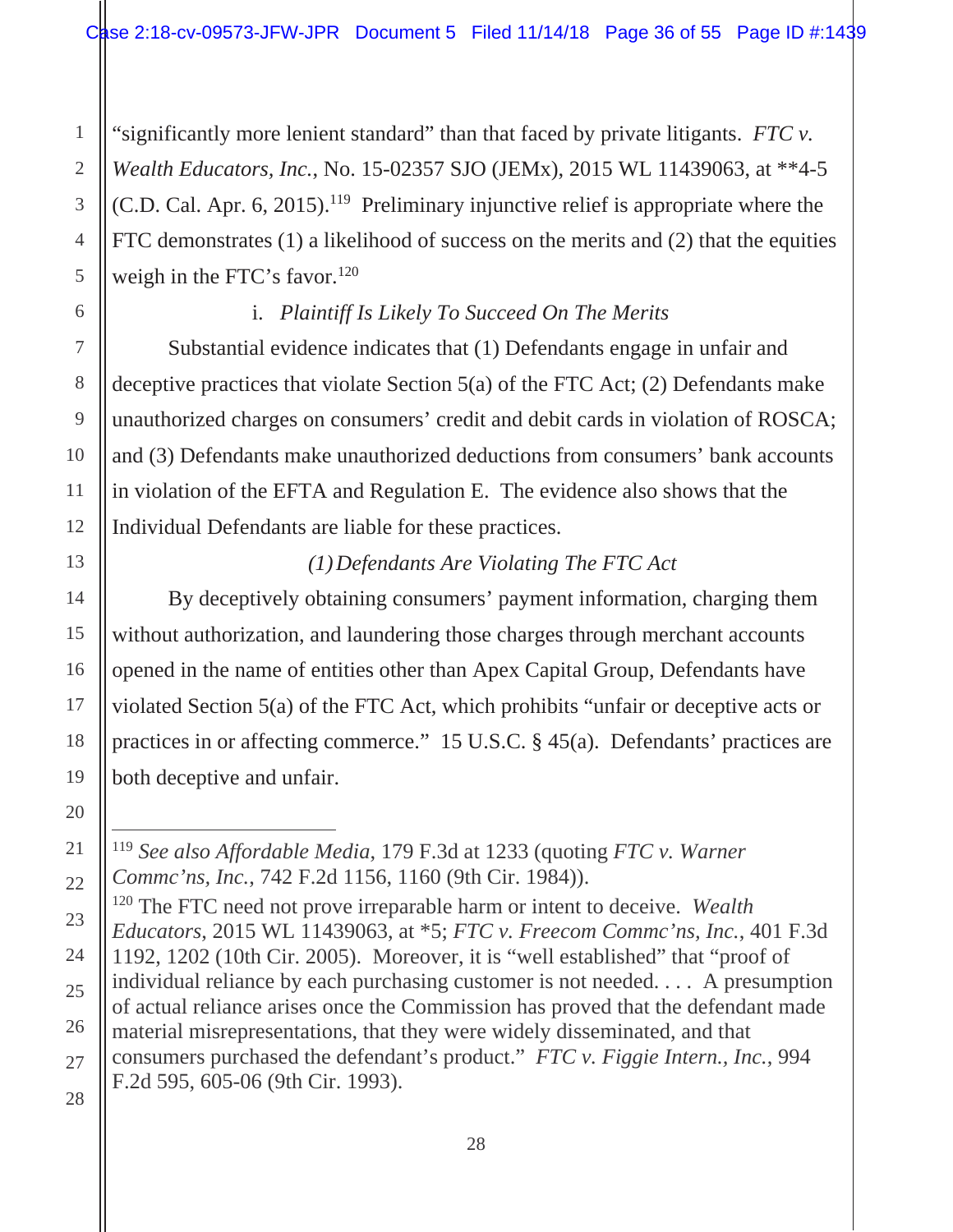#### *a. Defendants' Practices Are Deceptive*

<span id="page-36-0"></span>An act or practice is deceptive if (1) there is a representation, omission, or practice, that (2) is material, and (3) is likely to mislead consumers acting reasonably under the circumstances. *FTC v. Pantron I Corp.*, 33 F.3d 1088, 1095 (9th Cir. 1994). A representation, omission, or practice is material if it "'involves information that is important to consumers and, hence, [is] likely to affect their choice of, or conduct regarding, a product.'" *FTC v. Cyberspace.com LLC*, 453 F.3d 1196, 1201 (9th Cir. 2006) (quoting *In re Cliffdale Assocs., Inc.*, 103 F.T.C. 110, 165 (1984)). Materiality is presumed for "[e]xpress claims or deliberately made implied claims." *FTC v. Lights of Am., Inc.*, SACV10-01333 JVS(MLGx), 2013 WL 5230681, at \*41 (C.D. Cal. Sept. 17, 2013) (citing *Pantron I*, 33 F.3d at 1095-96). A representation may be likely to mislead by virtue of the net impression it creates; the FTC may establish that it is likely to mislead by demonstrating that the representation was false. *FTC v. John Beck Amazing Profits, LLC*, 865 F. Supp. 2d 1052, 1066-67 (C.D. Cal. 2012). In addition, a "failure to disclose pertinent information is deceptive if it has a tendency or capacity to deceive." *FTC v. Five-Star Auto Club, Inc.*, 97 F. Supp. 2d 502, 532 (S.D.N.Y. 2000).

Here, Defendants have materially misled consumers about their supposedly "free" trials by misrepresenting the cost of the trial offer. Defendants represent on their websites that the consumer will only pay for shipping and handling, typically \$4.95, to receive a trial of a product.<sup>121</sup> This is an express representation that is presumed to be material, *Pantron I*, 33 F.3d at 1095-96, and it is a false representation.122 Defendants in fact charge consumers the full price for that

<sup>121</sup>*See supra* 9-11 & nn. 46-56.

<sup>122</sup>*Supra* 12-13 & nn. 63-64. The terms and conditions were not disclosed or were inadequately disclosed. *See supra* 11-12 & nn. 57-61. To the extent they were disclosed, such disclosures appeared in buried small print or in a separate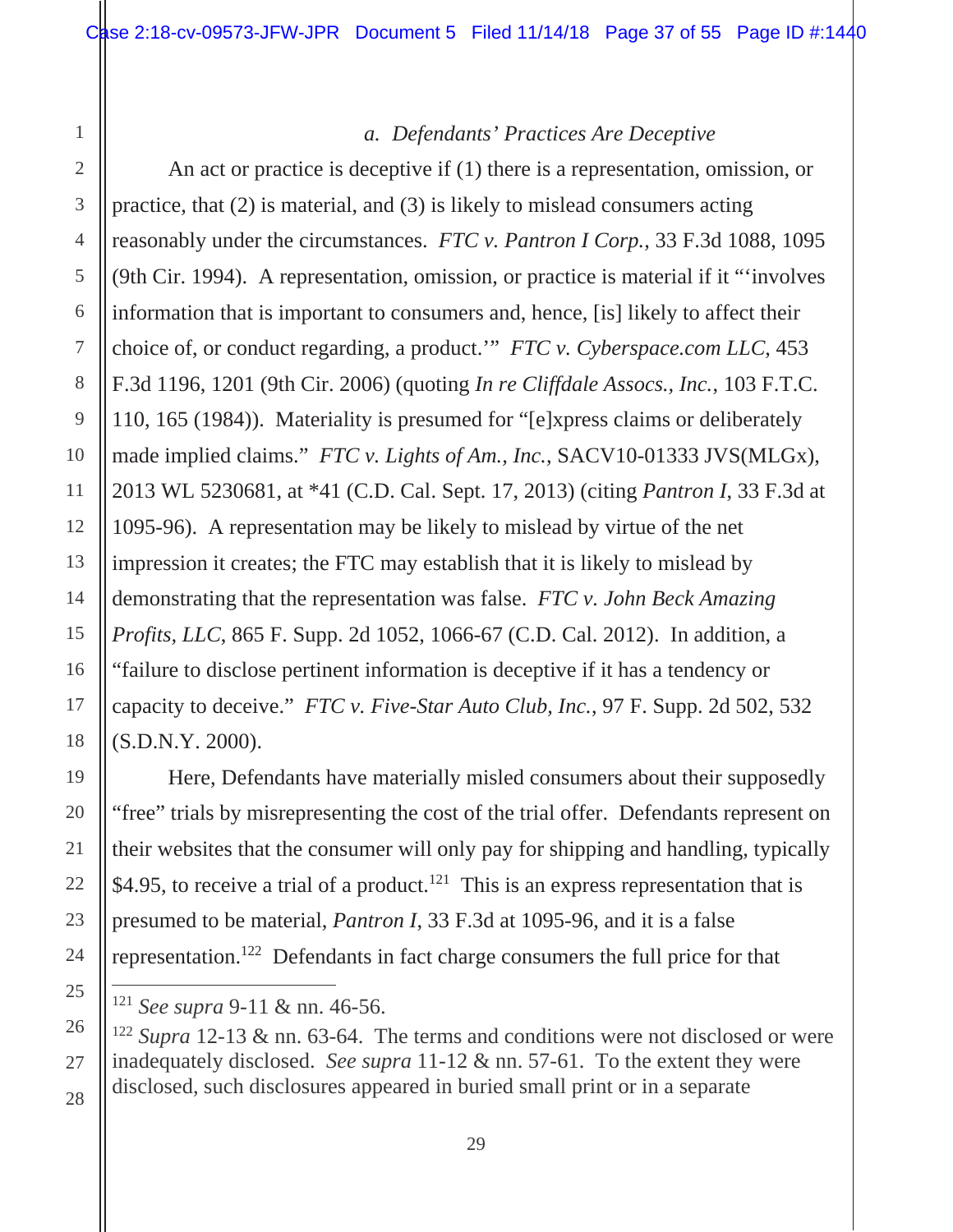purportedly free trial, typically \$80 to \$100, and continue to charge them the same amount each month until the consumer is able to cancel the order.<sup>123</sup> Because Defendants' representations that trials were "free" and that consumers would be charged only "\$4.95," were false, the representations were likely to mislead reasonable consumers. *See John Beck Amazing Profits*, 865 F. Supp. 2d at 1067.

Defendants also violate the FTC Act by failing to clearly and prominently disclose to consumers that, by ordering a trial product, the consumers are agreeing to be billed \$80 or more within two weeks of their order, and on an ongoing basis every month thereafter. *See Five-Star Auto Club*, 97 F. Supp. 2d at 532. Advertisements, like the content on Defendants' websites, that fail to disclose material information are deceptive. *See John Beck Amazing Profits*, 865 F. Supp. 2d at 1067. The terms of the trial offer are material to consumers and omitting them is likely to cause consumers to misunderstand the basic nature of their order, including how much and how often they will be charged, how to stop the charges, and whether refunds are available. Courts have made clear that the failure to disclose clearly the terms of such a continuity program is both deceptive and material to consumers. For instance, courts in this district have held that "information that purchasers would be automatically enrolled in continuity programs upon their purchase of the [products] is material, and Defendants' failure to disclose this information to consumers is likely to mislead the consumers acting

document accessible only through a hyperlink. *See supra* 12 & nn. 60-61. Small print disclosures, however, cannot overcome a deceptive net impression. *Cyberspace.com*, 453 F.3d at 1200 (collecting cases where courts held representations were deceptive despite presence of truthful disclosures); *see also FTC v. Johnson*, 96 F. Supp. 3d 1110, 1146 (D. Nev. 2015) ("The mere fact that the sites contained disclosures in smaller print . . . does not alter the deceptive net impression as to the cost and nature of the product because consumers would not be inclined to seek out this information.").

<sup>123</sup>*See supra* 12-13 & nn. 63-64.

<span id="page-37-0"></span>1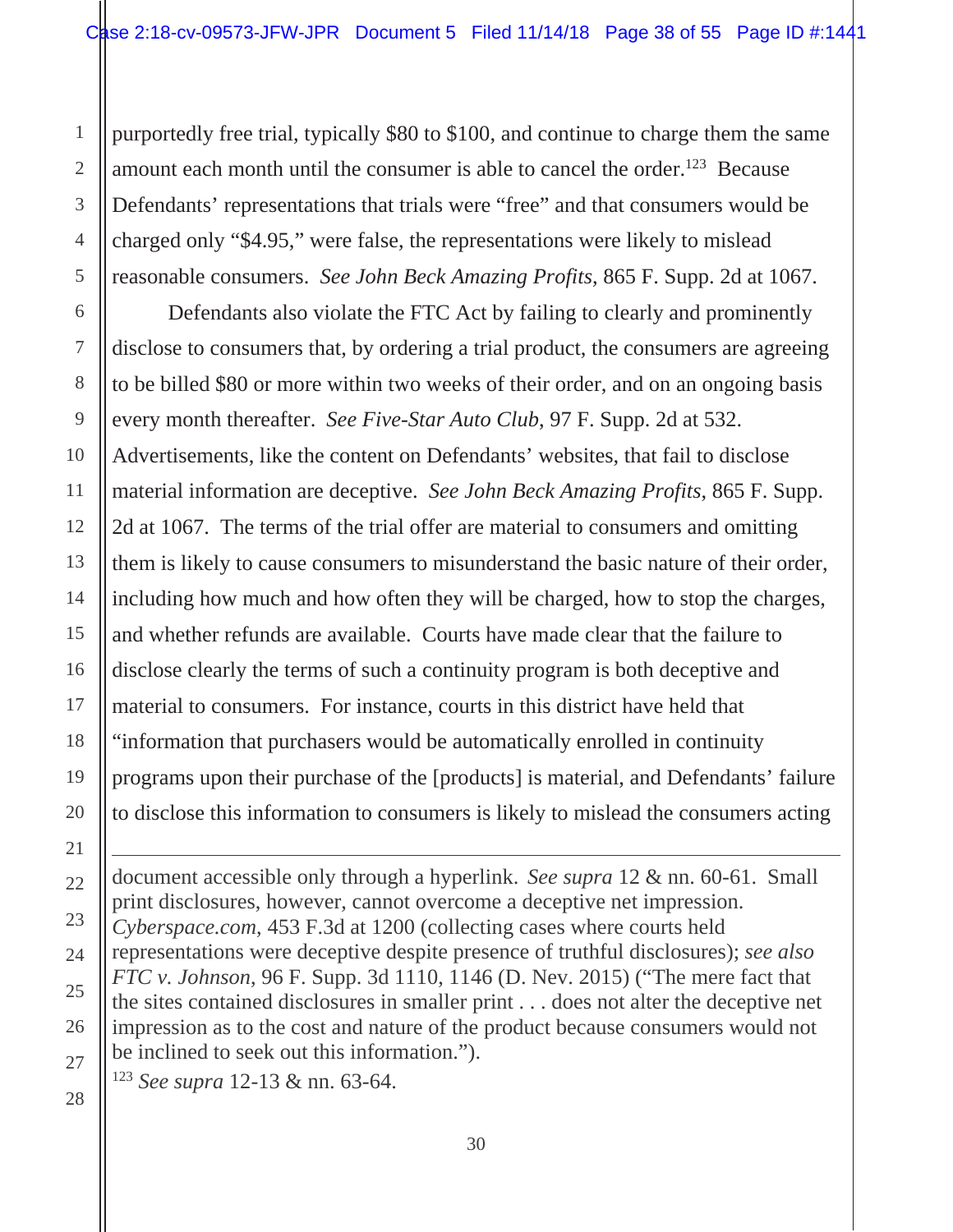<span id="page-38-0"></span>reasonably under the circumstances." *Id.* at 1074. Courts within this circuit have concluded that the FTC established a likelihood of success on the merits in

substantially similar cases:

[M]any of Defendants' websites do not adequately disclose that customers will be charged the full price of the product if they do not cancel within fourteen days despite the fact that the offer often states that it is for a month's supply of product, or that customers will be charged periodically for new shipments of product unless they affirmatively take action to cancel.

*Health Formulas, LLC*, 2015 WL 2130504, at \*10 (D. Nev. May 6, 2015).

Finally, Defendants violate Section 5 by representing to consumers who have ordered a trial that the order is not complete until they click a "complete checkout" button, when in fact clicking the button obligates consumers to receive and pay for an additional product.<sup>124</sup> These representations are false because consumers' orders are already complete before they click that button.

As a result of each of the misrepresentations and omissions detailed above, consumers are deceived in violation of Section 5 of the FTC Act.

## *b. Defendants' Practices Are Unfair*

An act or practice is unfair under Section 5 of the FTC Act if: (1) it causes, or is likely to cause, substantial injury to consumers that (2) is not reasonably avoidable by consumers and (3) is not outweighed by countervailing benefits to consumers or competition. 15 U.S.C. § 45(n). "Substantial injury" is demonstrated where defendants do a "small harm to a large number of people." *FTC v. Neovi, Inc.*, 604 F.3d 1150, 1157-58 (9th Cir. 2010) (quotation marks and citation omitted). Harm is not reasonably avoidable where consumers could not make a free or informed choice. *Id.* at 1158. An act or practice is not outweighed by countervailing benefits to consumers or competition where it is not

<sup>124</sup>*See supra* 13-15, nn. 65-69.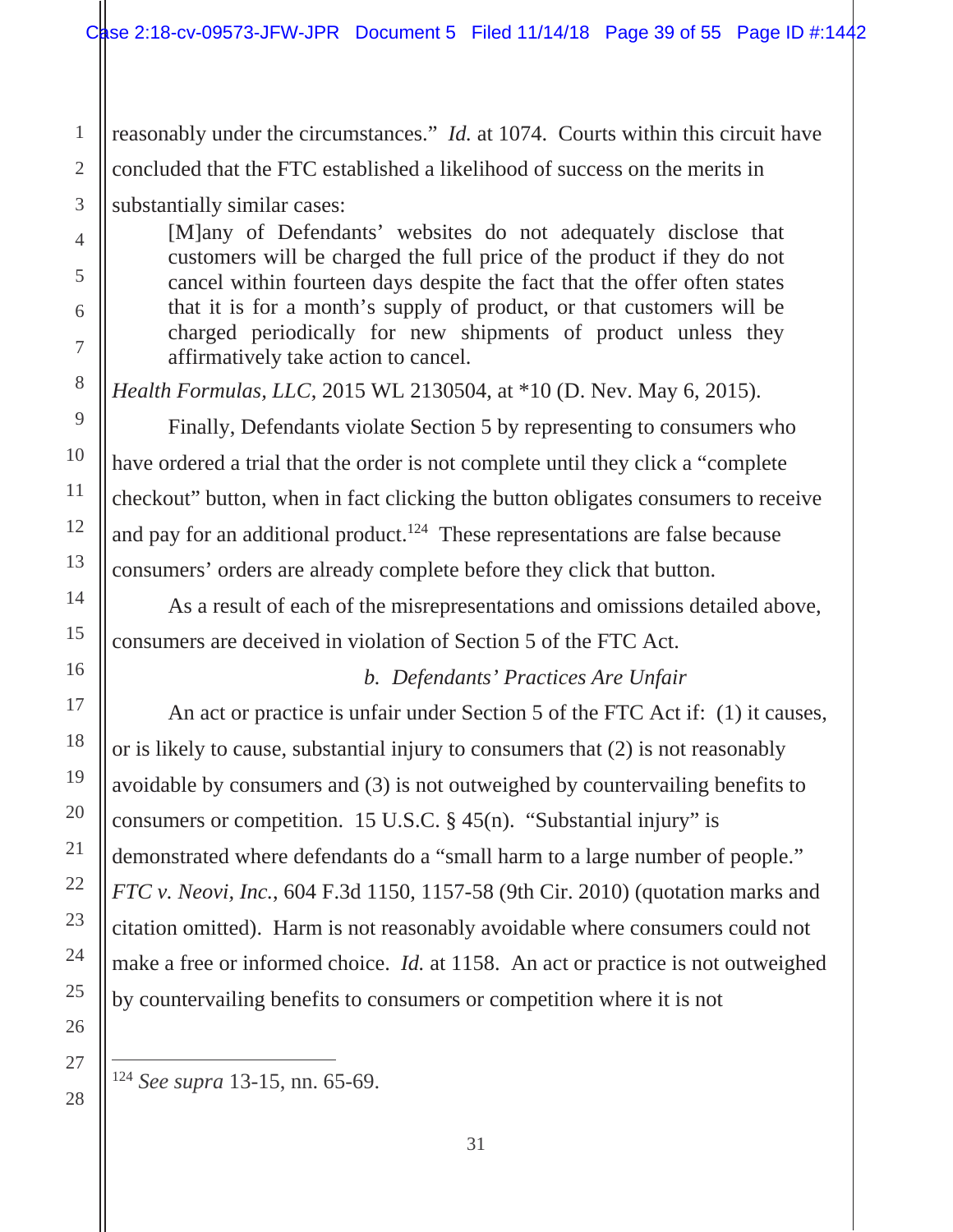<span id="page-39-0"></span>accompanied by an increase in services or benefits to consumers, or by benefits to competition. *FTC v. JK Publ'ns, Inc.*, 99 F. Supp. 2d 1176, 1201 (C.D. Cal. 2000).

Defendants unfairly charged consumers without their authorization. Defendants did not clearly and conspicuously inform consumers of the offers' material terms or conditions, including the amount their accounts would be charged. Hence, consumers could not properly authorize the charges. Defendants took at least \$22 million from unsuspecting consumer victims, demonstrating substantial consumer injury.<sup>125</sup> These payments were not avoidable by consumers, since consumers only learned of the charges after their accounts had been charged or debited. *Neovi*, 604 F.3d at 1158; *Ideal Fin. Solutions*, 2015 WL 4032103, at \*8. Nor could consumers mitigate their injuries, as Defendants set up roadblocks preventing them from receiving full refunds.126 Scamming consumers out of their money has no countervailing benefits. It is well established that such conduct constitutes an unfair practice in violation of Section 5 of the FTC Act; indeed, "[c]ourts regularly find unauthorized billing to be unfair." *Ideal Fin. Solutions*,

<sup>&</sup>lt;sup>125</sup> Consumer injury was substantial on an individual level as well; one consumer complained that he or she lost \$200 to the Apex Enterprise, which was food money for the month for the consumer's children. That consumer explained, "[w]e will not be able to eat this month due to this [scam]." App. 136 (Washington BBB Decl.). Multiple consumers described themselves as "disabled" and/or on a "fixed income" for whom the unauthorized charges were "a terrible burden." App. 138, 139, 141-42. *See also FTC v. Ideal Fin. Solutions, Inc.*, No. 2:13-cv-00143-JAD-GWF, 2015 WL 4032103, at \*30 (D. Nev. June 30, 2015) ("[T]aking consumers' funds without authorization causes substantial injury, even when the amount taken is relatively small.").

<sup>126</sup>*See supra* 15-16 & nn. 72-79; s*ee also Ideal Fin. Solutions*, 2015 WL 4032103, at \*31 (finding that defendants violated the FTC Act based on unauthorized charges where "the consumers' ability to pursue potential avenues toward mitigating the injury was obstructed by [defendant's] customer service staff. . . .").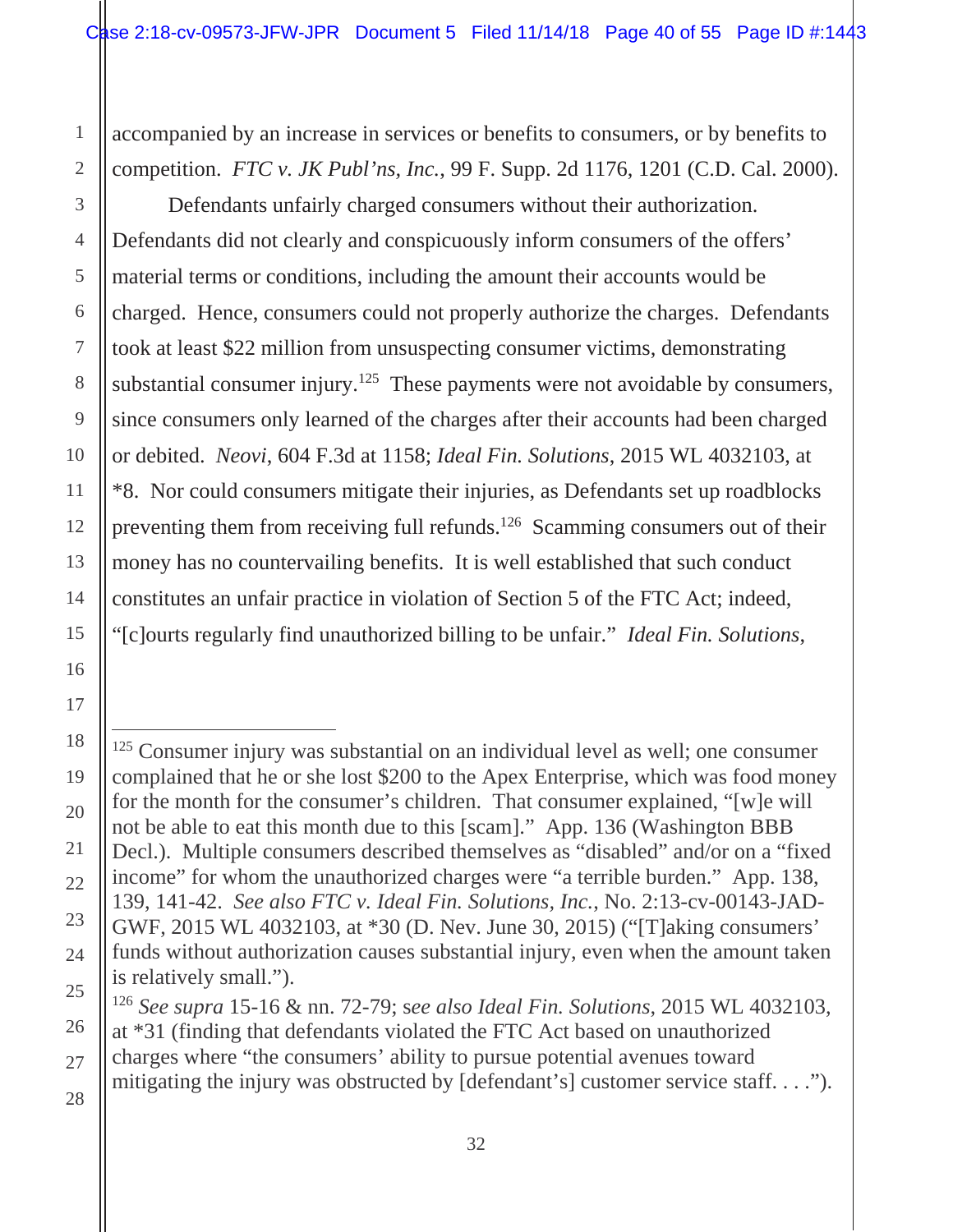<span id="page-40-0"></span>2015 WL 4032103, at \*8 & nn.140-41 (collecting cases).<sup>127</sup>

Defendants also unfairly injured consumers by engaging in credit card laundering. Defendants ensured continuing access to the credit card networks by systematically and egregiously making false statements to acquirer banks. Indeed, in several merchant applications, they went so far as to submit doctored checks in an attempt to show that nominees were signatories on the shell companies' bank accounts, when they were not. Defendants used these unlawfully-obtained merchant accounts to process consumer payments, and then transferred the money from the consumer sales to the Apex Citi Account. This allowed them to evade the credit card networks' risk management rules, prolonging their ability to process consumer payments, and dramatically magnifying the scope of consumer injury. The practice has no countervailing benefit to consumers or to competition; on the contrary, credit card laundering undermines the entire payment processing system and efforts to ensure its stability; laundering is "a risk to the integrity of the system as a whole." *Lancore Servs.*, 2009 WL 2173222 (quoting lower court's findings). Nor could consumers avoid being victimized in this way. Since consumers did not authorize the charges in the first place, they certainly could not avoid having their payments processed through these merchant accounts.

## *(2) Defendants Are Violating ROSCA*

Defendants' billing practices also violate ROSCA,<sup>128</sup> which prohibits charging consumers for goods or services sold online through a negative option feature like Defendants', unless the seller meets certain conditions. A negative

<sup>127</sup>*See also FTC v. Global Mktg Grp., Inc.*, 594 F. Supp. 2d 1281, 1288-89 (M.D. Fla. 2008); *JK Publ'ns, Inc.*, 99 F. Supp. 2d at 1202-03; *Neovi*, 604 F.3d at 1157; *FTC v. Commerce Planet Inc.*, No. SACV 09-01324-CJC(RNBx), 2011 WL 13225087, at \*2 (C.D. Cal. Sept. 8, 2011).

<sup>&</sup>lt;sup>128</sup> A violation of ROSCA is a violation of a rule promulgated under Section 18 of the FTC Act, 15 U.S.C. § 57a. 15 U.S.C. § 8404.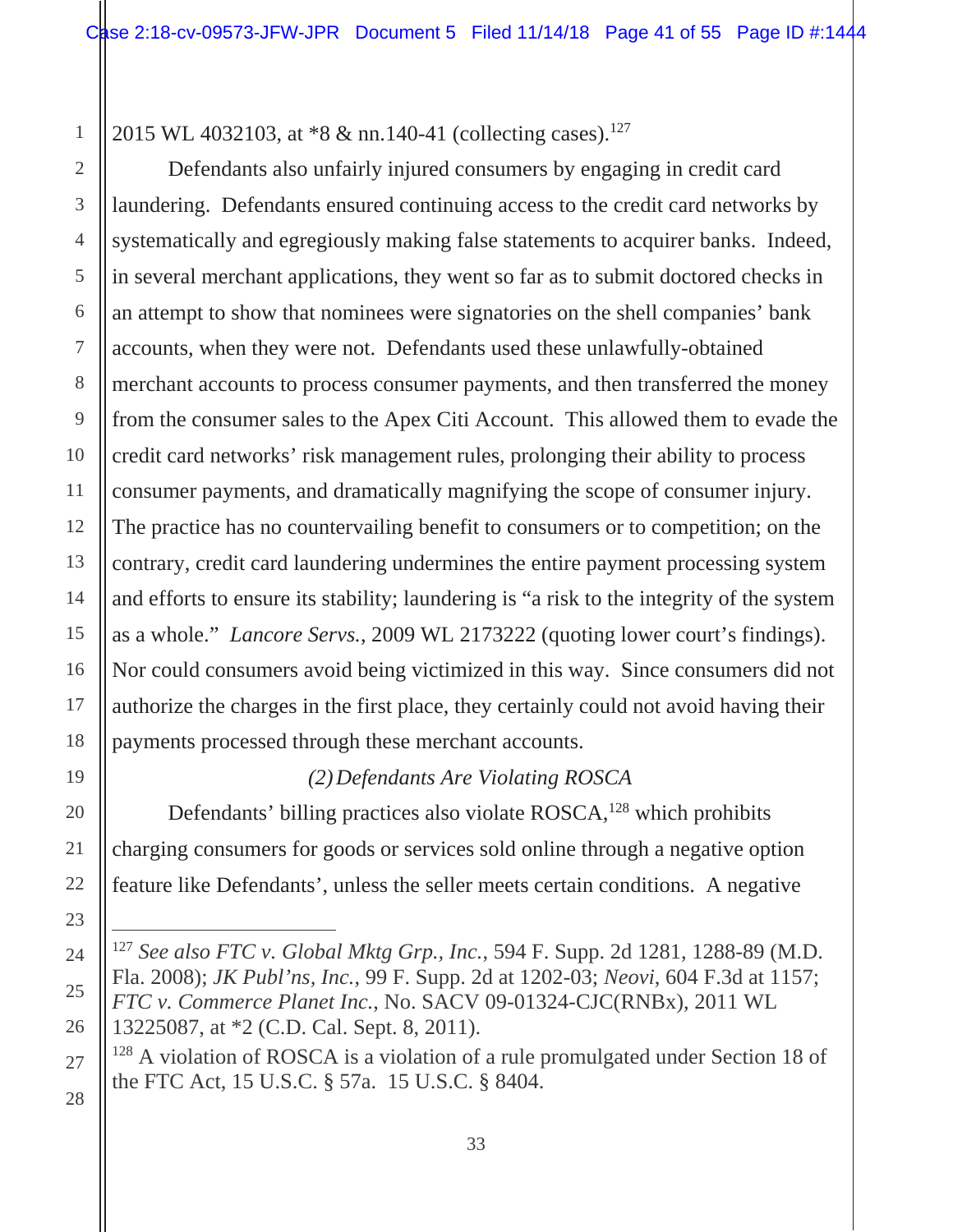<span id="page-41-0"></span>option feature is "'a provision under which the customer's silence or failure to take an affirmative action to reject goods or services or to cancel the agreement is interpreted by the seller as acceptance of the offer.'" *FTC v. Credit Bureau Ctr., LLC*, 325 F. Supp. 3d 852, 862 (N.D. Ill. 2018) (quoting 16 C.F.R. § 310.2(w)). Specifically, Section 4 of ROSCA, 15 U.S.C. § 8403, requires the seller (1) to clearly and conspicuously disclose all material terms of the transaction, (2) to obtain the consumer's express informed consent before making the charge, and (3) to provide a simple mechanism to stop recurring charges.

Defendants' websites or stated in separate Terms and Conditions documents").<sup>131</sup> Defendants have failed to satisfy all three of these requirements. First, Defendants violated ROSCA by failing to clearly and conspicuously disclose to consumers many material terms of the transaction, including: the amount that consumers will be charged for the purportedly free trial; the fact that consumers will be signed up for repeated shipments and charged for those shipments on a monthly basis; the amount of those charges; and the onerous return, cancellation, and refund policies. These terms were completely absent from the website in some instances;129 on other occasions, they were provided either in small, hard to read type on the face of the website or hidden in hyperlinks at the bottom of the website.130 Such disclosures do not cure the ROSCA violations. *See Health Formulas*, 2015 WL 2130504, at \*17 (disclosures of negative option were not clear or conspicuous, where "buried in fine print on the payment page of

<sup>129</sup>*See supra* 12 & n. 62; 14 & n. 69.

<sup>130</sup>*See supra* 10 & nn. 51-52, 61.

 <sup>131</sup>*See also Credit Bureau Center*, 2018 WL 3122179, at \*7 (granting summary judgment to FTC on ROSCA count) ("[C]ourts have routinely noted that . . . a disclosure in small type is unlikely to be clear or conspicuous when accompanied by type that is larger, bolded, or italicized.").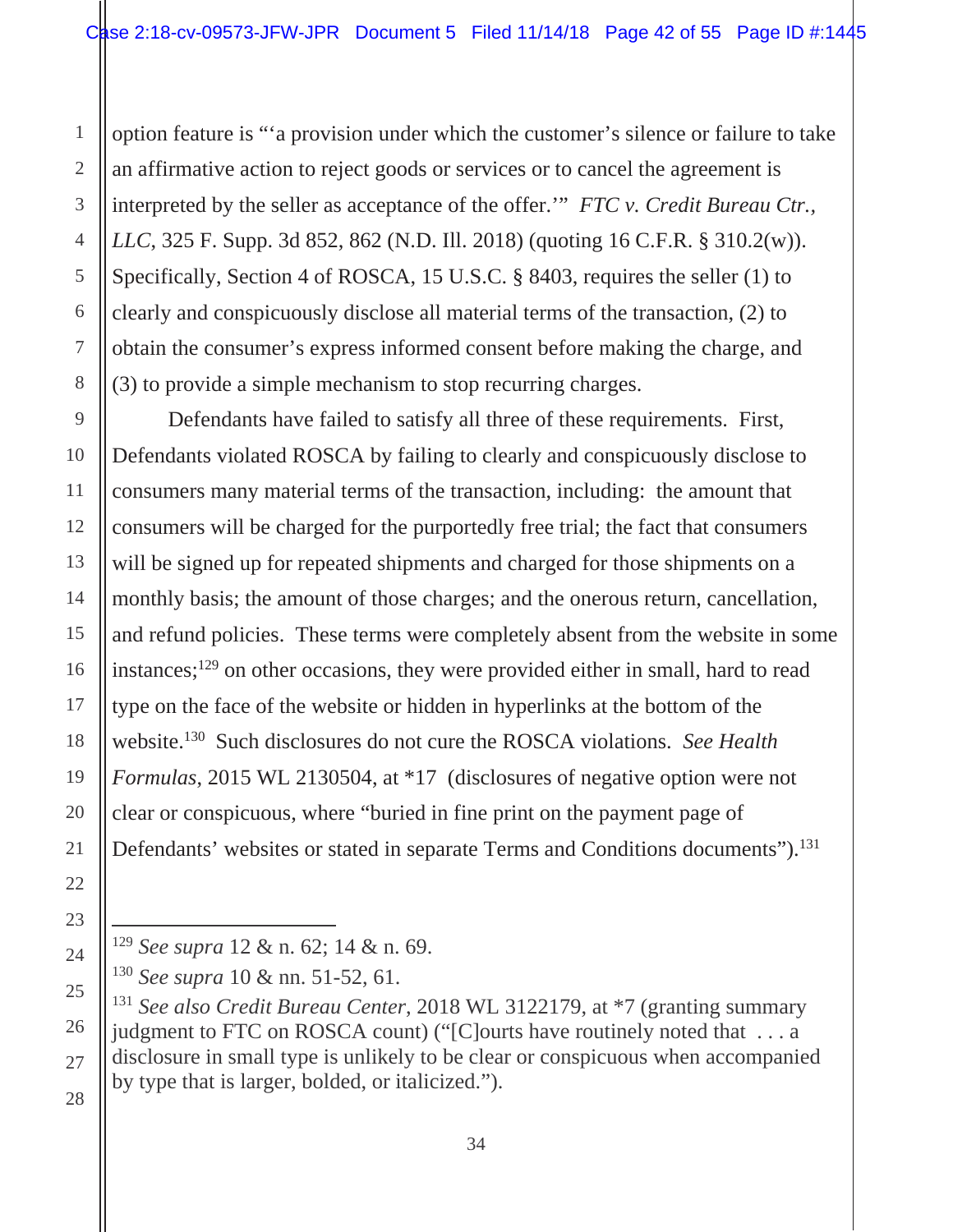<span id="page-42-0"></span>Second, defendants failed to obtain consumers' express, informed consent before charging their cards. By failing to provide clear and conspicuous disclosures, Defendants ensured that consumers would remain uninformed. *Id.* at \*16.

after speaking to customer service representatives and requesting cancellation.<sup>132</sup> Third, Defendants have not provided a simple mechanism to stop recurring charges. Numerous consumers reported that the customer service phone numbers provided to them did not work, and some consumers continued to be charged even Some consumers even resorted to closing their credit card accounts to ensure that they would not be subjected to additional charges.133 Thus, Defendants did not provide an effective or simple mechanism to stop recurring charges.

## *(3) Defendants Are Violating The EFTA*

The EFTA and its implementing regulation, Regulation E, regulate the circumstances under which a merchant may make regularly recurring debits from a consumer's bank account. EFTA and Regulation E require that before a merchant may make such recurring debits, it must obtain a written authorization signed or similarly authenticated by the consumer. 15 U.S.C. § 1693e(a); 12 C.F.R. § 205.10(b). For an authorization to be valid, the terms of the preauthorization transfer must be "clear and readily understandable," and the authorization "should evidence the consumer's identity and assent to the authorization." *CFPB Official Staff Cmt. to Reg. E, 12 C.F.R. Part 205, Supp. I,*  $\parallel$  10(b), cmts. (5) and (6). Moreover, a copy of the authorization must be provided to the consumer. 15 U.S.C. § 205.10(b). These protections ensure that consumers' consent to recurring debits will be knowing and informed.

132 App. 34, 54-55, 113. 133 App. 4, 54; *see also* 113.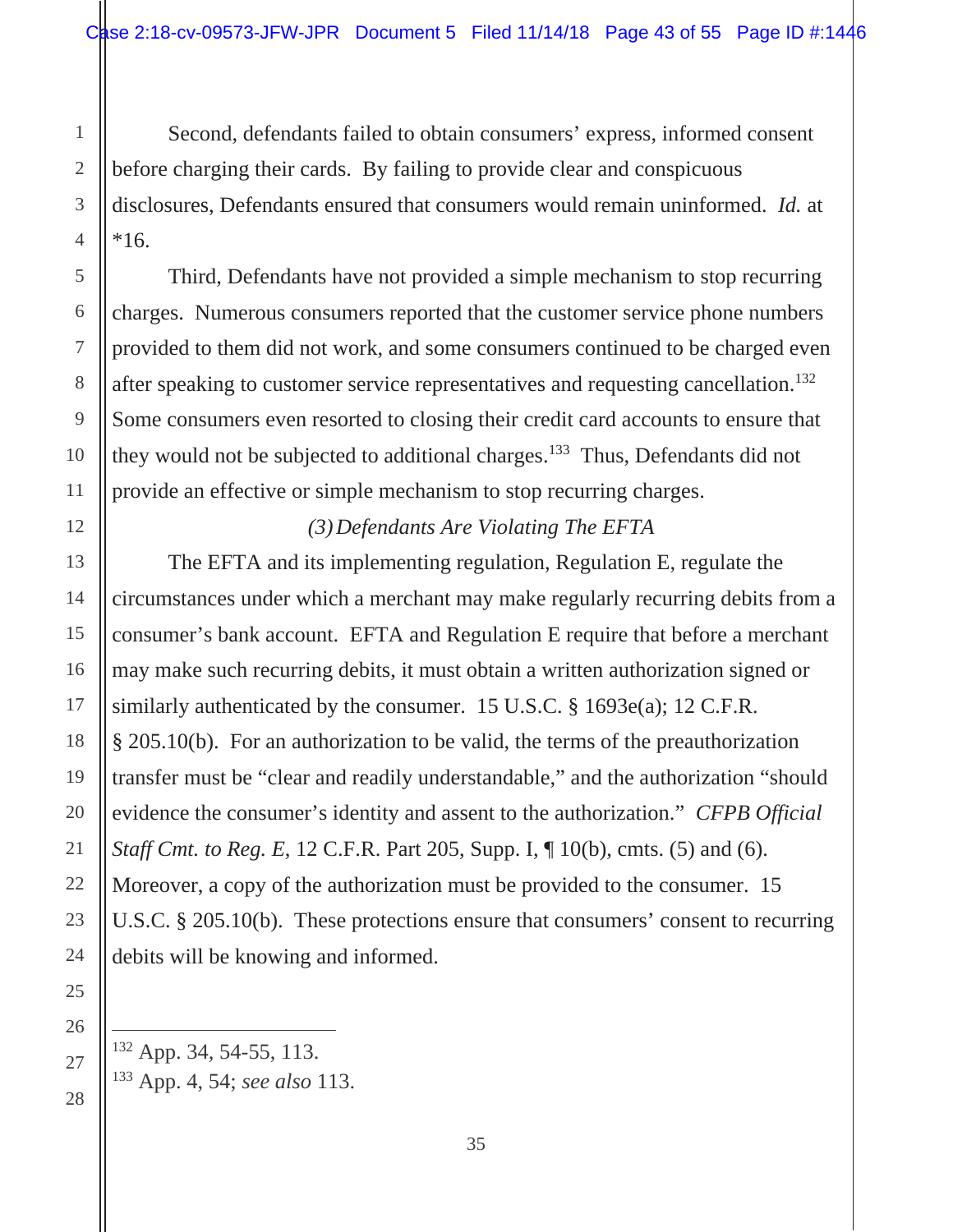<span id="page-43-0"></span>Because Defendants repeatedly charge consumers' debits cards,134 but do not adequately disclose that consumers will be charged on a monthly basis, consumers cannot knowingly authorize Defendants to make recurring debits from their bank accounts. Moreover, consumers receive no copies of any purported authorization for debits to their bank accounts. For these reasons, Defendants' business practices fail to comply with EFTA.

## ii. *The Equities Weigh In The FTC's Favor*

The FTC's interest in protecting the public interest outweighs Defendants' interests in continuing these deceptive practices. "[P]ublic equities receive far greater weight" than private equities. *FTC v. Warner Commc'ns, Inc.*, 742 F.2d 1156, 1165 (9th Cir. 1984). Defendants have operated their deceptive scheme since at least 2013, and have received over \$22 million in ill-gotten gains from consumers since then. Because the conduct is ongoing,<sup>135</sup> it is near certain that future violations will occur absent injunctive relief. The public's interest in immediately halting this conduct and preventing the victimization of additional consumers far outweighs any interest Defendants may have in continuing their unlawful practices. On the contrary, there can be "'no oppressive hardships to defendants in requiring them to comply with the FTC Act, refrain from fraudulent representation or preserve their assets from dissipation or concealment.'" *FTC v. World Wide Factors*, 882 F.2d 344, 347 (9th Cir. 1989) (quoting and affirming district court's balance of equities).

 $\overline{a}$ 

#### **C. Defendants Are Each Liable For The Law Violations**

i. *The Corporate Defendants Operate As A Common Enterprise*  The Individual Defendants ran the Apex Enterprise through a web of companies, including both the Corporate Defendants and the entities listed in

<sup>134</sup>*See e.g.*, App. 82-83, 127, 136, 140-141.

<sup>135</sup>*Supra* Section II(A)(i).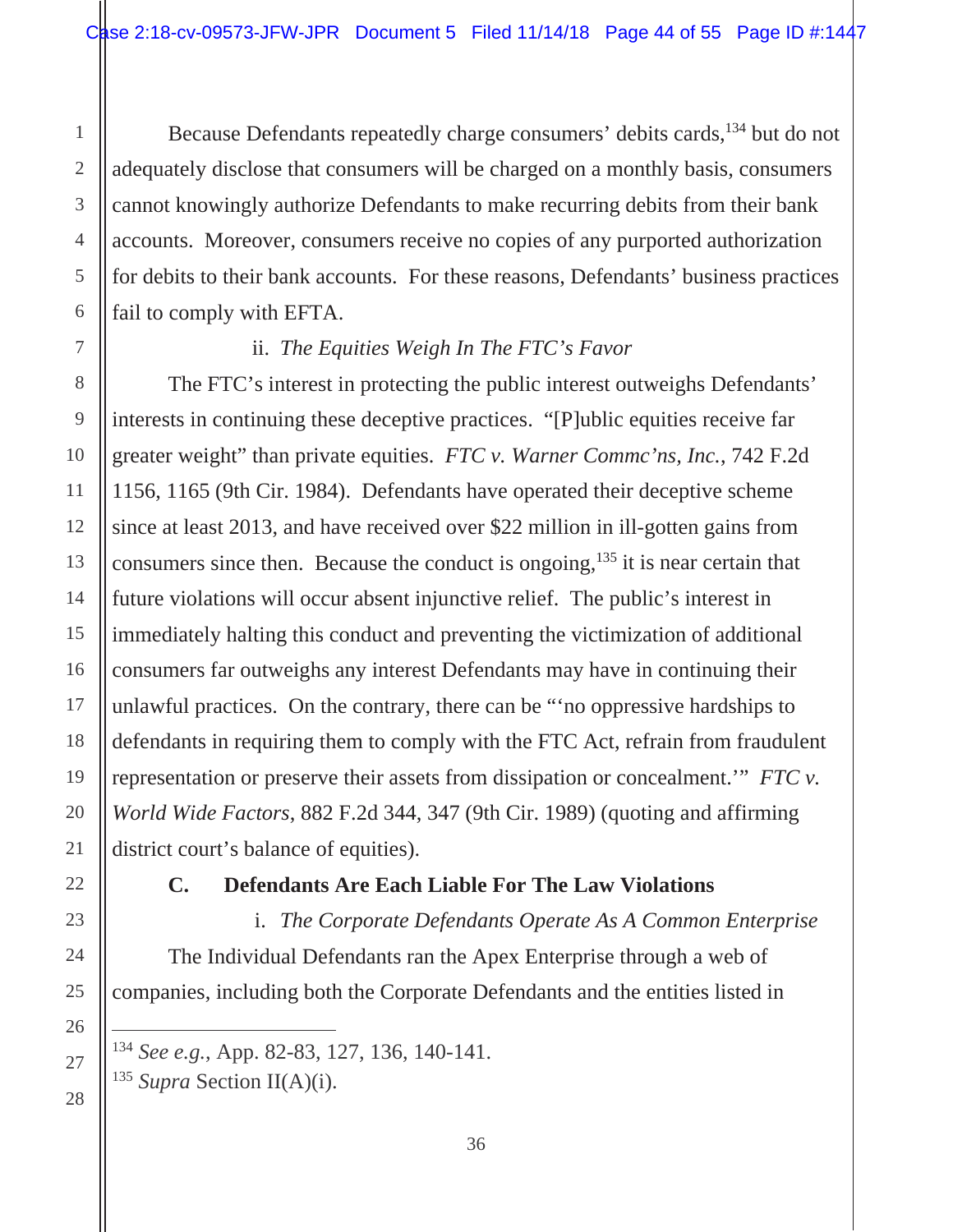<span id="page-44-0"></span>Exhibit A and Exhibit B to the Complaint, which operate as a common enterprise. Each entity in a common enterprise can be held jointly and severally liable for the actions of each of the other entities in the group. *FTC v. Johnson*, 156 F. Supp. 3d 1202, 1207 (D. Nev. 2015). Entities constitute a common enterprise when they exhibit "'strongly interdependent economic interests or the pooling of assets and revenues.'" *Id.* (quoting *FTC v. Network Servs. Depot, Inc.*, 617 F.3d 1127, 1142- 43 (9th Cir. 2010). Courts consider a variety of factors in determining whether a common enterprise exists, including: "(1) common control; (2) sharing office space and offices; (3) whether business is transacted through a maze of interrelated companies; and (4) commingling of funds." *John Beck Amazing Profits*, 865 F. Supp. 2d at 1082.

As demonstrated in Section II, each of these factors is present here. The Corporate Defendants have been under the common control of the Individual Defendants.<sup>136</sup> They share office spaces and officers.<sup>137</sup> They transact business through dozens of interrelated shell companies.138 They commingle assets extensively, pooling all revenue in a single corporate account from which payments are made for the enterprise's operating expenses and distributions to the Individual Defendants.139 No distinction exists among the Corporate Defendants; they operate for a single, common purpose – executing the scam at issue here. Each of the Corporate Defendants is therefore liable for the total injury.

> ii. *The Individual Defendants Are Liable For Injunctive And Monetary Relief*

<sup>137</sup>*See supra* 5 & nn. 13-14; 6 & n. 19; nn. 95-96.

<sup>138</sup>*See supra* 20-21 & nn. 94-101.

<sup>139</sup>*See supra* 20-22 & nn. 97-101.

<sup>136</sup>*See supra* 3-7 & nn. 6, 10, 15.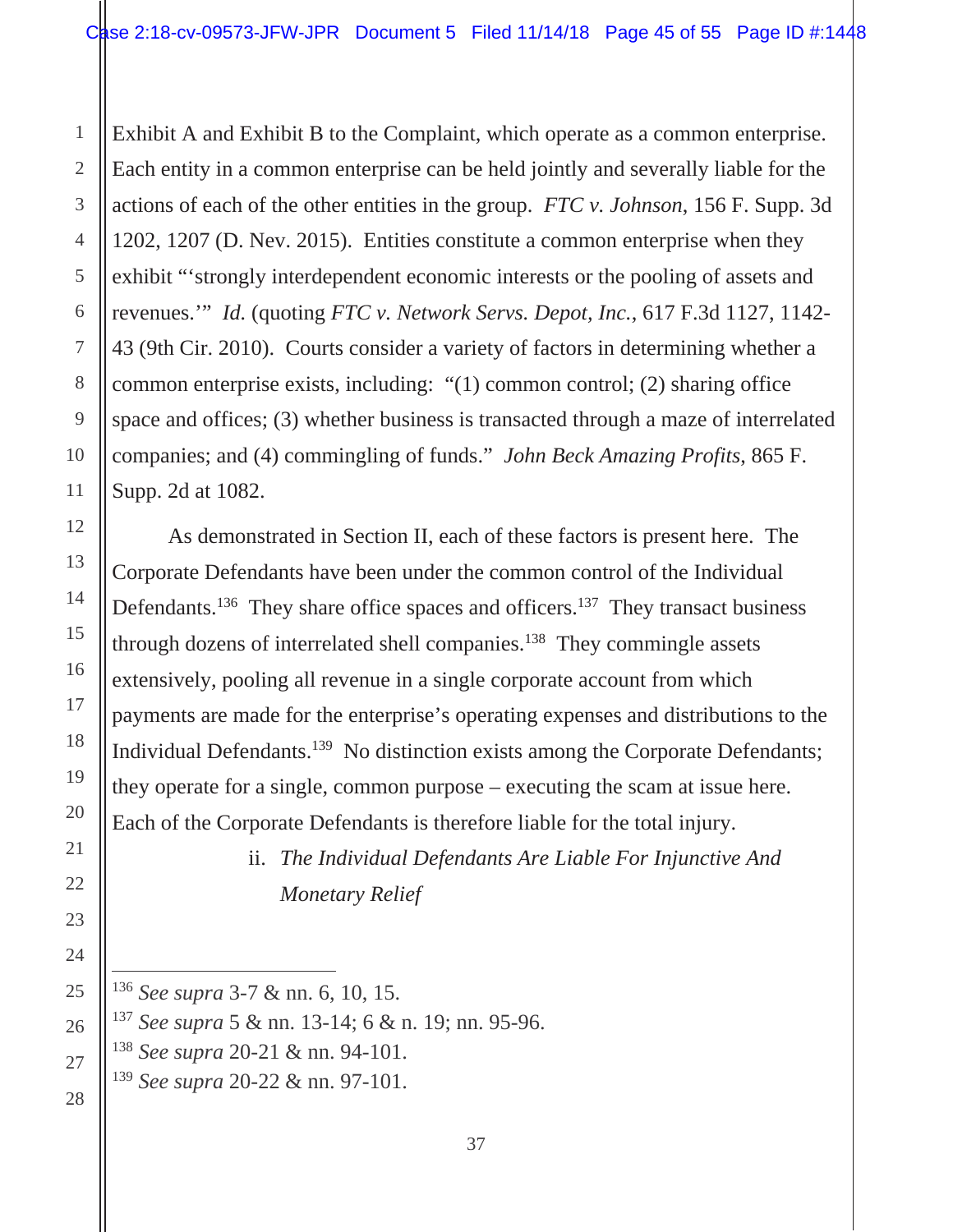<span id="page-45-0"></span>Individual defendants may be held liable for injunctive relief where the FTC demonstrates that (1) the corporation committed misrepresentations or omissions upon which a person might reasonably rely, resulting in consumer injury, and (2) the individual defendant participated directly in the unlawful acts or practices or had authority to control them. *FTC v. Publ'g Clearing House, Inc.*, 104 F.3d 1168, 1170-71 (9th Cir. 1997); *FTC v. Amy Travel Serv., Inc.*, 875 F.2d 564, 573 (7th Cir. 1989). The first element is established for the reasons described above,  $140$ and the second element is established because both of the Individual Defendants were officers of Apex Capital Group and authorized signatories for the Apex Citi Account, as well as many other bank accounts in the names of the shell companies. *Publ'g Clearing House*, 104 F.3d at 1170; *John Beck Amazing Profits,* 865 F. Supp. 2d at 1080 ("Status as a corporate officer is sufficient to establish individual liability.").

high probability of fraud coupled with an intentional avoidance of the truth.<sup>141</sup> *Id.* Individual defendants can also be held liable for monetary relief, including restitution, where they had some knowledge of the unlawful acts or practices. *See Publ'g Clearing House*, 104 F.3d at 1171. The FTC can satisfy this knowledge requirement by showing actual knowledge of the misrepresentations, reckless indifference to the truth or falsity of the misrepresentations, or an awareness of a "The extent of an individual's involvement in a fraudulent scheme alone is sufficient to establish the requisite knowledge for personal restitutionary liability." *Affordable Media*, 179 F.3d at 1235 (finding individual monetarily liable on basis of control of corporate defendant); *FTC v. Am. Fin. Benefits Ctr.*, 324 F. Supp. 3d 1067, 1080 (N.D. Cal. 2018) ("Circumstantial evidence regarding the individual's

<sup>140</sup>*See supra* 8-17.

<sup>&</sup>lt;sup>141</sup> Intent to defraud is not necessary to establish that the individuals are liable for the corporate conduct. *Publ'g Clearing House*, 104 F.3d at 1171.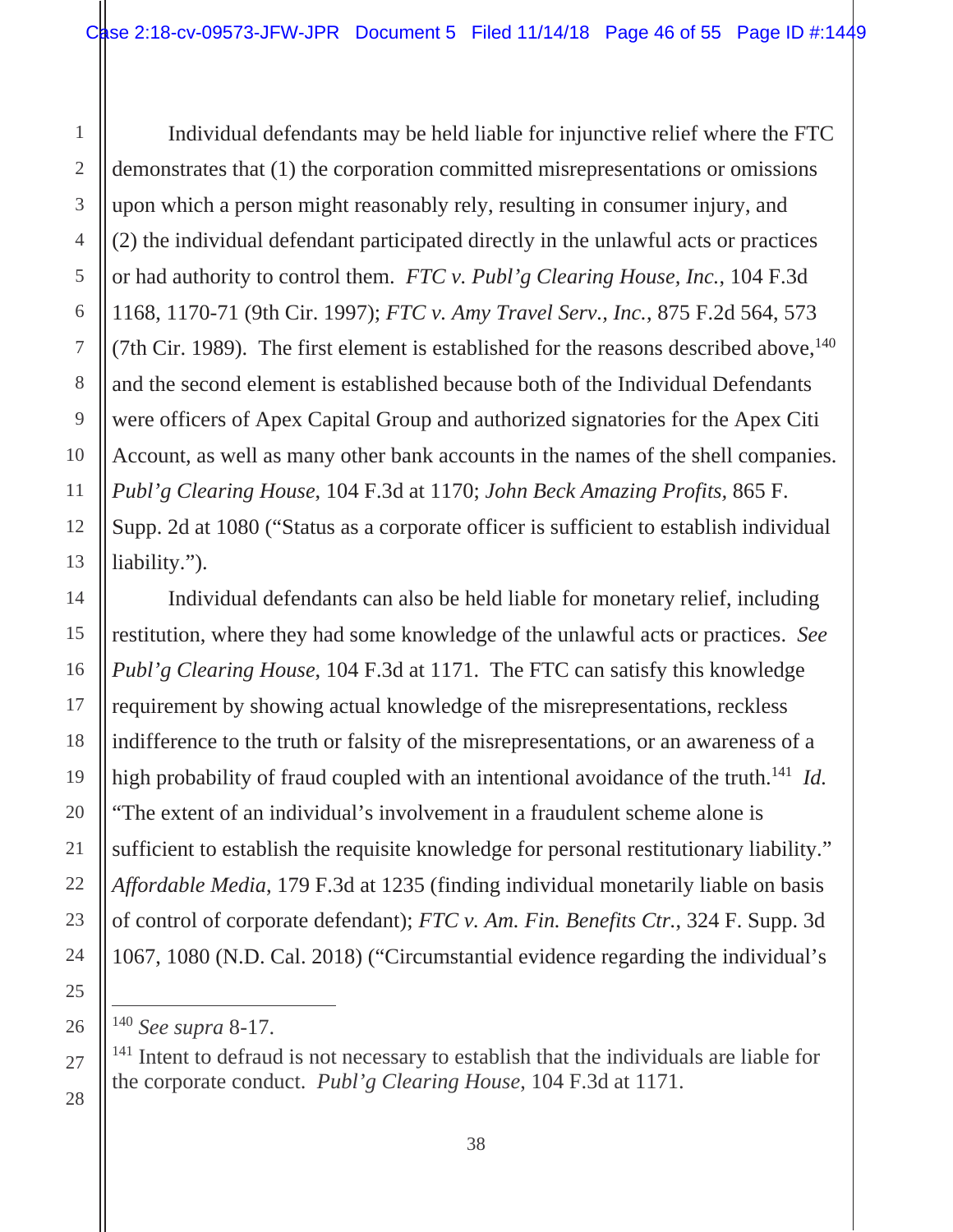<span id="page-46-0"></span>'degree of participation in business affairs is probative of knowledge.'") (quoting *Amy Travel Serv.*, 875 F.2d at 574).

Here, both Peikos and Barnett had the requisite knowledge to justify individual monetary liability for the Corporate Defendants' acts. They were the two primary principals of this long-running scam that used a large number of dummy entities and straw persons to illegally obtain merchant accounts. As discussed above, they were owners of Apex Capital Group and of Omni Group, and each received millions of dollars in "distributions" and transfers from the Apex Citi Account.<sup>142</sup> They were also directly involved in the business operations. They were signatories for the Apex Citi Account, beginning in August 2013, and for dozens of the shell companies' bank accounts. Peikos himself signed checks made out to shell entities to cover overdraft expenses, checks paying rent for Apex's office space, and at least one check made out to the nominal owner of one of the U.K. Shell Company Defendants,<sup>143</sup> who is also one of the "signers" listed on the centralsitemanager.com domain.144 Both Peikos and Barnett used credit cards with their names on them to make purchases from domain registrars on behalf of Apex Capital Group.<sup>145</sup> Barnett was involved in discussions about shipping logistics;<sup>146</sup> he set up and approved payments for advertising and fulfillment services; $147$  and he was involved in setting up customer database products and services.<sup>148</sup> Peikos and Barnett's involvement in these day-to-day transactions demonstrates that they had

<sup>147</sup> App. 615 (Barnett approved wire transfers to "Admecha LLC" and "Direct" Outbound Services LLC," among others).

148 App. 1184-1185.

<sup>142</sup>*See supra* 6-7 & nn. 23-24, 28-29, 31, 35.

<sup>143</sup> App. 585, 587-599.

<sup>144</sup> App. 193-194.

<sup>145</sup> App. 1175-1176.

<sup>146</sup> App. 1178-1180.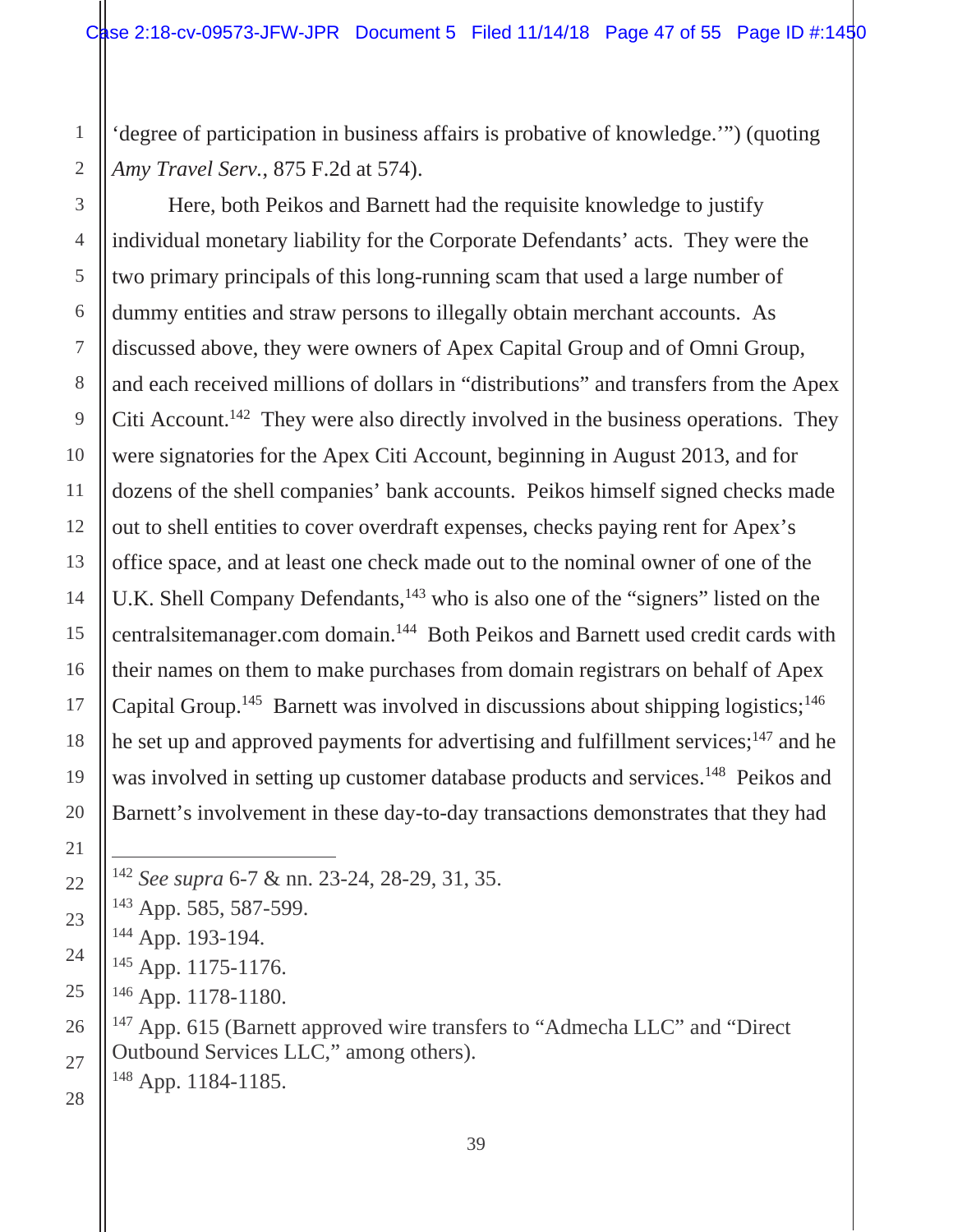knowledge of, or at least were recklessly indifferent to, the falsity of the representations and omissions. *See Am. Fin. Benefits Ctr.*, 324 F. Supp. 3d at 1080 (finding knowledge requirement satisfied for purposes of establishing individual monetary liability where defendant was a founder and owner of companies, served as officer, was the signatory on their bank accounts, and signed contracts; these facts "evidence[] his involvement in both their high-level and day-to-day management").

In addition, Peikos and Barnett likely had direct knowledge of consumers' confusion about the purported free trial offers. Numerous consumer complaints, chargeback documentation, and letters from payment processors terminating merchant accounts were mailed or emailed to addresses associated with Apex Capital Group.149 Some of this correspondence was sent to a third party chargeback monitoring service paid for from the Apex Citi Account, for which Peikos and Barnett were the only signatories.<sup>150</sup>

## **V. AN** *EX PARTE* **TRO WITH ASSET FREEZE AND A RECEIVER IS ESSENTIAL TO PREVENT FURTHER HARM TO CONSUMERS, PROHIBIT DEFENDANTS FROM DISSIPATING ASSETS OR DESTROYING DOCUMENTS, AND PRESERVE THE COURT'S ABILITY TO AWARD EFFECTIVE FINAL RELIEF**

In its Complaint, Plaintiff seeks a permanent injunction that would prohibit Defendants from future violations and would provide restitution for their victims. Through the present application, the FTC seeks temporary and ancillary relief in order to avoid continuing consumer injury while this action is pending, and to

 $\overline{a}$ 149 App. 142-143, 169-170, 207, 872, 875, 878.

<sup>150</sup> App. 142-143 (consumer complaints sent to

<sup>&</sup>quot;a.horne@cb911.email.contrepro.com"), 575, 836 ("CB911" flagged order as chargeback), 1217 (payments from Apex Citi Account to "Chargeback Alert Capital Group").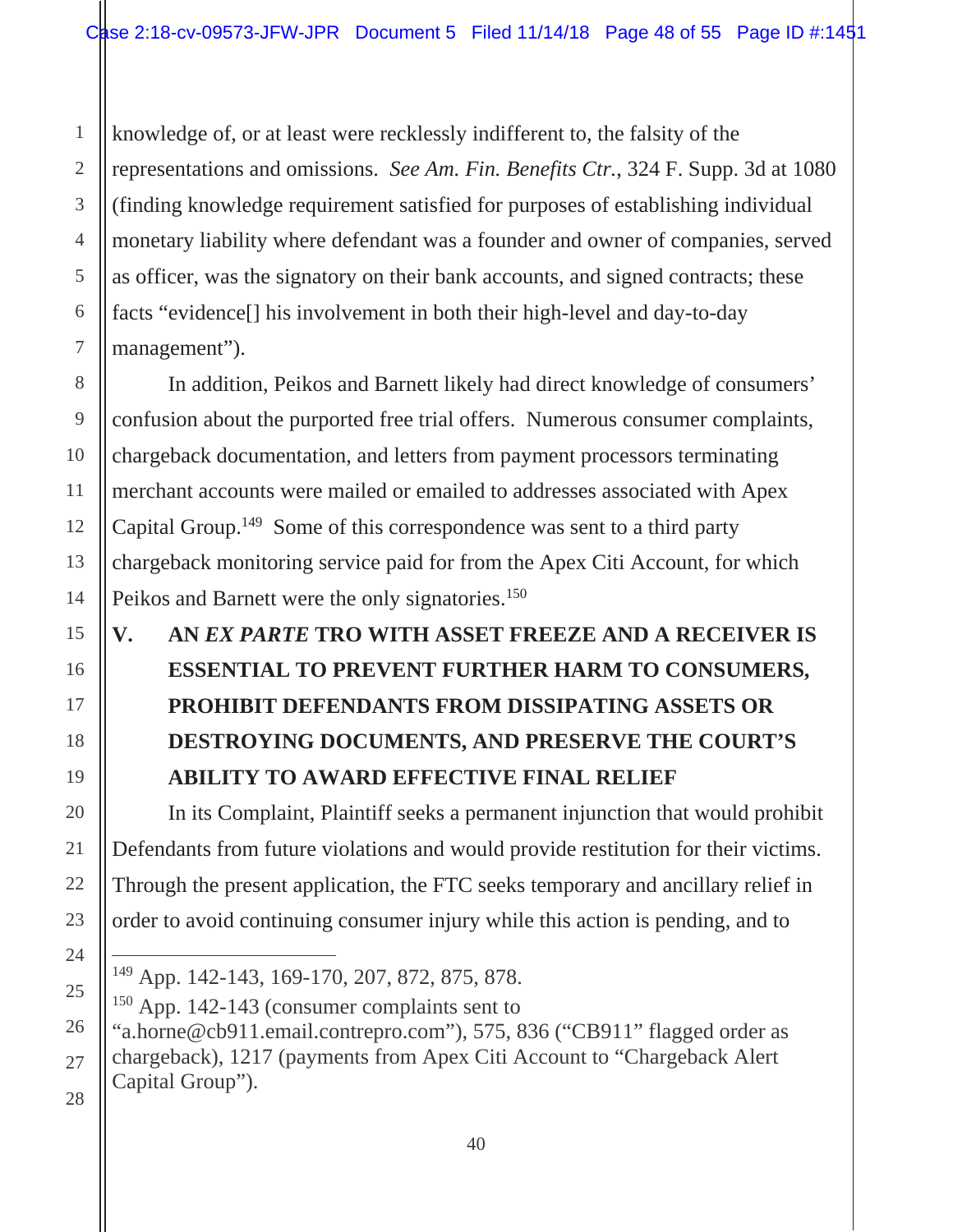preserve the possibility of consumer redress. Achieving these dual aims requires the appointment of a temporary receiver, an immediate freeze of Defendants' assets, and expedited discovery. Absent such relief, there is a substantial risk that Defendants will continue to operate their deceptive scheme, destroy documents, and dissipate or conceal their ill-gotten assets in an attempt to preclude satisfaction of any final order, including monetary relief.

and the U.K. Corporate Defendants also maintain corporate accounts offshore.<sup>153</sup> Further, Defendants here are particularly likely to attempt to frustrate potential victim relief. Defendants have designed the Apex Enterprise to conceal the identities of the Individual Defendants and mask the involvement of Apex Capital Group. The Apex Enterprise operates through dozens of shell entities in the United States and abroad. Defendants conceal their actual office address by listing mail drops, residential homes, P.O. Boxes, and the addresses of their service providers instead.151 They move funds among dozens of bank accounts using an elaborate system of inter-company transfers.152 They sometimes transfer money to corporate accounts offshore – indeed, Apex Capital Group alone has bank accounts in the continental United States, Puerto Rico, and Luxembourg, and Omni Group Defendants' extensive international connections provide ample means for secreting assets offshore and concealing them there.

 $\overline{a}$ 

#### **A. The Proposed TRO Should Be Entered** *Ex Parte*

Federal Rule of Civil Procedure 65(b) permits this Court to enter TROs without notice upon a clear showing that "immediate and irreparable injury, loss,

<sup>151</sup> App. 147-148, 169-172.

<sup>152</sup> App. 1192, 1201.

<sup>&</sup>lt;sup>153</sup> App. 618-619 (Apex Citi Account transferred money to an Apex Capital Group LLC bank account in Puerto Rico, an Omni Group LTD bank account in London, and an Apex Capital Group Intl SARL account in Luxembourg in April and May of 2018).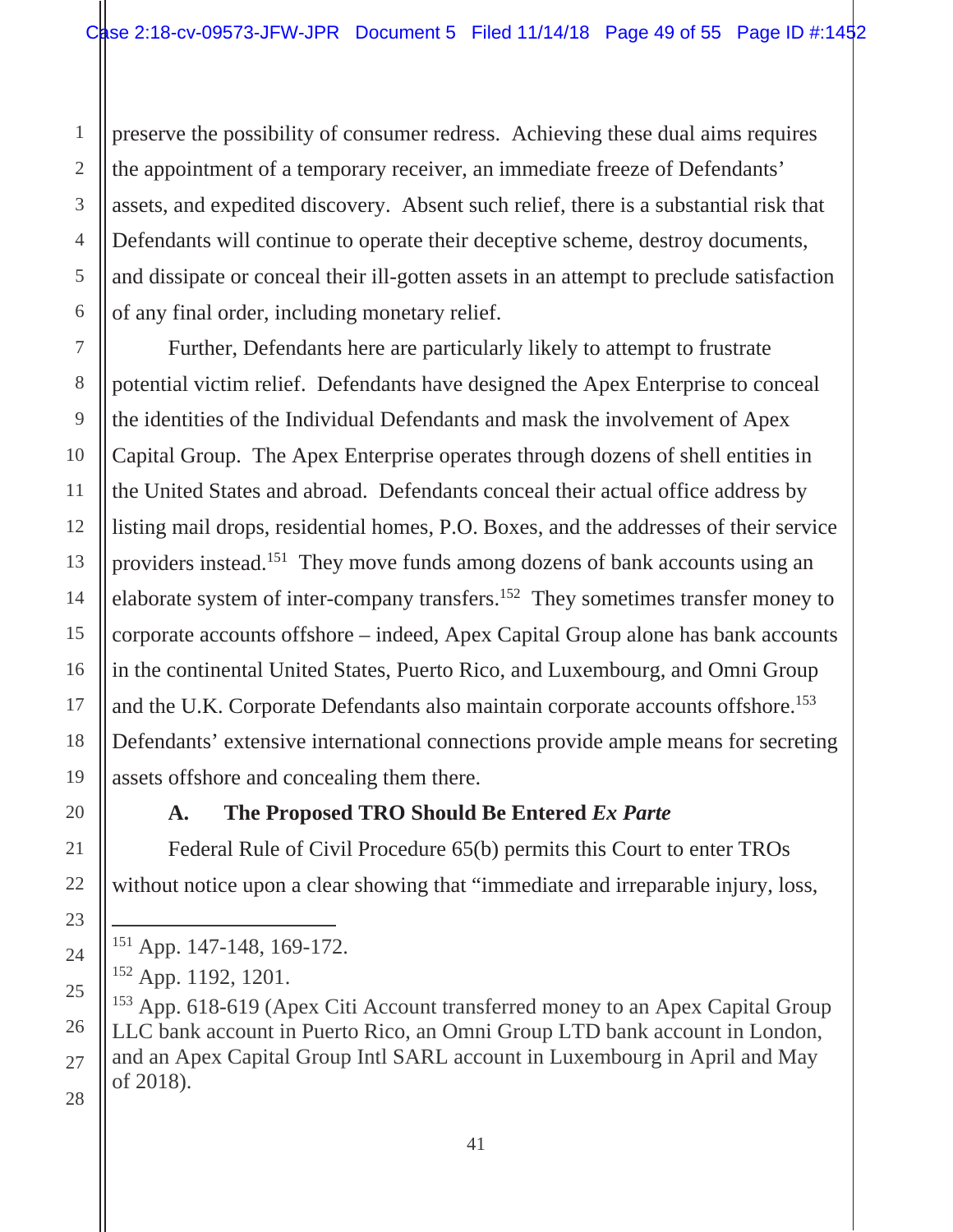<span id="page-49-0"></span>action, many defendants withdraw funds, destroy vital documents, and flee.<sup>154</sup> or damage will result" if notice is given to defendants. Fed. R. Civ. P. 65(b). Here, immediate and irreparable injury will likely result if notice is provided to Defendants. First, the FTC's experience has shown that, upon discovery of legal Second, these Defendants have every incentive to dissipate assets and destroy inculpatory evidence if given advance notice of the FTC's application. Defendants' use of shell entities, and the Individual Defendants' efforts to conceal their association with those shell entities, demonstrate a history of sophisticated attempts to evade detection. And Defendants have infrastructure in place to transfer money out of the country.155 Indeed, their submission to banks of doctored checks is indicative of their willingness to take measures necessary to deceive and evade. Providing notice of this action would likely impair the FTC's ability to secure relief for consumers because it is likely that Defendants would dissipate assets and destroy documents – a result that would cause immediate, irreparable harm. In light of these facts, this Court should grant the requested relief *ex parte*. 156

## **B. An Asset Freeze Is Critical To Preserve Effective Consumer Relief**

In the Ninth Circuit, an asset freeze is appropriate where, without the freeze, there is a likelihood of dissipation of assets. *Johnson v. Couturier*, 572 F.3d 1067,

<sup>154</sup>*See* Certification and Decl. of Pl.'s Counsel Brian Lasky in Supp. of Pl.'s: (A) *Ex Parte* Mot. for TRO; (B) *Ex Parte* Seal Order Application; and (C) *Ex Parte*  Appl. for Waiver of Notice Requirement.

<sup>&</sup>lt;sup>155</sup> App. 618-619.

<sup>156</sup>*See AT&T Broadband v. Tech Comm'n, Inc.*, 381 F.3d 1309, 1319 (11th Cir. 2004) (holding *ex parte* relief appropriate where defendant, or persons involved in similar conduct, concealed evidence or disregarded court orders). Courts have frequently entered *ex parte* TROs in FTC cases involving deceptive rebilling scams. *See supra* 27 & n.118.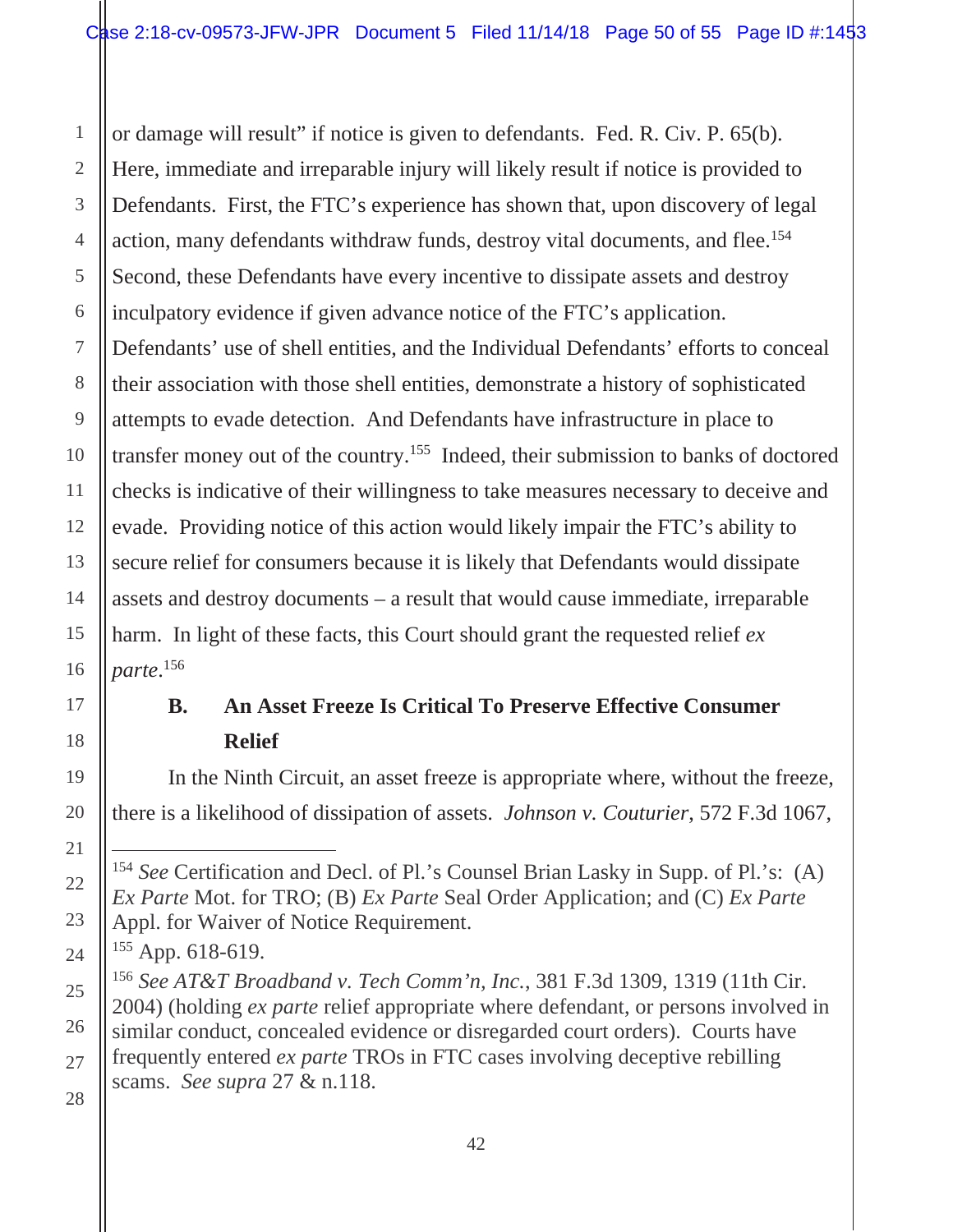<span id="page-50-0"></span> frozen assets will be adequate to redress consumer injuries."158 1085 (9th Cir. 2009). Courts have found a likelihood of dissipation of assets in cases where, as here, business operations are permeated by fraud.157 Moreover, asset freezes are appropriate where, as here, it is "extremely unlikely that the

These Defendants are especially likely to dissipate assets because, as discussed *supra* Section V(A), they have both the infrastructure and the means to do so. They have caused consumer injury of at least \$22 million. They have created shell corporations in multiple countries to shield themselves from detection and have used offshore bank accounts to move large amounts of cash.159 This activity enables the dissipation of money obtained from Defendants' fraudulent business operations. Plaintiff respectfully requests that the funds be frozen, and any offshore funds be repatriated to preserve the ability to provide restitution for injured customers. In addition, Defendants may have large amounts of money held by acquirer banks or payment processors in merchant accounts on Defendants' behalf; Plaintiff asks that the Court ensure that this money is also frozen.

<sup>157</sup>*See, e.g., Int'l Controls Corp. v. Vesco*, 490 F.2d 1334, 1347 (2d Cir. 1974), *cert. denied*, 417 U.S. 932 (1974); *S.E.C. v. Manor Nursing Ctrs., Inc.,* 458 F.2d 1082, 1106 (2d Cir. 1972); *FTC v. Int'l Computer Concepts, Inc.*, No.

<sup>5:94</sup>CV1678, 1994 WL 730144, at \*16 -17 (N.D. Ohio Oct. 24, 1994); *see also e.g., FTC v. U.S. Oil & Gas,* 748 F.2d 1431, 1434 (11th Cir. 1984); *H.N. Singer,*  668 F.2d at 1113.

<sup>&</sup>lt;sup>158</sup> Triangle Media, 2018 WL 4051701, at <sup>\*7</sup>. In the September 2014 through August 2017 period, about half of the amount withdrawn from the Apex Citi Account went to entities that provided services for the Apex Enterprise, including affiliate networks, call centers, and shipping and manufacturing services. App. 1196. It is unlikely that amount could be recovered.

<sup>&</sup>lt;sup>159</sup> See Triangle Media, 2018 WL 4051701, at  $*7$  (asset freeze is appropriate where "Defendants have the infrastructure and means to move millions of dollars within the United States and offshore"). Here, the U.K. Shell Company Defendants and Omni Group, along with other limited entities, have moved approximately \$12.8 million into the U.S. App. 1190 (Van Wazer Decl.).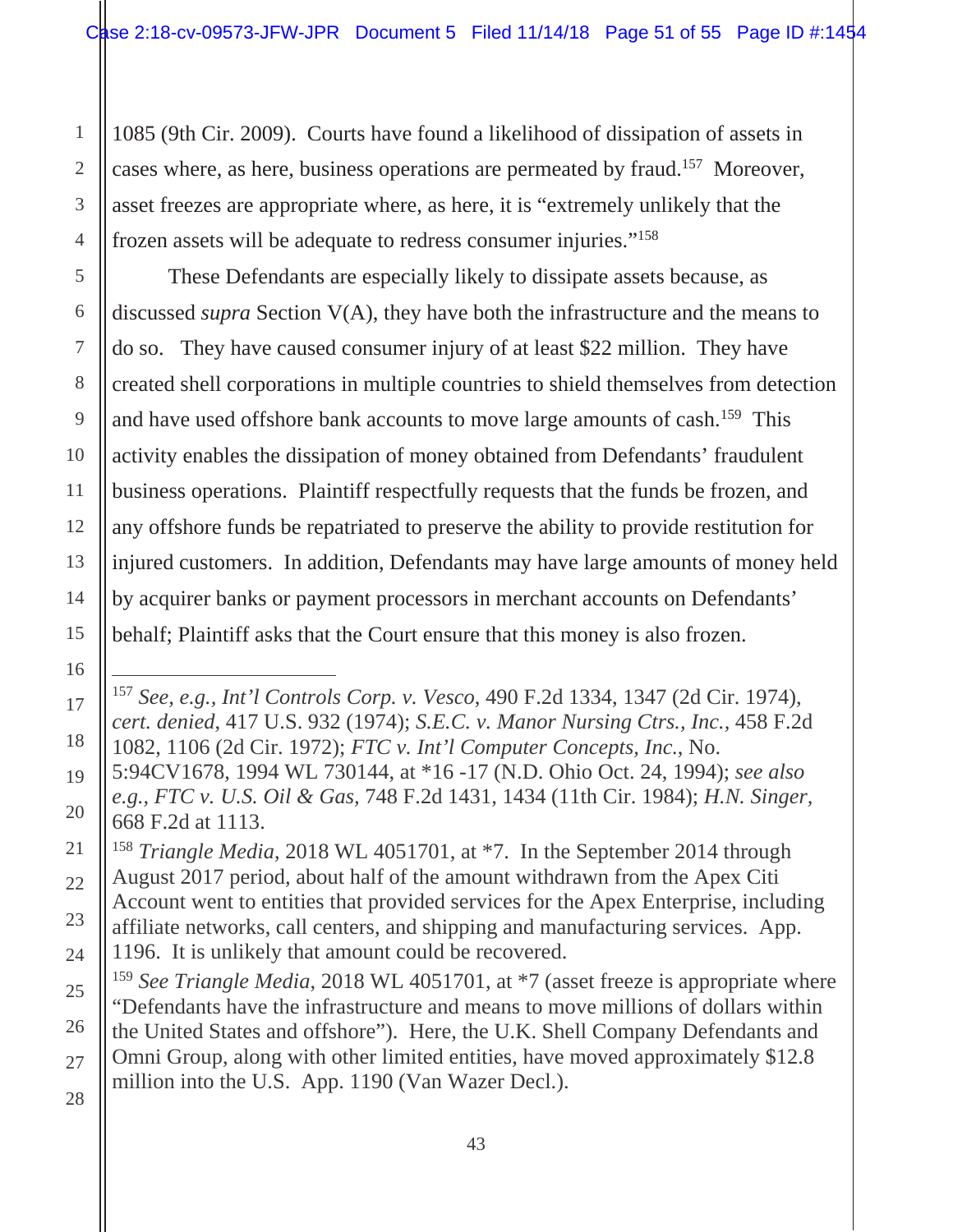<span id="page-51-0"></span>Freezing the assets of the Individual Defendants, as well as the Corporate Defendants, is appropriate here because these individuals owned the business that perpetrated the unfair and deceptive acts, and/or participated directly in those practices. *FTC v. World Travel Vacation Brokers, Inc.*, 861 F.2d 1020, 1031 (7th Cir. 1988) (finding asset freeze for individuals appropriate where there was "a good deal of shifting of assets" from the Corporate Defendants "to the individual defendants"). In upholding an asset freeze, the Ninth Circuit has observed that an individual who has "impermissibly awarded himself" funds that are not rightfully his, "is presumably more than capable of placing assets in his personal possession beyond the reach of a judgment." *Johnson v. Couturier*, 572 F.3d at 1085. Indeed, Peikos and Barnett, who move money back and forth among their various corporate entities and ultimately to their own personal accounts, awarded themselves at least \$7.5 million improperly obtained from consumers. Thus, an asset freeze is needed to preserve the status quo while the case is pending.

#### **C. A Receiver Is Appropriate In This Case**

The FTC seeks appointment of a temporary receiver over the twelve Corporate Defendants. This Court has inherent power to appoint a receiver. *See U.S. Oil & Gas, 748 F.2d at 1432.*<sup>160</sup> A receiver would prevent further harm to consumers and would locate and secure assets and records. A receiver can monitor the use of Defendants' assets, marshal and preserve records, identify assets, determine the size and extent of the enterprise, and identify additional consumers who were injured. As the facts above demonstrate, diversion and waste of funds is likely without the appointment of a receiver.

<sup>160</sup>*See also supra* 27 & n. 118.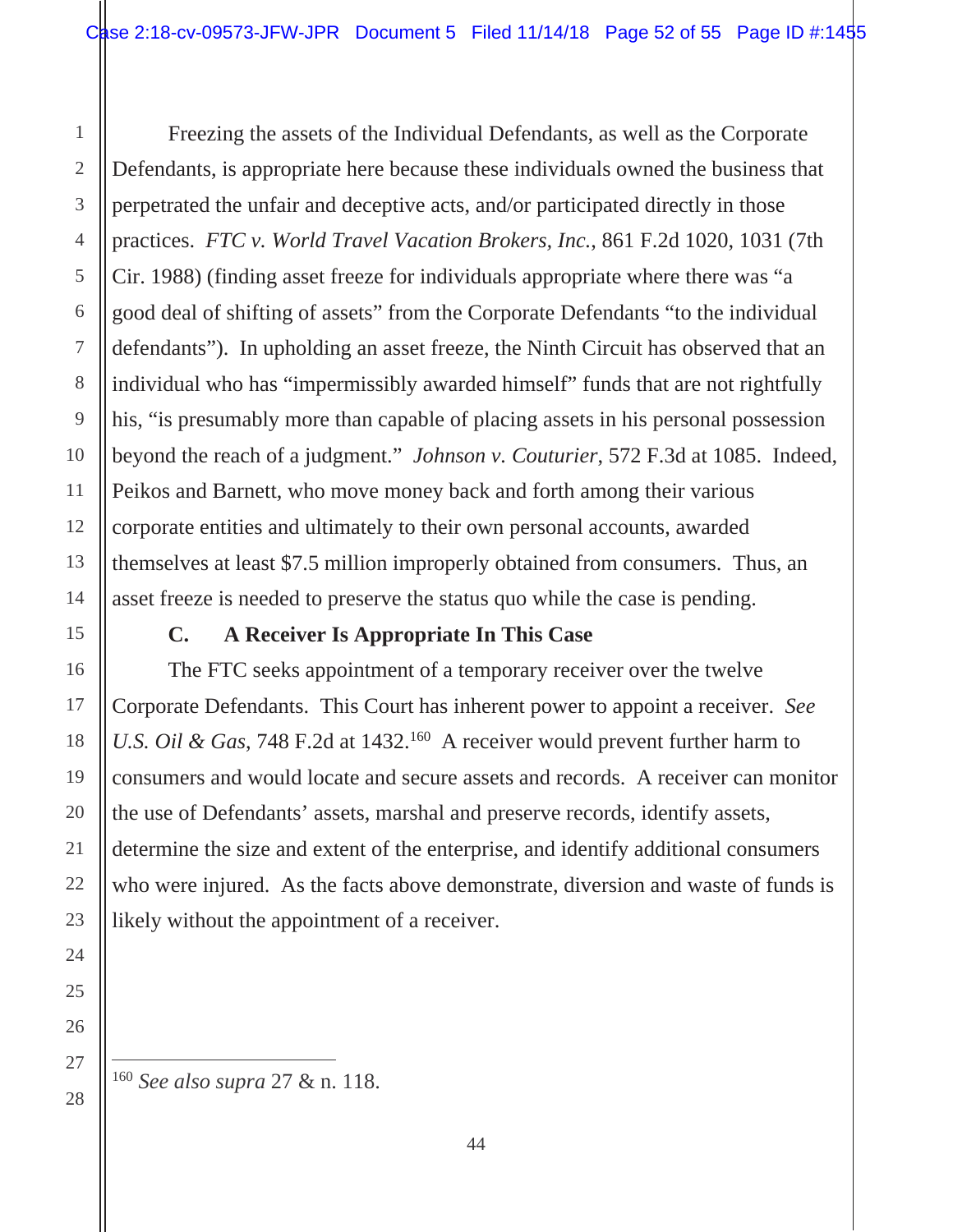## <span id="page-52-0"></span>**D. Expedited Discovery And Immediate Access To Defendants' Business Premises Are Essential**

The proposed TRO directs Defendants to provide both the temporary receiver and the FTC with immediate access to Corporate Defendants' business premises to allow the receiver and the FTC to quickly and efficiently locate assets Defendants have wrongfully taken from consumers, identify possible additional defendants, and locate and secure documents pertaining to Defendants' business. The business premises to which the receiver and the FTC would have immediate access includes offices located at 21300 Victory Boulevard, Suite 740, Woodland Hills, California 91367,<sup>161</sup> and additional business locations if they are discovered during the immediate access.

In addition, the FTC seeks permission to conduct limited expedited discovery on financial matters to locate and identify documents and assets, including requiring financial institutions served with the TRO to disclose whether they are holding any of Defendants' assets. District courts may depart from normal discovery procedures and fashion discovery by order to meet discovery needs in particular cases. Fed. R. Civ. P. 1, 26(d),  $34(b)$ .<sup>162</sup> Here, the prompt and full disclosure of the scope and financial status of Defendants' business operations is necessary to locate and preserve Defendants' assets and business records.

 $\overline{a}$ 

<sup>161</sup> App. 148.

 162 *See also FTC v. Am. Home Servicing Center, LLC*, No. SACV 18-00597-JLS-KESx, 2018 WL 3410146, \*2 (C.D. Cal. Apr. 27, 2018) (granting preliminary injunction and finding good cause to permit FTC to take limited expedited discovery as to existence and location of assets and documents).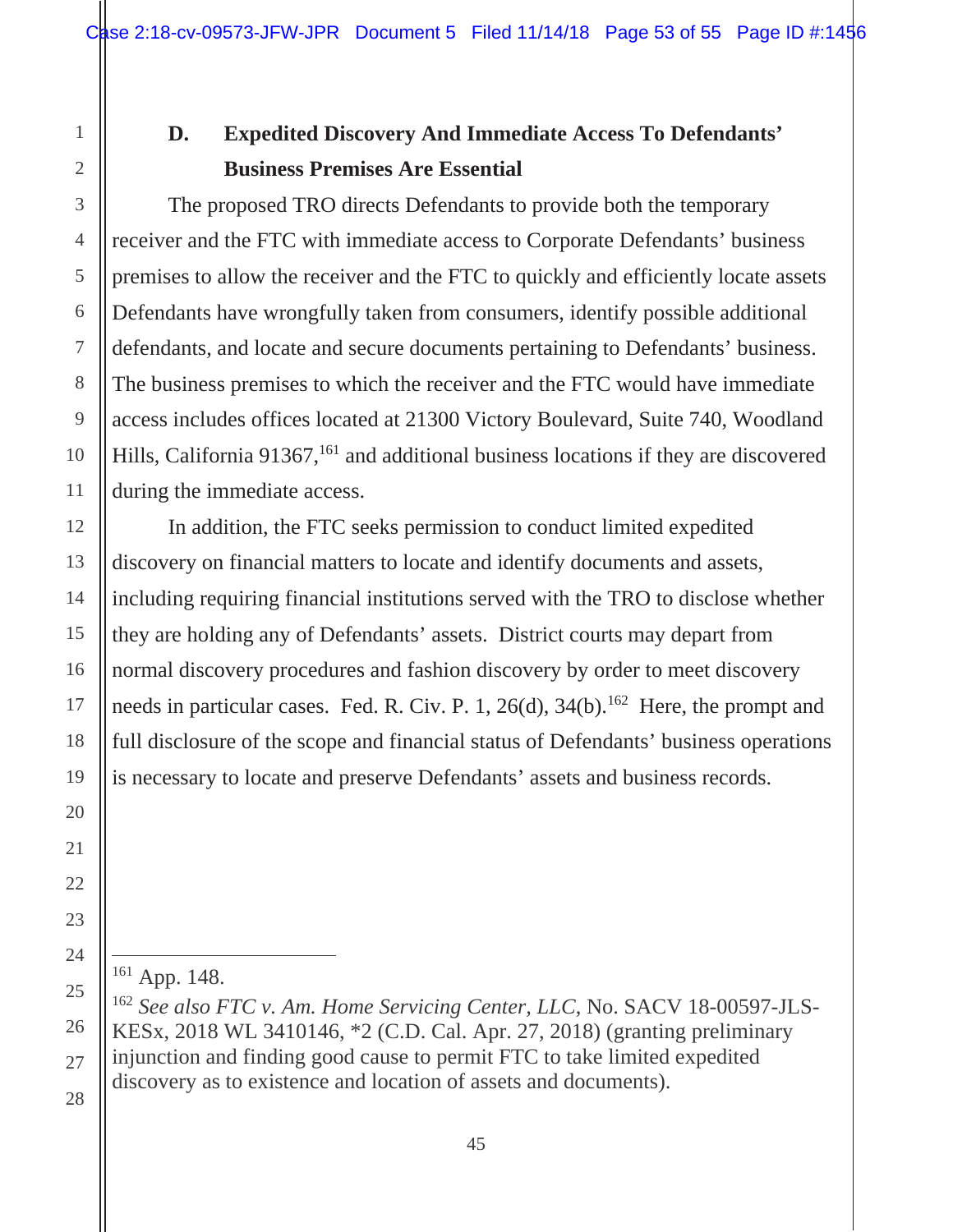#### 1 **VI. CONCLUSION**

The FTC respectfully requests that the Court grant its motion for an *ex parte*  TRO with an asset freeze, appointment of a temporary receiver, and other equitable relief.

Respectfully submitted,

Dated: November 13, 2018

LAURA A. ZƯCKERWISE BRIAN N. LASKY DARREN LUBETZKY Federal Trade Commission One Bowling Green, Suite 318 New York, NY 10004 (212) 607-2804 (Zuckerwise) (212) 607-2822 (Fax) lzuckerwise@ftc.gov

FA YE CHEN BARNOUW FEDERAL TRADE COMMISSION 10990 Wilshire Blvd., Suite 400 Los Angeles, CA 90024 (310) 824-4300 (310) 824-4380 (fax).

Attorneys for Plaintiff FEDERAL TRADE COMMISSION

2

3

4

5

6

7